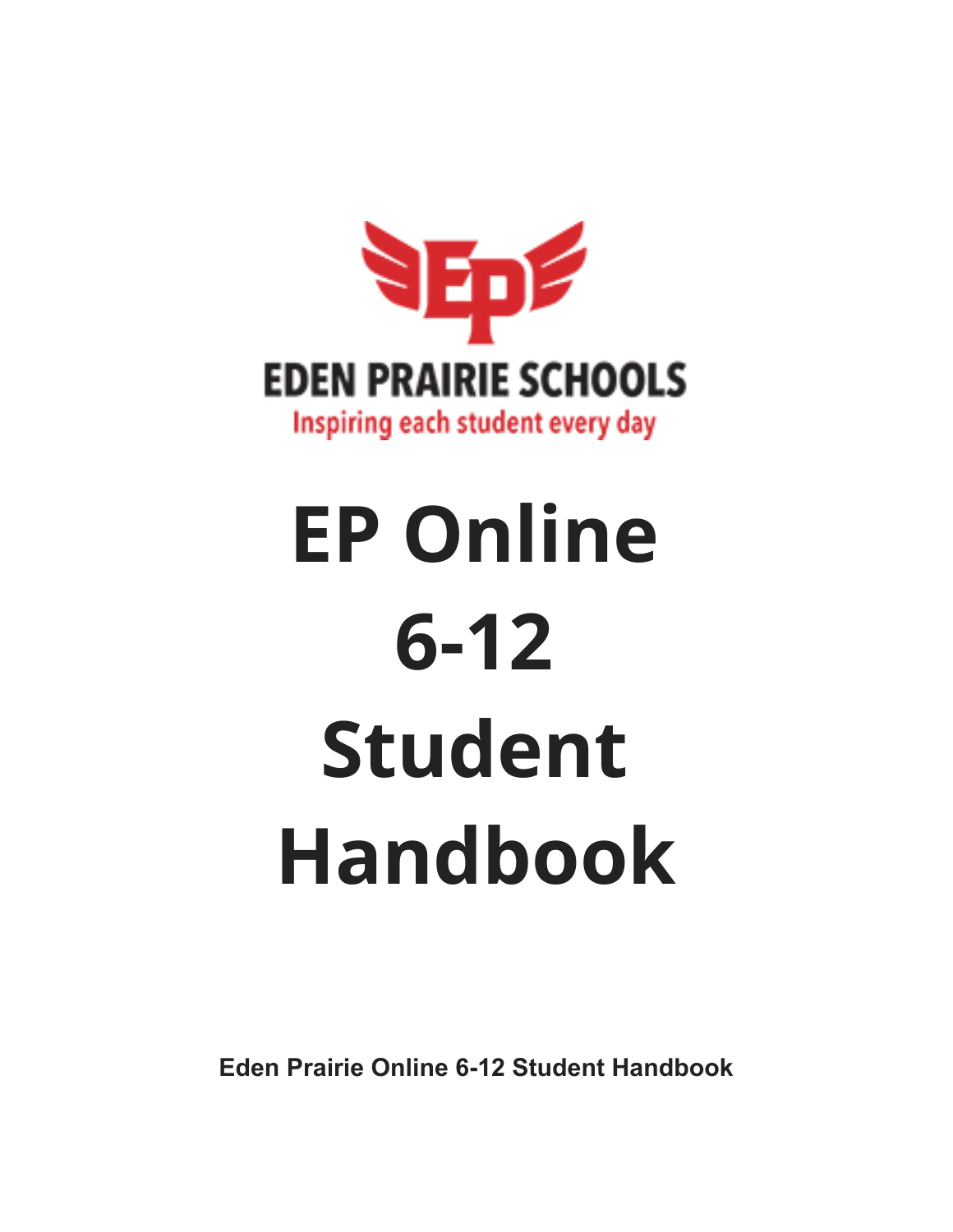### **Mission**

The Mission of Eden Prairie Schools is to inspire each student to learn continuously so they are empowered to reach personal fulfillment and contribute purposefully to our ever-changing world.

# **Translation Available:**

Warbixin muhiim ah. Wac Ahmed Noor in laguu turjubaano 952-975-7069. Especialista en Comunicaciones Heriberto Vargas llame al 952-975-7068 para Traducciones Importantes.

# **Academic Expectations**

Eden Prairie Schools and Eden Prairie Online (EPO) are committed to the academic success of all students. We know you have entrusted your student's education to us, and we promise to work as hard as possible to educate each child in a caring, safe environment.

# **Grading Policy**

These policies are established to reflect the EPO philosophy that grades are a reflection of learning and our commitment to EACH student's learning. The purpose of grading is to communicate to parents/guardians, students, and the community the extent to which the student has met the objectives of a course. The 4.0 unweighted grading system, standardized within courses and departments, should promote risk-taking, promote mastery, and allow for personalization. Letter grades are determined in each class as follows:

- A: 93-100%
- A-: 90-92%
- B+: 87-89%
- B: 83-86%
- B-: 80-82%
- C+: 77-79%
- $\bullet$  C: 73-76%
- C-: 70-72%
- D+: 67-69%
- D: 63-66%
- D-: 60-62%
- F: 0-59%

- Pass/No Credit system:  $P = 60\%$  and above NC = below 60%
- Final term grades will be rounded up for point values of .5-.9 and rounded down for point values of 0-.4.
- Grades are based on at least a 70% Academic Performance/30% Academic Practice split
- No Extra Credit factored into grade
- Retakes/redos apply to course/team identified Essential Learning items in the Academic Performance category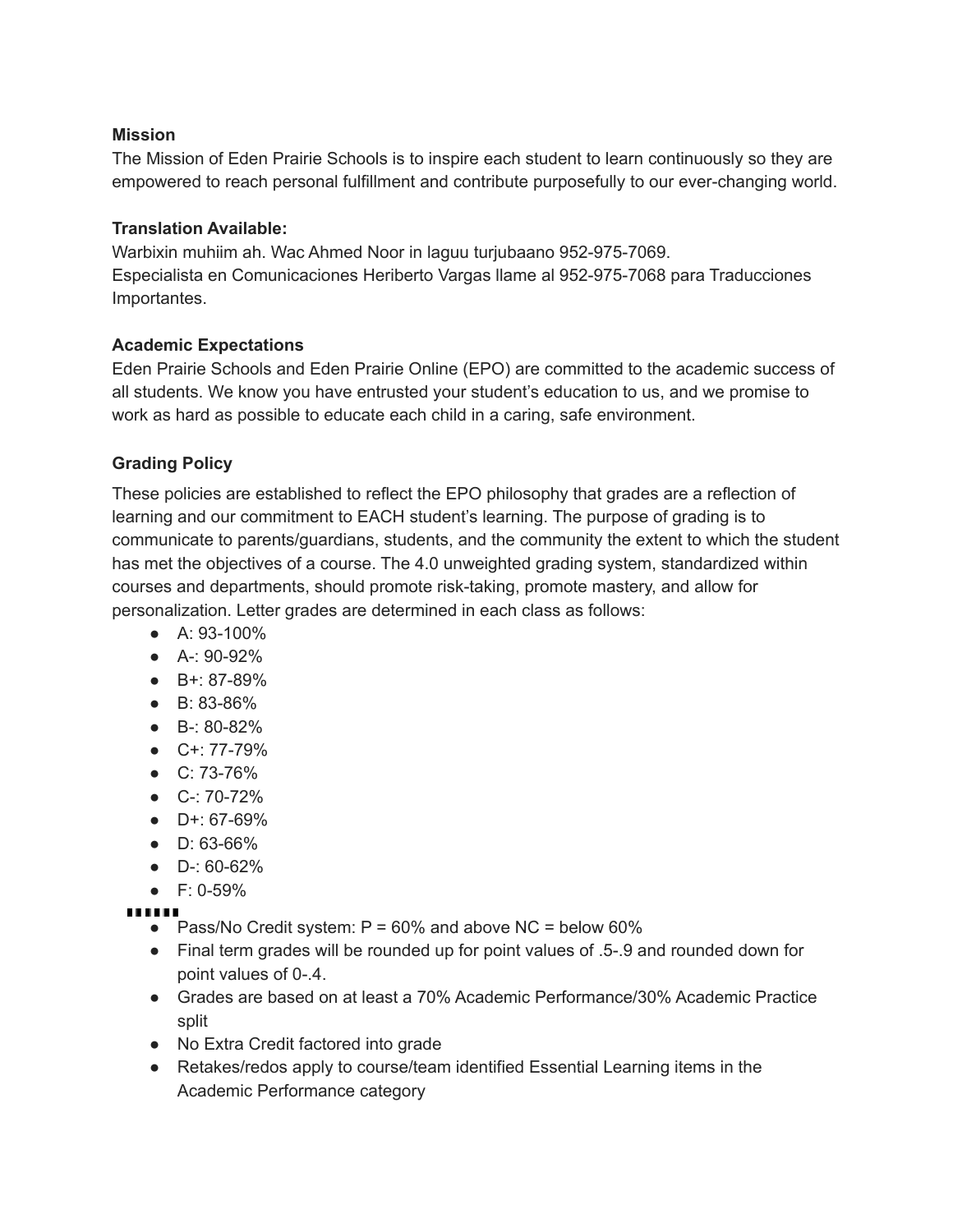- Any re-take/re-do is worth 100% value
- Cheating or unexcused absences on Essential Learning items in Academic Performance category will result in disciplinary responses, but retake/redo rule applies.
- If students are missing Essential Learning items in Academic Performance category at the end of a term, the student grade may be reported as an incomplete until the student completes those items

# **Pass/No Credit Option**

The guidelines for the pass/no credit option are:

- The student must continue to meet all classroom expectations after choosing the P/NC option or the option will be revoked, and the student will be graded on an A - F scale. This includes completion of daily work, projects, and quizzes/tests. Class attendance is mandatory.
- The passing grade for all departments will be 60 percent of the accumulated points or grades for the term.Students may exercise the option for up to two courses each year with no more than one per term.
- Many colleges and universities request courses be taken for the grade.
- Students must declare their intent in writing with required signatures by the second school day following parent/guardian - teacher conferences each term.

# **Assignments when Absent**

When a student is absent from school, the student is encouraged to contact a classmate or contact a teacher by email, voicemail, and access Schoology site to get assignments. Students must turn in work within the identified time frame.

Parents/guardians should contact their child's teachers to report absences within 48 hours to excuse an absence.

# **Academic Integrity**

Eden Prairie Online (EPO) strives to establish high ethical standards for all students in order to create a positive and stimulating learning environment. Integrity is essential to excellence both in education and life. Assessments and other schoolwork are measures of a student's academic performance. Honesty is required to ensure an accurate measurement of a student's academic knowledge. Student work must be evaluated on what the student knows or can do in order for the student and his/her family to have a clear and accurate accounting of the student's mastery of the material. When a student chooses to cheat and/or plagiarize on their schoolwork, they both compromise their integrity and project an inaccurate picture of their performance. As such, academic integrity violations will include both academic and disciplinary responses.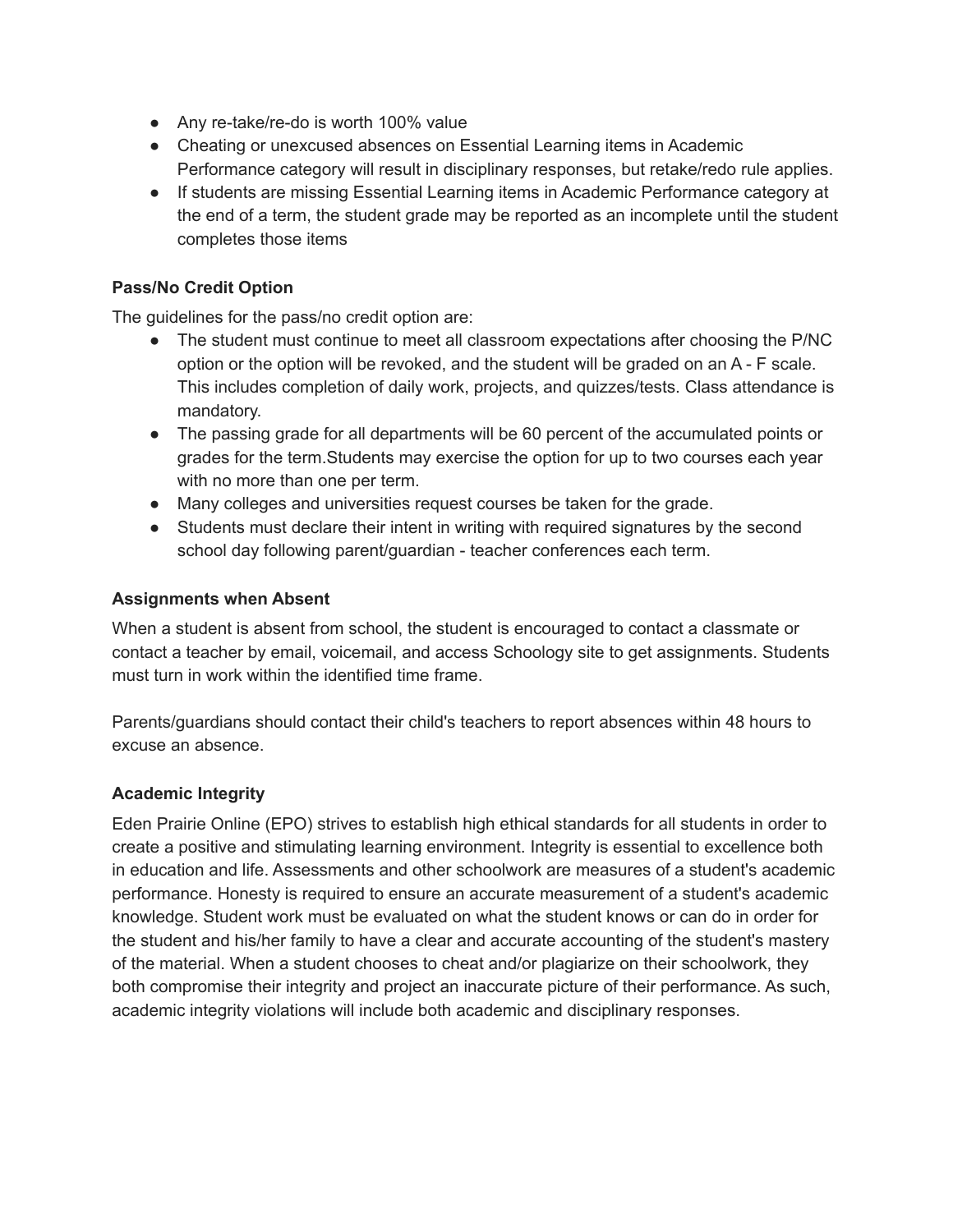# **Plagiarism**

Plagiarism is the taking of someone else's product, words, ideas, or data and representing them as if they are one's own work. When a student submits work for credit that includes the product, words, ideas, or data of others, the source must be acknowledged by the use of complete, accurate, and specific references. By placing one's name on work submitted for credit, the student certifies the originality of all work not otherwise identified by appropriate acknowledgements. On written assignments, if verbatim statements are included, the statements must be enclosed by quotation marks or set off from regular text as indented extracts. A student will avoid being charged with plagiarism if there is an acknowledgement of sources of information whenever one:

- Quotes another person's actual words, or replicates all or part of another's product.
- Cutting and pasting another person's actual words.
- Uses another person's ideas, opinions, work, data, or theories, even if they are completely paraphrased in one's own words.
- Borrows facts, statistics, or other illustrative materials unless the information is common knowledge.

# **Incomplete Policy**

Incompletes can be given to students who did not complete coursework due to extenuating circumstances that are beyond their control. If students are missing Essential Learning items in the Academic Performance category at the end of a term, the student grade may be reported as an incomplete until the student completes those items. When a student earns a grade of (I) Incomplete, it will be reflected in the computation of his/her new GPA as a zero. This zero stays until the grade is changed. In order to resolve an incomplete, the student must make arrangements with the teacher to complete the missing work. If an incomplete is not completed by these arrangements the student has these options:

- 1. Contract with their teacher to finish it: If a student contracts with a teacher, the teacher stipulates what must be done and a deadline (at least 3 weeks after the end of the term) for completion of work. If a student contracts with a teacher, and does not complete by the contracted deadline, the "I" turns into an "F".
- 2. Enroll in an in-school credit recovery class: If a student enrolls in the in-school credit recovery class, they must finish the incomplete by the end of the term of enrollment. If they do not, the "I" turns into an "F". This option is only available if the original class is able to provide materials to allow credit recovery. If the teacher can provide rubrics to correct the assessments associated with the incomplete, then the credit recovery teacher can do this. If not, then the original teacher will evaluate the work.
- 3. Enroll in a summer school class: If a student enrolls in the summer school credit recovery class, s/he needs to complete credit in summer school. If the course is not completed, the original grade of "I" will convert to an "F." This option is only available if the original class is able to provide materials to allow credit recovery. If the teacher can provide rubrics to correct the assessments associated with the incomplete, then the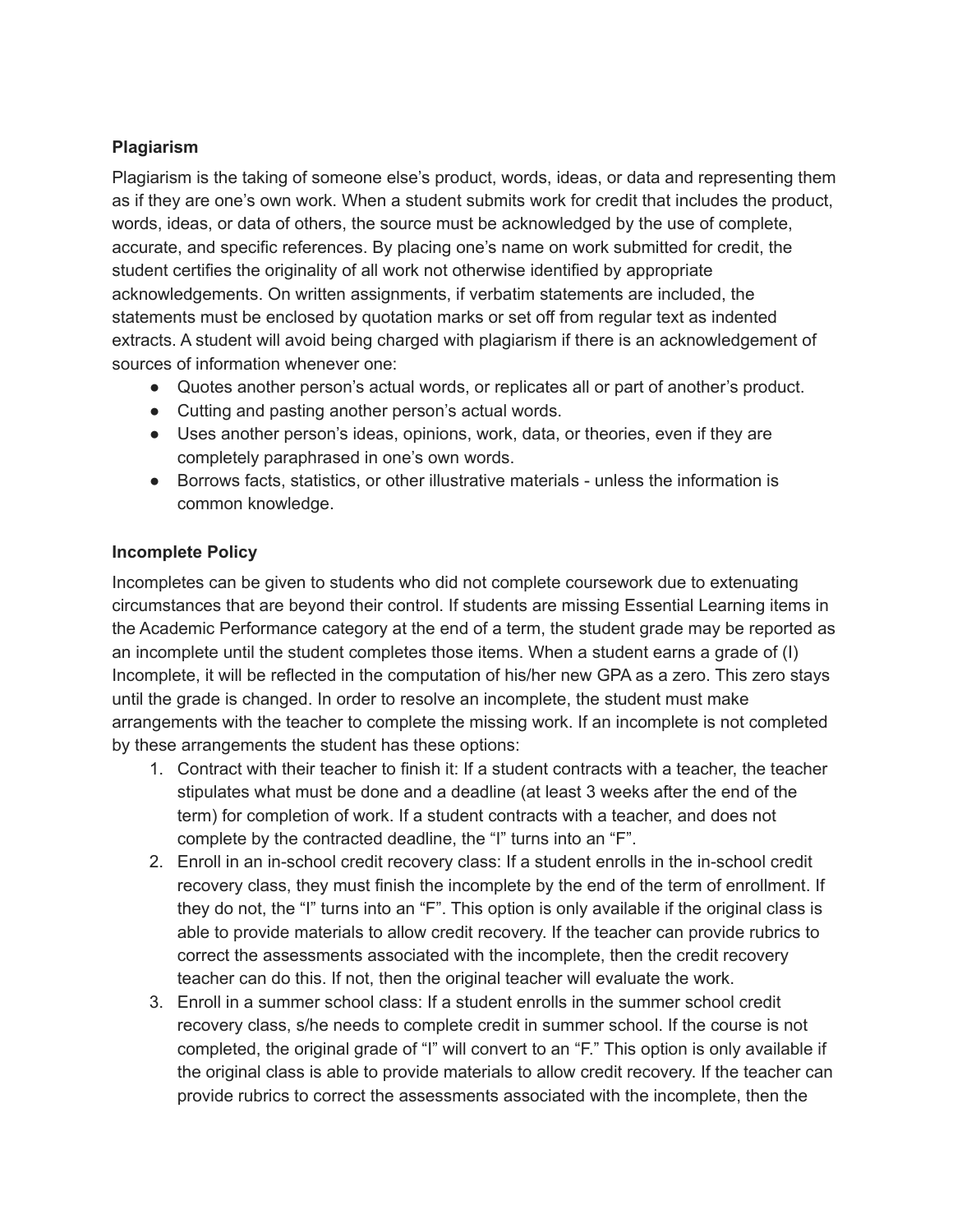credit recovery teacher can do this. If not, then the original teacher must evaluate the work.

# **Honor Roll**

- "A" Honor Roll: Term GPA of 3.66 or above.
- $\bullet$  "B" Honor Roll: Term GPA of 2.66 3.65

# Communication

# **Alerts**

The district has the ability to call and email all district families. In order to help ensure that you receive these important messages, please go to [www.edenpr.org](http://www.edenpr.org/) and make sure that we have the correct email address and phone numbers for us to use. You can update your email address and cell phone number yourself by logging into the parent portal and clicking on "Family Members". Make the necessary changes and click "Update" in each cell that you change. If you have moved or changed your primary home phone number, please contact your students' schools to have that information updated in the system. Contact us with questions at (952) 975-7094 or [helpline@edenpr.org.](mailto:helpline@edenpr.org)

# **Publications**

Families with students attending Eden Prairie Schools receive print and electronic publications from the district. To ensure you're receiving electronic newsletters from the district and EPO, log onto the district website, [www.edenpr.org.](http://www.edenpr.org/) You can update your email address and cell phone number yourself by logging into the parent portal and clicking on "Family Members." Make the necessary changes and click "Update" in each cell that you change. If you have moved or changed your primary home phone number, please contact your students' schools to have that information updated in the system.

# **Parent/Guardian Communication with EPO Staff**

As a community of learners, EPO parents/guardians, teachers, and students work together to build a positive learning environment. Communicating with students and parents/guardians about student progress, school events, and classroom activities builds and maintains the learning environment. All staff members respond to requests for information and assistance in a timely and professional manner. Some tips for communicating effectively with teachers:

- Log in to the Parent Portal to access academic or attendance information.
- Utilize email and voicemail whenever possible to contact teachers; you can expect a response within two working days.
- Call the teacher in advance to schedule a meeting if you would like to discuss something with the teacher regarding your student.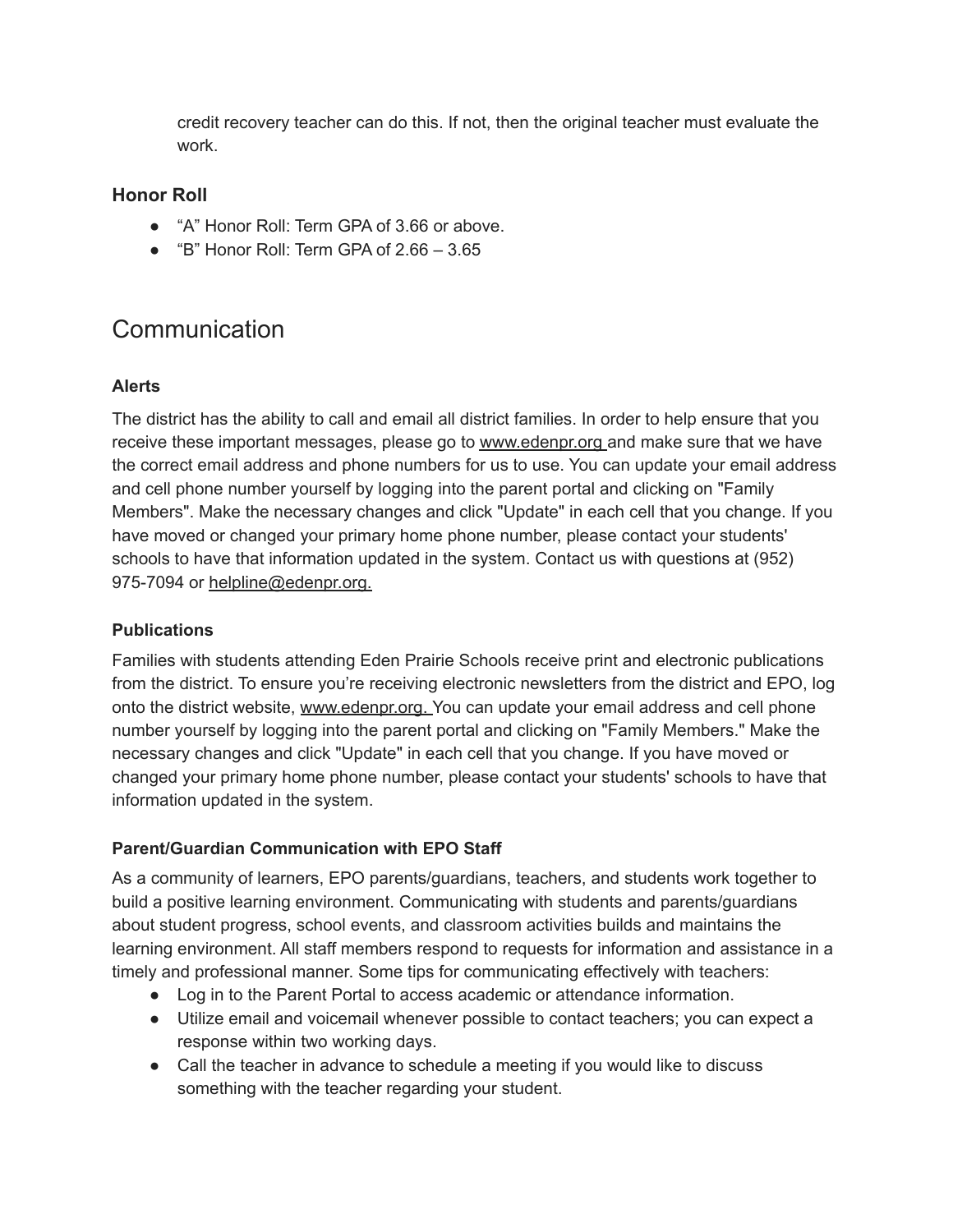● Strive to resolve a conflict directly with a teacher first; you are welcome to contact the Head of School if you are dissatisfied with the resolution.

# **Publications / Parent/Guardian Contact Information**

Email is one of the most timely and efficient ways for your teacher, Head of School, and the district administration to communicate with families. Families with students attending Eden Prairie Schools receive print and electronic publications from the district. To ensure you're receiving electronic newsletters from the district and EPO, log onto the district website, [www.edenpr.org.](http://www.edenpr.org/) You can update your email address and cell phone number yourself by logging into the parent portal and click on "Family Members." Make the necessary changes and click "Update" in each cell that you change. If you have moved or changed your primary home phone number, please contact your students' schools to have that information updated in the system.

# **Parent/Guardian - Teacher Conferences/Progress Reports**

The Eden Prairie School District recognizes the importance of families and teachers working together. Students and their parents/guardians will have several opportunities to meet with teachers during the school year. Student Progress Reports include a letter grade, specific reasons for that grade (for example, test scores, missing work, etc.), and space for comments about behavior, performance, and attitude. Report cards are issued at the end of each quarter. At EPO, we recognize the importance of frequent updates. EPO online teachers will have, at a minimum, monthly check-ins with families to report student progress. EP Online does not follow the same system as other EP Schools. The monthly check-ins are similar to conferences at other E.P. Schools. Monthly check-ins after formal progress reports have been issued or standardized tests have been administered can focus on discussing any questions parents/ guardians may have at that time.

# **Publication of Student Information**

Students' names and photographs may appear in school district publications. If you do not wish to have your child's information included in any publications, please indicate this on the annual "Directory Release Form" located on the parent portal by October 1. If you need a hard copy of the form, please contact your child's teacher. Hard copies of the form should be turned into the school office by October 1. More information is available under the Directory Information heading in this handbook.

# **Website**

Students and parents/guardians have access to student information by logging onto the Eden Prairie Schools website at [www.edenpr.org.](http://www.edenpr.org/) Within that website, the following student information is available: attendance, grades, final report cards, and unofficial transcripts. If there are problems logging into the website, call 952-975-7094 or email [helpline@edenpr.org.](mailto:helpline@edenpr.org)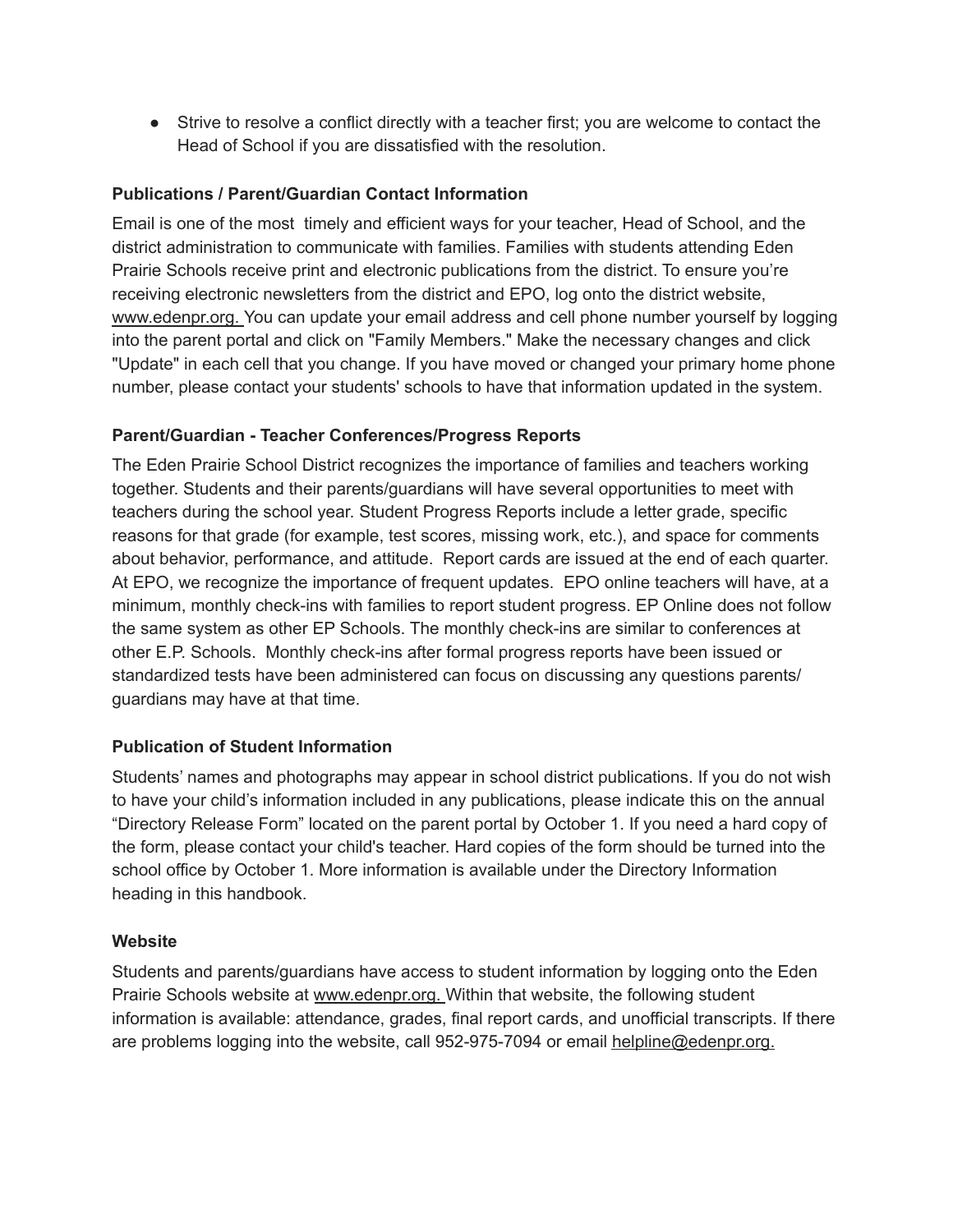Teachers include specific information regarding class activities, assignments, links to related course information, and other information via a Schoology course. Teachers and students will set expectations about how to use the Schoology course at the beginning of each term.

# **School-Owned Equipment: Lost or Stolen**

The school will charge an appropriate replacement fee for school-owned equipment lost, stolen or damaged by students. School-issued property is the student's responsibility until returned. Students have the responsibility to safeguard the materials or equipment at all times until returned. Stolen property cannot be reimbursed by the school district.

# **i-Learn Expectations**

The mission of Eden Prairie Schools is "To inspire each student to learn continuously so they are empowered to reach personal fulfillment and contribute purposefully to our ever-changing world." Our world is changing with a new generation who never knew life without the Internet. Technology is a major tool in our personal lives as well as many professions. Our students will be prepared to demonstrate digital responsibility, technological awareness and the ability to use technology to create, research, communicate and produce in the academic and professional setting. i-Learn@EP is about creating engaging curriculum, dynamic learning environments and students who are better prepared for the world beyond our school doors; it is not about the device, but rather how to use the device in education.

# **Eden Prairie Schools Expectations for Student Learning**

- Engaging and relevant learning experiences and development of life skills
- Learning experiences that encourage cooperation, collaboration, and innovation
- Use current technology to create, research, communicate and produce academically sound products
- Demonstrate respect, self-control, ethical behavior and empathy as classmates and members of our communities
- Being responsible citizens in our schools and communities, as well as the digital world

# **Responsible Citizenship**

Being a responsible citizen in our schools, communities and the digital world requires responsibilities adapted for a changing world. We embrace the following conditions of being a digital citizen:

- Respect yourself. I will select names that are appropriate. I will consider the information and images I post online.
- Protect yourself. I will protect my personal details, contact details or a schedule of my activities.
- Respect others. I will NOT use technology to bully or tease other people.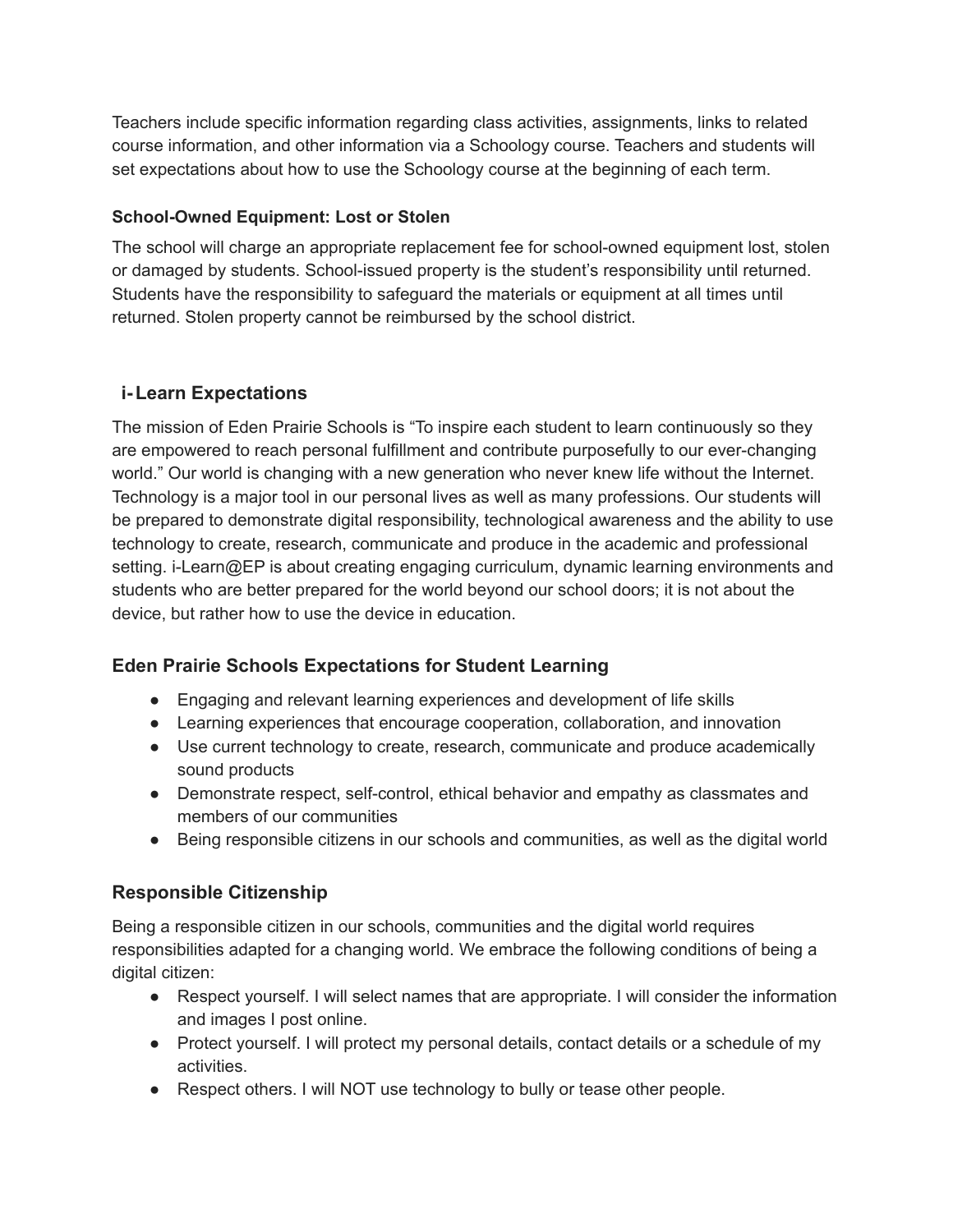- Protect others. I will protect myself and others by reporting abuse, and not forwarding inappropriate or hurtful materials or communications.
- Respect & protect intellectual property. I will suitably use and cite all content and use intellectual property (websites, books, media, software, etc.) according to the copyright or creative commons licensing.

Access to Eden Prairie Schools' owned technology is a privilege and not a right. At any point access to devices, internet and the like can be revoked.

# **Student Digital Responsibility**

As listed below, but not limited to:

# **Personal Safety**

Do not send any message that includes your personal information such as: home address, personal phone numbers and/or last name for yourself or any other person. Do not send information regarding your schedule (where you are/will be, timing, dates, etc.).

# **Password Protection**

Never share your password, steal or use another person's password. If a password is lost or compromised the student or teacher should call the technology help desk. A technology support specialist will help resolve the password issue.

# **Privacy**

Students and families need to know that files stored on school computers are not private. Network and Internet access is provided as a tool for educational purposes only. Eden Prairie Schools (EPS) has the right to monitor, inspect, copy, review, and store at any time, without prior notice, any and all usage of the computer network and Internet access including transmitted and received information. All information files are the property of EPS and no user shall have any expectations of privacy regarding such files.

# **Online Etiquette**

Follow the guidelines of accepted behaviors within your schools' handbook. Use appropriate language and graphics. Swearing, vulgarities, suggestive, obscene, belligerent, harassing, threatening or abusive language of any kind is not acceptable. Do not use this device to make, distribute or redistribute jokes, stories, to bully anyone, or pass along obscene material or material which is based on slurs or stereotypes relating to race, gender, ethnicity, nationality, religion or sexual orientation.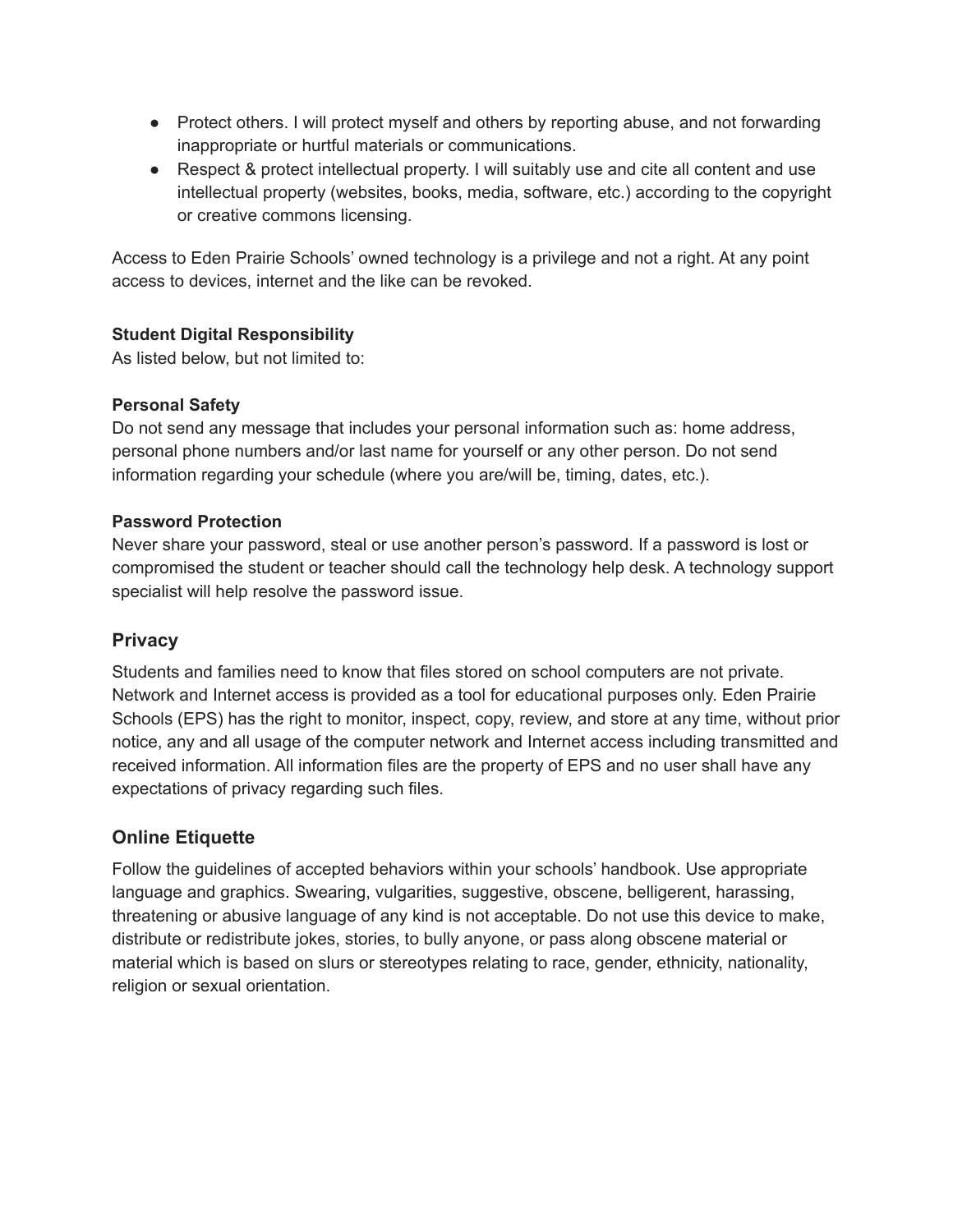# **Blogging and/or Podcasting**

Use of blogs, podcasts or other Web 2.0 tools are considered an extension of the classroom. Whether at home, or in school, any speech that is considered inappropriate in the classroom is also inappropriate in all uses of blogs, podcasts or other Web 2.0 tools.

# **Plagiarism/Copyright/Licensing**

Plagiarism is the act of using someone else's words or ideas as your own. Students are required to give proper credit to all Internet sources used in academic assignments, whether quoted or summarized. This includes all forms of media on the Internet, such as graphics, movies, music and text. Plagiarism of Internet resources will be treated in the same manner as any other incidences of plagiarism, as stated in your school's handbook. In addition, students must adhere to the copyright laws of the United States (P.L 94-553) and the Congressional Guidelines that delineate it regarding software, authorship and copying information. All students should also adhere to the Creative Commons licenses where the author/artist denotes what media may be shared, remixed or reused.

# **Proxies**

The use of anonymous proxies to get around content filtering is strictly prohibited and is a direct violation of district policy.

# **Accessing/Posting Inappropriate Material**

Accessing, submitting, posting, publishing, forwarding, downloading, scanning or displaying materials (including photos of students and staff) that are defamatory, abusive, obscene, vulgar, sexually explicit, sexually suggestive, threatening, discriminatory, harassing and/or illegal is a violation of district policy.

# **Photos and Video**

Students are not to take pictures or videos of staff or students without staff permission. Any student use of cameras in Eden Prairie Schools should be part of a class or club activity. Unapproved camera use is a violation of district policy.

# **Malicious Use/Vandalism**

Any malicious use, disruption or harm to the school unit's technology, networks and Internet services, including but not limited to hacking activities and creation/uploading of computer viruses, is a violation of district policy.

No student shall obtain or try to obtain other students' accounts, files, and/or data. Students are NOT to remove or attempt to remove or circumvent the management system or modify the operating system and software installed on each iPadMacBook Air. Using or possessing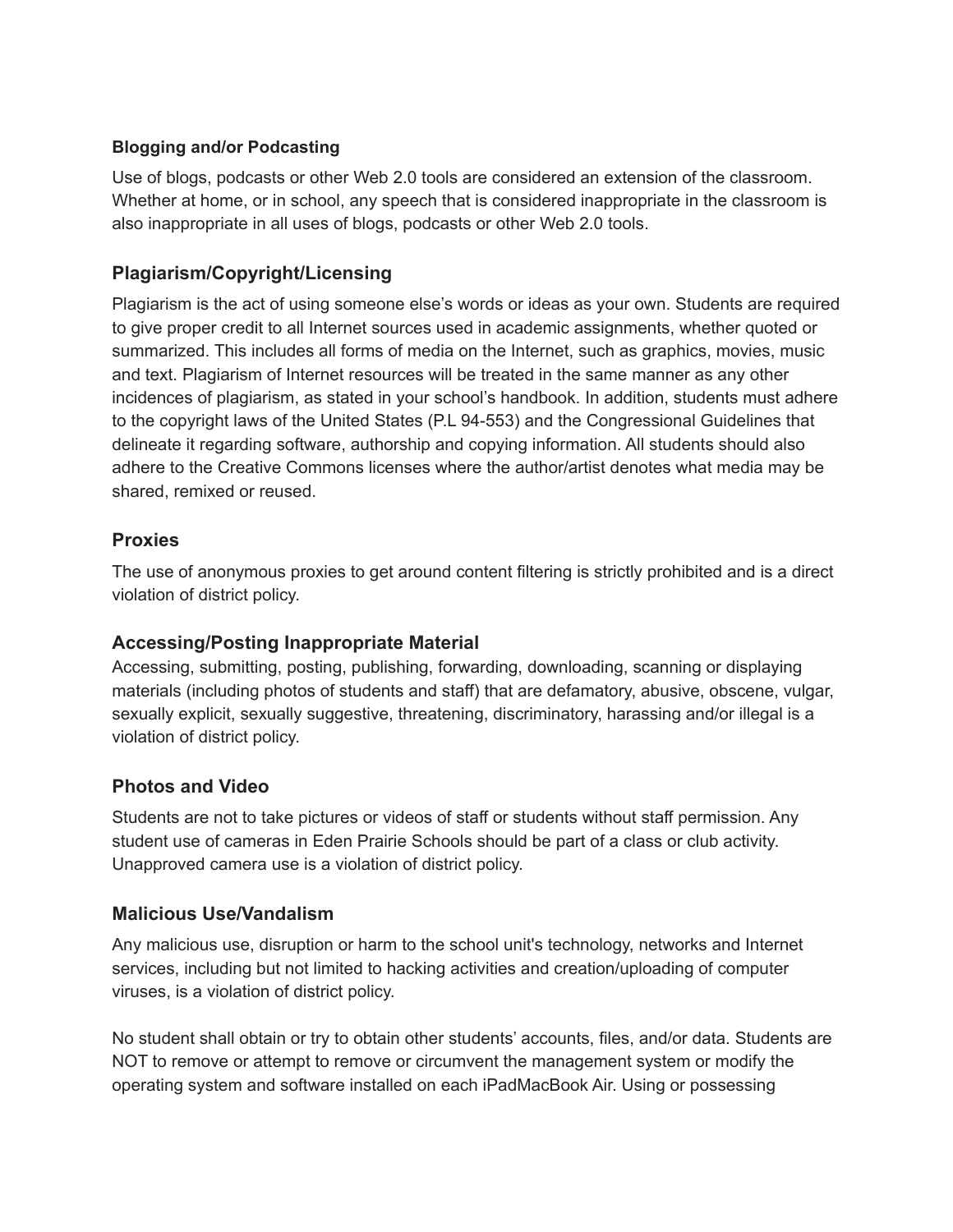hacking software is a violation of this agreement. Students who attempt to hack or "jailbreak" any EPS iPad MacBook Air will be in violation of district policy.

# **Tech Support**

If technical difficulties arise with a MacBook Air, or non-conforming content is discovered, the MacBook Air will be restored by Tech staff. If the Technology staff needs to restore the MacBook Air, the District is not responsible for the loss of content put on the MacBook Air by the student.

# **Information Regarding the iPad in Eden Prairie Schools - Grade 6-8**

# **iPad General Precautions**

- Students should come to school each day with a charged iPad.
- **The iPad is Eden Prairie Schools' property.**
- The iPad must remain free of any writing, drawing, stickers, or labels that are not issued and placed onto the device by EPS staff.
- Cords and cables must be inserted carefully into the iPad to prevent damage.
- Never expose an iPad to extreme temperatures, direct sunlight, or prolonged periods of time in rooms that are not at a normal room temperature.
- iPads must be kept in a secure location at all times; it is the student's responsibility to know where their iPad is at all times. For students learning at home, Do NOT leave unsupervised, or lend to friends or family members outside of your home. During times when the iPad is not needed, place the iPad in a secure location.

### **iPad Cases**

Acknowledging the importance of a protective case for the iPad, Eden Prairie Schools invested in purchasing protective cases for all of the iPads. iPads need to be in the EPS issued protective case.

- The iPad should ALWAYS be in its protective case.
- The iPad should be charged (EPS provides a charger) and ready to use each day.
- Do NOT place your iPad in a book bag that contains food, liquids, heavy or sharp objects.

### **iPad Screen & Cleaning**

The screens are sensitive to pressure and therefore can be damaged; they are scratch resistant, **not scratch proof**.

- The screens are made of glass and can either break or shatter.
- **Do NOT use liquids to clean the iPad**. This includes, but is not limited to: window cleaners, household cleaners, aerosol sprays, solvents, alcohol, ammonia, or abrasives.
- PLEASE USE: A soft, dry cloth or anti-static cloth.

### **iPad Care**

- Only labels or stickers approved and placed onto the iPad by EPS staff are acceptable.
- Never leave an iPad unattended. It is your responsibility to keep your iPad stored in a safe, secure, temperature appropriate space.
- Do NOT dismantle or attempt to repair the internal workings of the iPad or the iPad case.
- Contact the help desk if your iPad is not working.

### **Storing Documents**

There will be limited storage on the device and academic files take priority over personal. Several backup options exist to cloud storage or personal computers. Students should backup their files.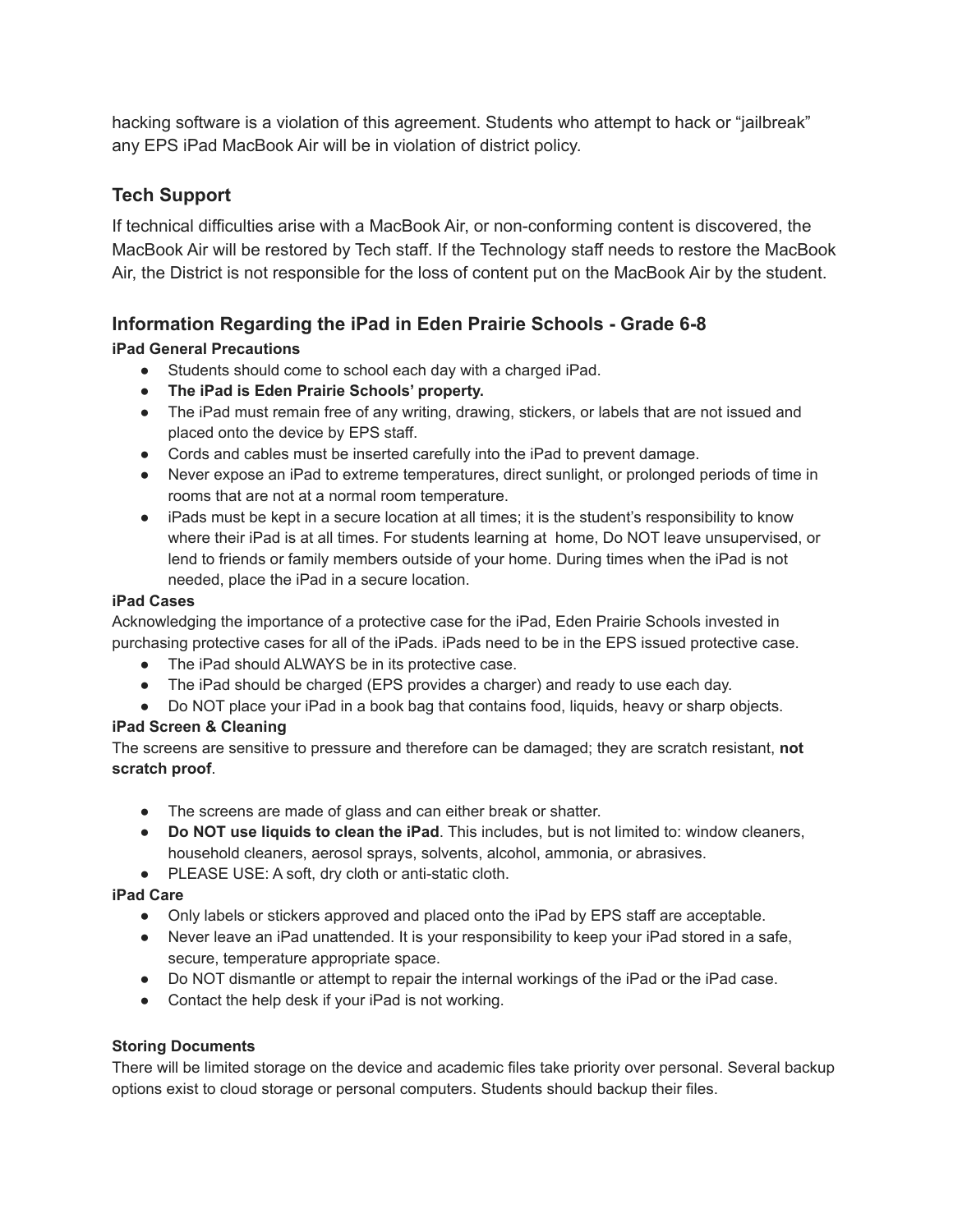### **Applications and Content**

Students, with the support and permission of parents may install apps or other content having an educational purpose on their iPad. Applications or content that does not have an educational purpose and is disruptive to the educational process or at home will be removed from the device.

### **Student Discipline**

If a student violates any part of the above policy, he/she will be subject to disciplinary action. The disciplinary action for a violation will range from the student needing to check his or her iPad in and out of school each day for a period of time, to having all iPad privileges revoked.

### **Traveling with Device**

Devices are only supported inside of the United States. It is advised for all families traveling outside of the United States to provide personal devices. Schoology and other software used by EP Online may experience blocking when traveling outside of the US due to the restrictions placed on the device and/or region of the world.

**In instances where the student has put his/her own safety or the safety of others at risk (i.e. bullying), iPad privileges will be revoked immediately.**

# **iPad Statement of Responsibility for Parent/Guardian and Student**

We understand that instances of damage, destruction, or loss of the assigned iPad. These instances will be dealt with on a case-by case basis. Incidents of gross negligence or repeated incidents may result in financial restitution from the family, up to the cost of the entire device if warranted. If the device is damaged beyond repair or lost, the cost of replacement is \$300. Samples of approximate repair and replacement cost of individual parts are listed below. If there is damage that can be repaired the student will be charged for the actual cost of repair.

- Replacement iPad \$300
- iPad Brick \$13
- iPad Cable \$7
- iPad Glass Damage \$100
- iPad Case Replacement \$32

# **Information Regarding the MacBook Air in Eden Prairie Schools Grades 9-12**

### **MacBook Air General Precautions**

- The MacBook Air is Eden Prairie Schools' property.
- The MacBook Air must remain free of any writing, drawing, stickers, or labels that are not issued and placed onto the device by EPS staff.
- Never throw or slide a MacBook Air. If the MacBook Air is in your backpack or another carrying case, do NOT throw or slide the case/backpack.
- Cords and cables must be inserted carefully into the MacBook Air to prevent damage.
- Never expose a MacBook Air to extreme temperatures, direct sunlight, or prolonged periods of time in rooms that are not at a normal room temperature.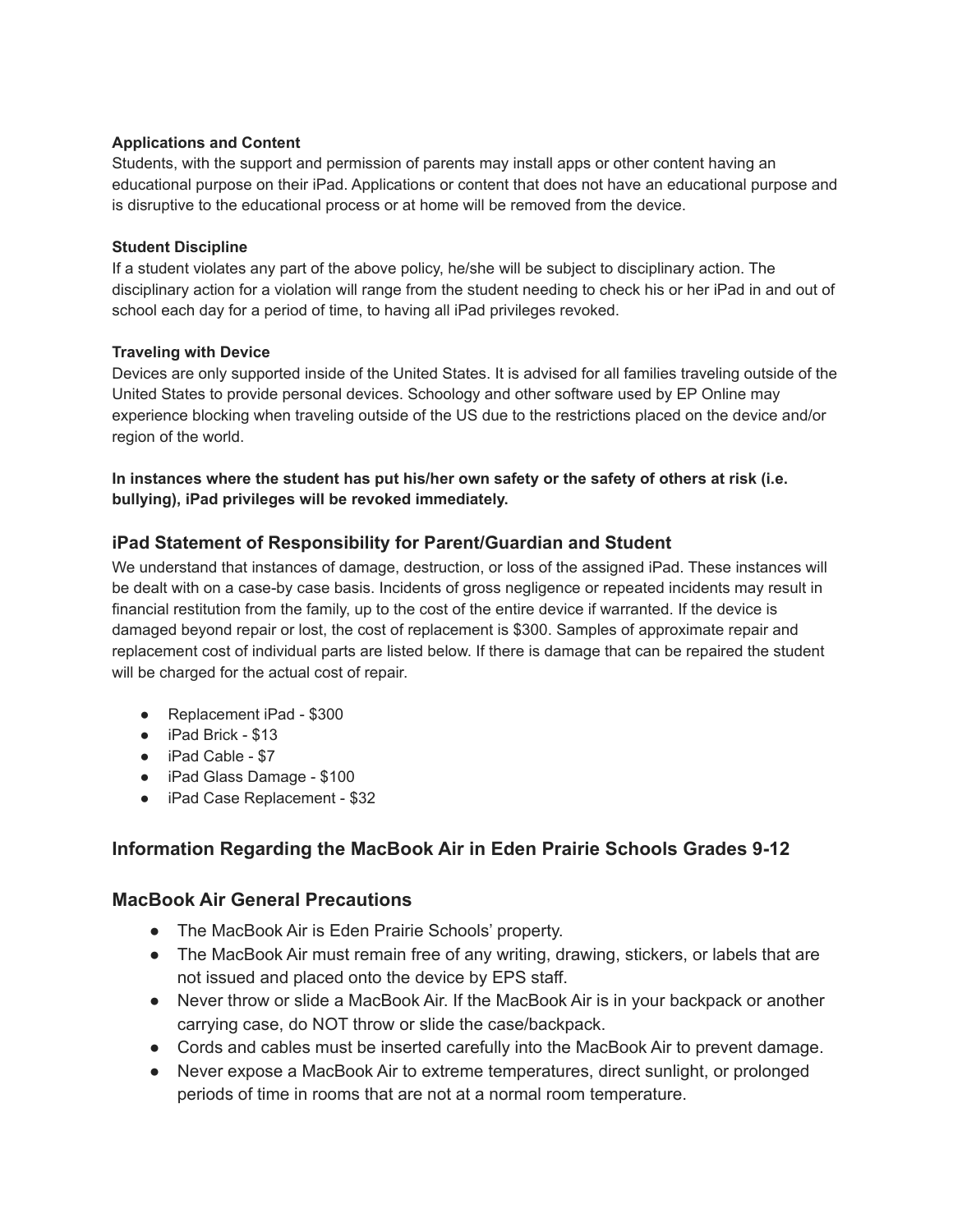● MacBook Airs must be kept in a secure location at all times; it is the student's responsibility to know where their MacBook Air is at all times. Do NOT leave unsupervised, or lend to friends or family members outside of your home.

# **Transporting MacBook Air Cases**

Acknowledging the importance of a protective case for the MacBook Air, Eden Prairie Schools invested in purchasing protective cases for all of the MacBook Airs. These cases are suitable for transporting the device to and from school and EPS policy is that all MacBook Airs need to be in the EPS issued protective case.

- The MacBook Air should ALWAYS be in its protective case during transit.
- The MacBook Air should be charged (EPS provides a charger) and ready to use each day.
- Do NOT place your MacBook Air in a book bag that contains food, liquids, heavy or sharp objects.

# **MacBook Air Screen & Cleaning**

- The screens are sensitive to pressure and therefore can be damaged; they are scratch resistant,not scratch proof.
- The screens can break or shatter; care should be taken to protect the screen from damage.
- Do NOT use liquids to clean the MacBook Air. This includes, but is not limited to: window cleaners, household cleaners, aerosol sprays, solvents, alcohol, ammonia, or abrasives.

# **MacBook Air Care**

- The Technology department is able to detect when unauthorized programs and apps are downloaded, and those devices will be "wiped" and reinstalled with approved programs and apps. EPS is not responsible for any lost content stored on the device, including but not limited to: documents, photos, music, etc.
- Never leave a MacBook Air unattended. It is your responsibility to keep your MacBook Air stored in a safe, secure, temperature appropriate space.
- Do NOT attempt to try to repair the internal workings of a MacBook Air yourself.
- If your MacBook Air is not working, call the help desk. If your MacBook Air needs to be worked on for an extended period of time, you will be issued a temporary MacBook Air until yours is working properly.

# **MacBook Air Statement of Responsibility for Parent/Guardian and Student**

We understand that instances of damage, destruction, or loss of the assigned MacBook Air will sometimes occur. These instances will be dealt with on a case-by case basis. Incidents of gross negligence or repeated incidents may result in required financial restitution from the family, up to the cost of the entire device, if warranted. Samples of approximate repair and replacement cost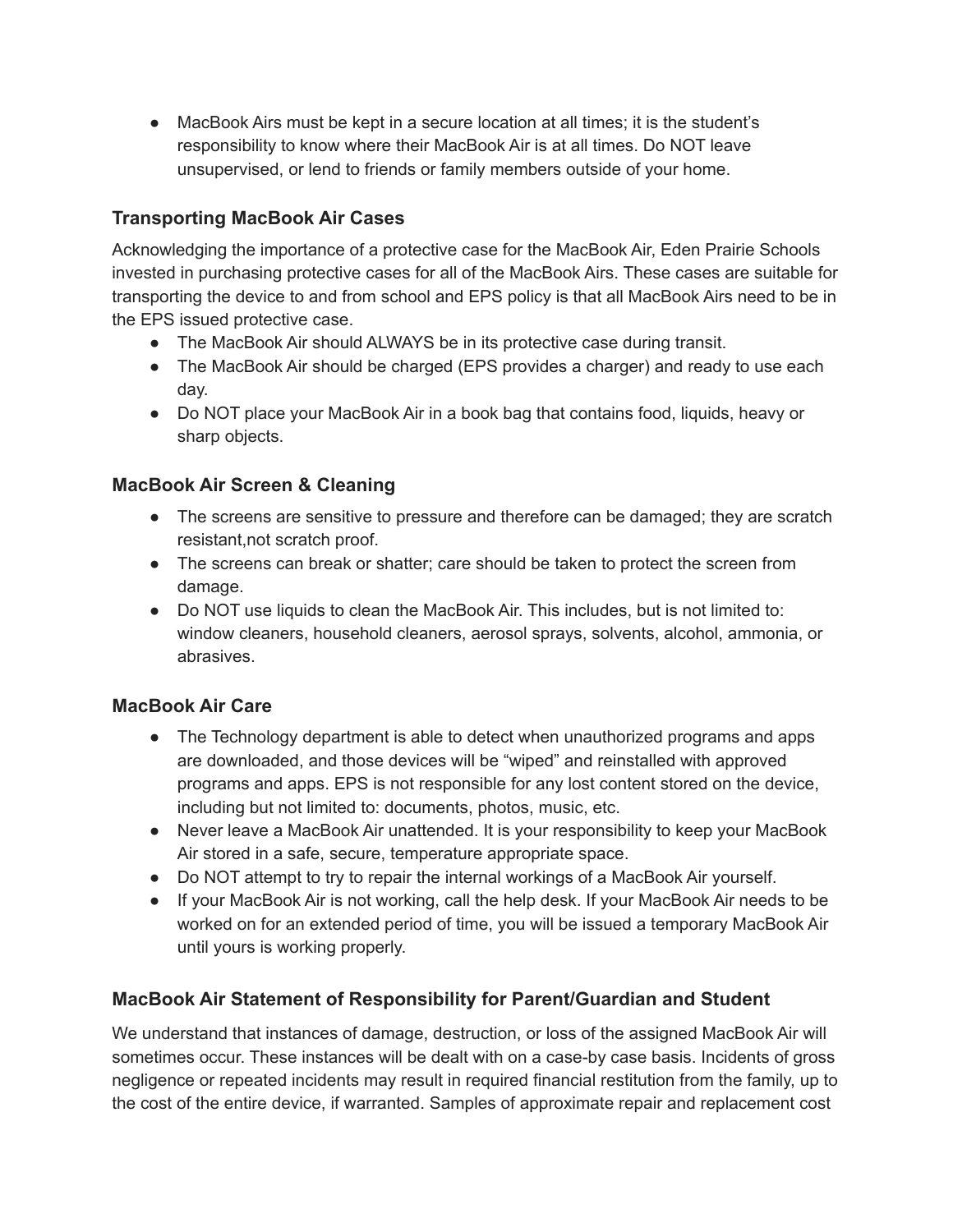of individual parts are below. If there is damage that can be repaired the student will be charged for the actual cost of repair.

- Laptop Replacement:
	- First Incident \$350,
	- Subsequent incidents \$700
- Screen Damage \$350
- Keyboard Damage \$140
- Hard Drive Damage \$400
- Charger \$79
- Major Scratches and Dents \$100
- Laptop Case Replacement \$30

# **Earphones**

Eden Prairie Schools does not supply earphones to students.

# **Storing Documents**

There will be limited storage on the device and academic files take priority over personal. Eden Prairie Schools STRONGLY recommends backing up important files and content daily. Several backup options exist, including cloud storage or personal computers. Students should backup their files, services, personally allocated storage space on the school district's network, flash drives and external hard drives.

# **Apple ID**

Each student needs to have an Apple ID. Our recommendation is that the account is linked to a parent's account, and/or that parents have password information. Information on creating an Apple ID is provided at back to school nights and on the school website.

# **Student Discipline**

If a student violates any part of the above policy, he/she will be subject to disciplinary action. The disciplinary action for a violation will range from the student needing to check his or her MacBook Air in and out of school each day for a period of time, to having all MacBook Air privileges revoked.

In instances where the student has put his/her own safety or the safety of others at risk, MacBook Air privileges will be revoked immediately.

# **Student Behavior**

Expectations of Adults and Students Philosophy of Behavioral Expectations for Adults and Students

Adults will: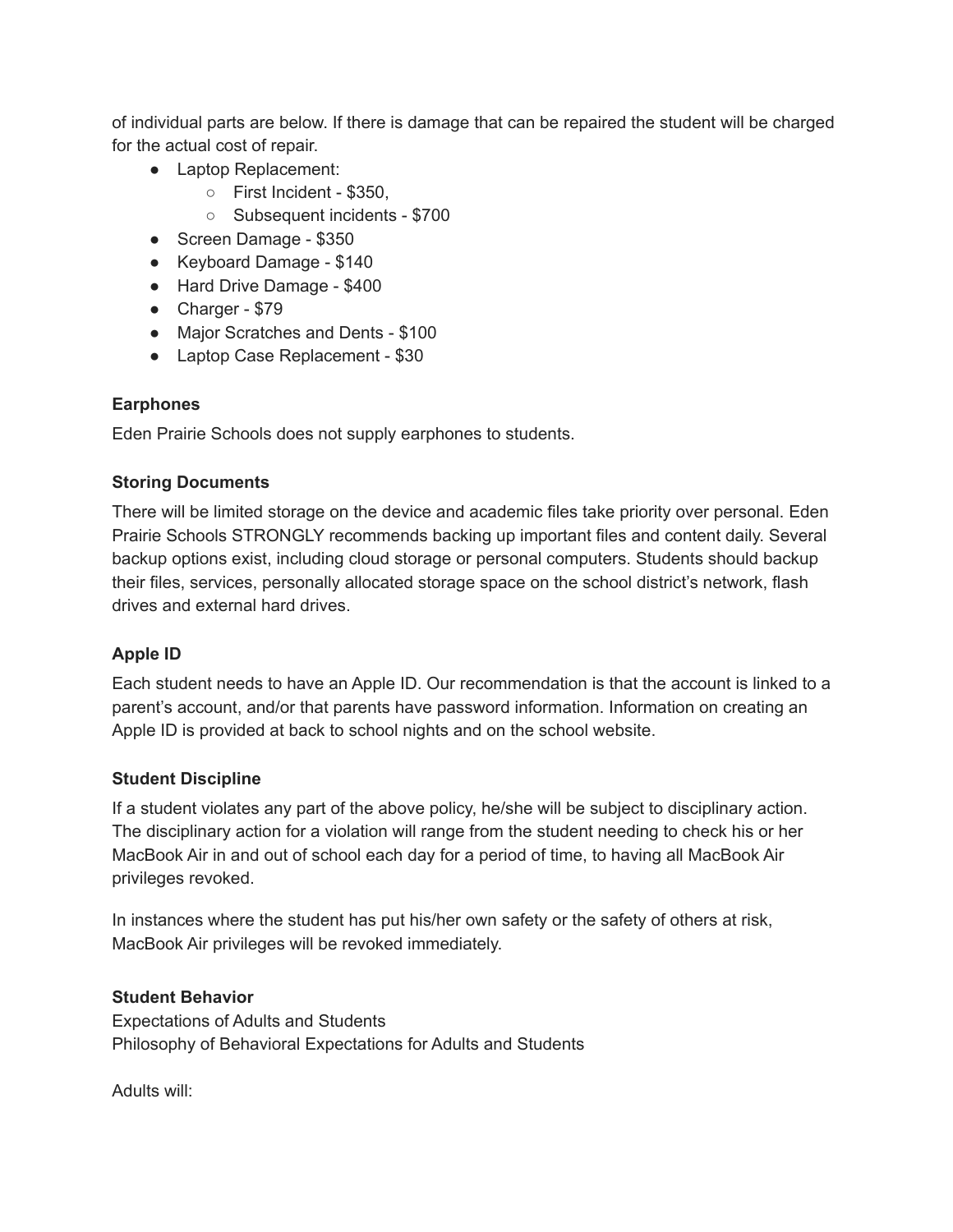- 1. Create a balanced approach for all learning
- 2. Create a climate for learning that includes:
	- Providing opportunities for students to explore and construct their learning through choice, practice, trial, error and reworking
	- Knowing their students culturally, and individually, by being fully cognizant of their strengths and interests
	- Co-creating classroom rituals that maximize learning bell-to-bell
	- Creating a climate that respects difference and allows for multiple perspectives without hurting others
	- Fostering opportunities for students to determine responsibility in meeting academic, social, and emotional expectations in monitoring their self-control

# Students will:

- 1. Attend each class when expected.
- 2. Participate actively in the learning experience by being fully engaged, fully prepared, raising engaging questions, and effectively and positively communicating with all students and staff.
- 3. Participate actively in the learning experience by sharing information about themselves— strengths, weakness, and culture to create common bonds in curricular, co-curricular and extracurricular activities.
- 4. Participate actively in the learning experience by respecting differences while asserting perhaps a divergent viewpoint, doing so without harm to the other students, staff, team, other leader, and property.
- 5. Demonstrate empathy (knowing others) to build fruitful relationships that create a cohesive learning opportunity for all and through self-control, behave in an ethical manner from the moment they are on the bus until they are returned home.

If a student demonstrates a lack of responsibility, respect, empathy or self-control and disrupts the learning for other students, adults will:

- Re-direct, work with, and ensure the student fully understands expectations
- Work in partnership with family, student, staff and other support staff to determine additional strategies and/or consequences
- Determine if there are extenuating physical, emotional or mental challenges
- Submit disciplinary referral as if deemed necessary

# **Student Rights and Responsibilities**

Students who attend EP Online have various rights and responsibilities. Students also have responsibilities to teachers, other staff, and fellow students. The following describes student rights and opportunities as well as student responsibilities.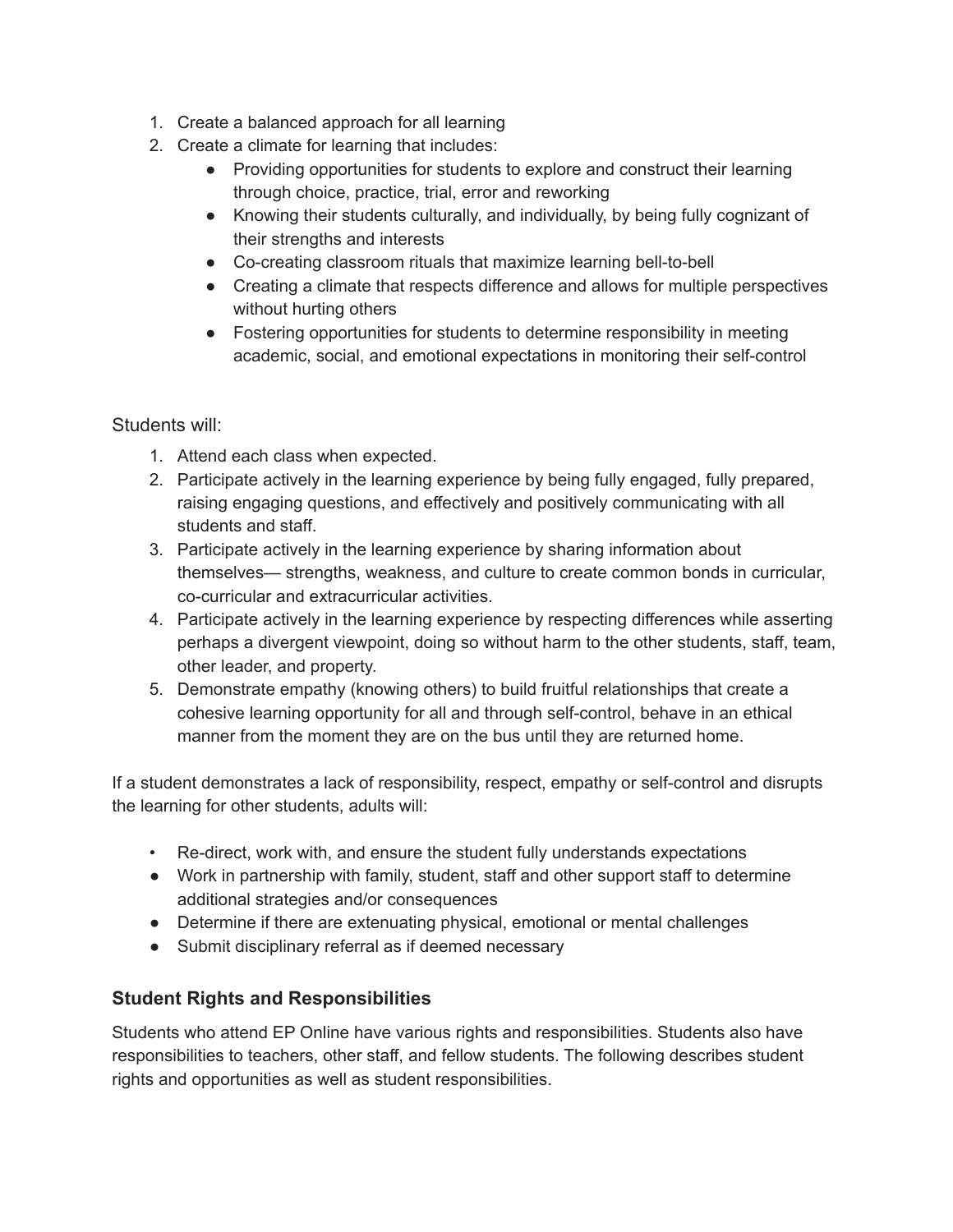# **Access to Records**

### **Rights/Opportunities:**

- Students' parents/guardians and eligible students under federal law generally have the right to view their school records according to state and federal laws.
- Students have the right to privacy regarding any school records. Any disclosure of information from student records will be consistent with legal requirements and the discipline policy established by the school district.

# **Responsibilities:**

• Students are responsible for following established school and district procedures regarding access to their school records.

# **Dress and Grooming**

# **Rights/Opportunities:**

• Students have the opportunity to wear clothing of their choosing and to engage in personal grooming which is not potentially disruptive to the education process, which does not pose a threat to the health or safety of other students and which is not lewd, vulgar, obscene, sexually explicit or discriminatory.

### **Responsibilities:**

● Students are responsible for dressing in such a manner that is not disruptive or likely to disrupt the learning environment, is not a health and safety hazard, is not obscene, is not sexually explicit, discriminatory or associated with threat/hate groups, including gangs. Clothing which displays references to alcohol, chemicals, tobacco or other products which are illegal for use by minors is not permitted. See Section 15 (below) of the Student Management Guidelines.

# **Equal Opportunity**

### **Rights/Opportunities:**

● Students have the right of equal opportunity to participate in all school activities and school education programs for which they are eligible within limits.

### **Responsibilities:**

Students are responsible for following the rules and regulations of the school-sponsored activity in which they participate, or others participate. Students may not discourage the participation of other students.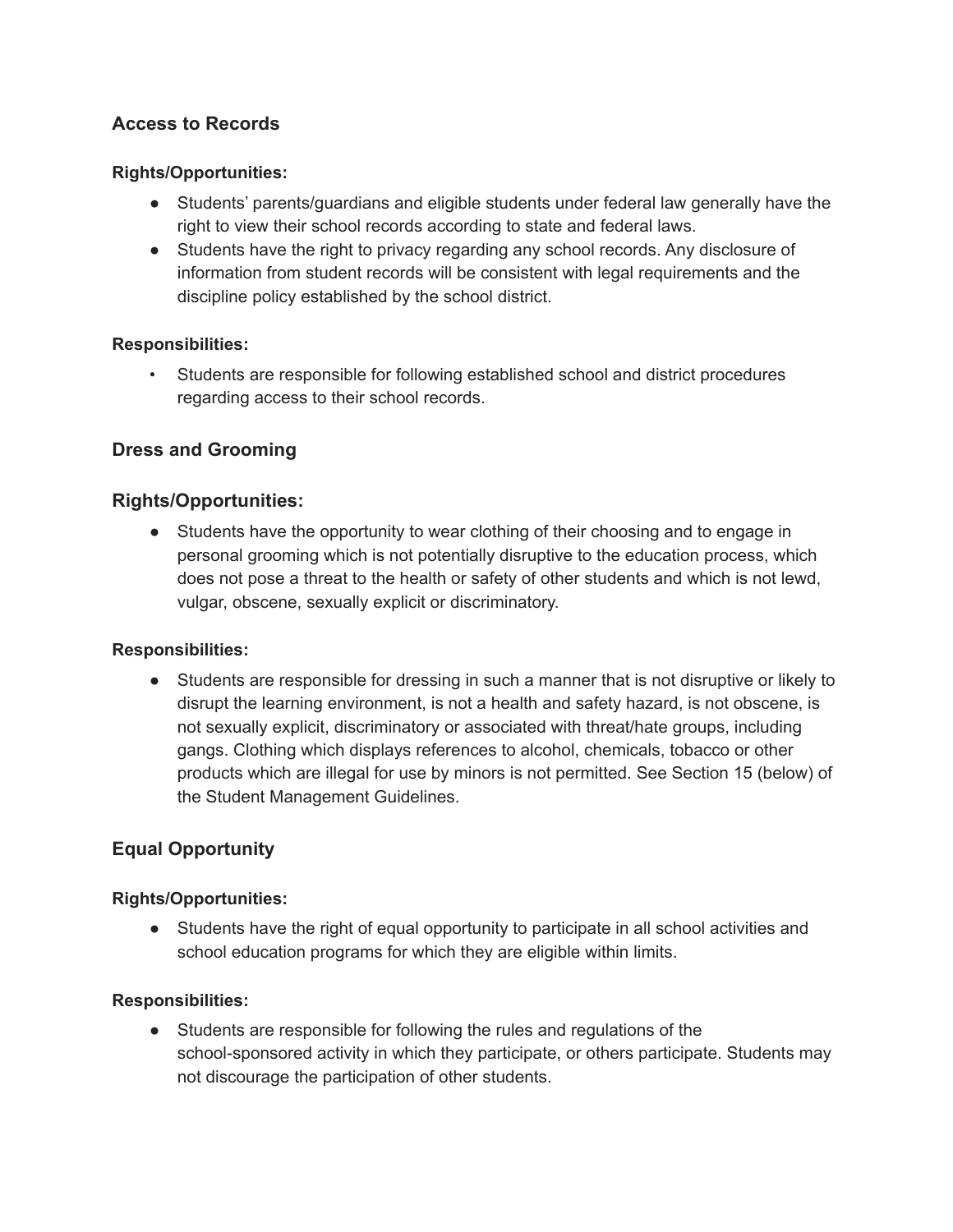# **Fair Treatment**

# **Rights/Opportunities:**

- Students have the right to due process as defined in the Pupil Fair Dismissal Act when involved in a violation of district rules. Included is the opportunity to hear the nature of the violation and to give their account of the situation.
- Students have the right to be informed of all current school policies, rules and regulations that apply to them.
- Students have the right to be informed of all classroom expectations.
- Students have the right to be treated respectfully by district employees and other students.
- Students have the right to be free from corporal punishment by school personnel.
- Students have the right to be free from unreasonable physical contact from teachers and other district personnel. Reasonable force to restrain or correct a student from injuring self or other persons, however, is allowable.

# **Responsibilities:**

- Students are responsible for treating all persons respectfully, responding to all directives or inquiries from staff, and for following rules and regulations that apply to them.
- Students are responsible for being knowledgeable about and following all school policies, rules and regulations that apply to them.
- Students are responsible for being knowledgeable about and meeting all classroom expectations and evaluation procedures that apply to them.
- Students are responsible for treating others including other students and district employees in a respectful manner. Students also are expected to treat the property of others and the district responsibly.
- Students are responsible for refraining from using force or physical contact for the purposes of inflicting physical and emotional harm on another.
- Students are responsible for respecting the space and freedom of those around them. Students also are responsible for not engaging in conduct that threatens to injure themselves, other persons and property.

# **Free Speech and Expression**

# **Rights/Opportunities:**

- Students have the right to free speech so long as such speech does not violate the rights of others or the responsibilities listed below.
- Students have the right of assembly within the reasonable time, place and manner restrictions of the school district. Those restrictions will be made available to all students before they are enforced.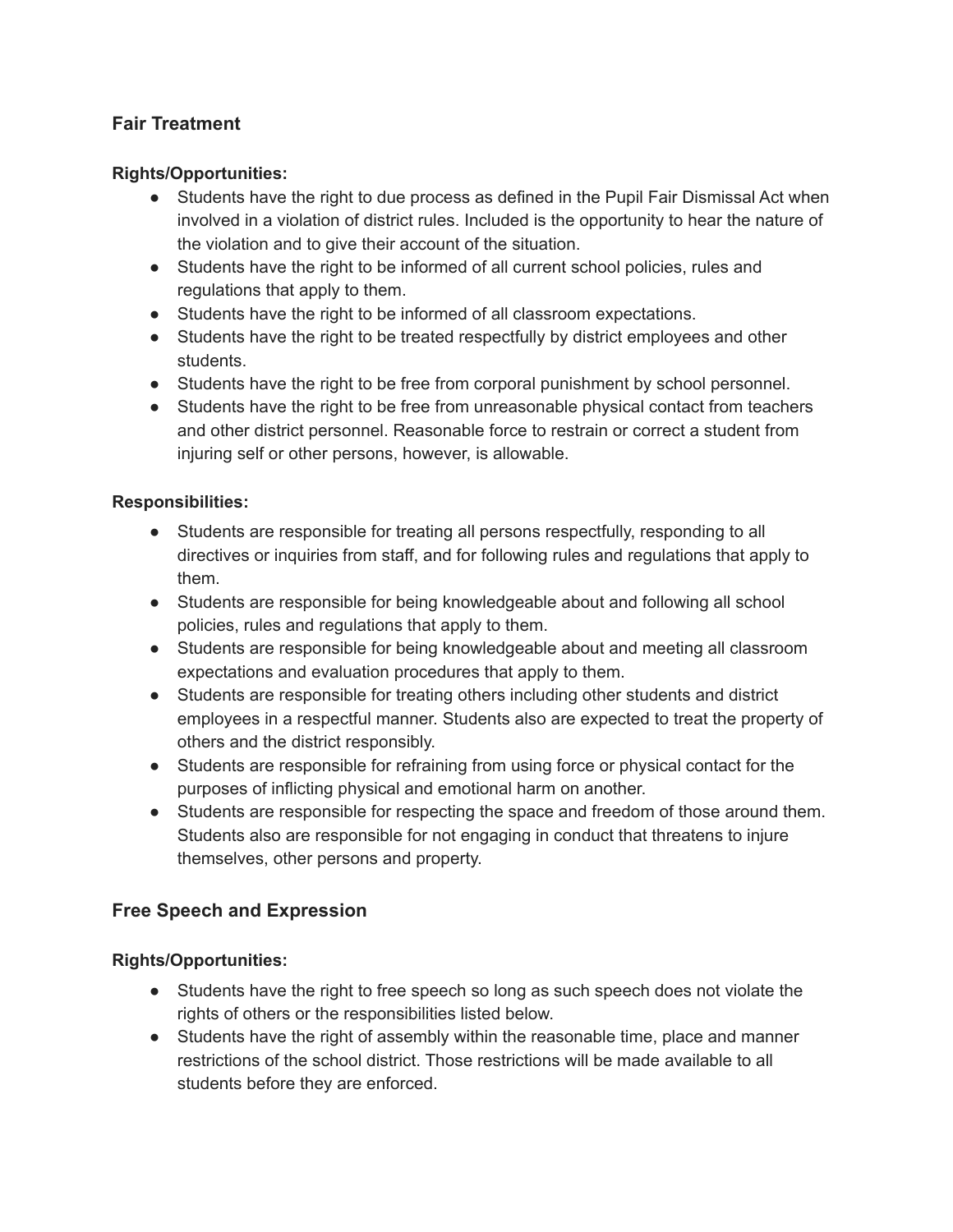# **Responsibilities:**

- Students are responsible for expressing opinions, publishing written materials and distributing literature in such a manner that is not defaming, obscene, discriminatory, sexually explicit, associated with threat/hate groups, including gangs, or contains references to alcohol, chemicals, tobacco, or other products which are illegal for use by minors, that does not interfere with the rights of others or disrupt the school environment and follows school regulations regarding time, place and manner.
- Students are responsible, when assembling, for exhibiting appropriate behavior and following the reasonable time, place and manner restrictions of the school district.

# **Harassment**

# **Rights/Opportunities:**

● Students have the right to be free from sexual harassment and violence, racial harassment and violence, religious harassment and violence, and harassment and violence based on any other protected characteristic, as denoted in District Policy 413, arising out of the physical or verbal conduct of other students, school personnel and others.

### **Responsibilities:**

● Students are responsible for being aware of school district policies regarding harassment and for maintaining an environment free from harassment, intimidation and abuse. Students are also responsible for reporting to a teacher, staff or administrator incidents of physical, sexual and verbal harassment, intimidation and/or abuse that they have experienced or of which they are aware.

# **Learning**

### **Rights/Opportunities:**

- Students have the opportunity to receive a comprehensive appropriate education.
- Students have the opportunity to attend school in a safe environment that is free from disruptive behavior by others.
- Students have the opportunity to make up school work missed during an excused absence.
- Students have the right to necessary home/hospital instruction as regulated by state guidelines when absent for an extended period.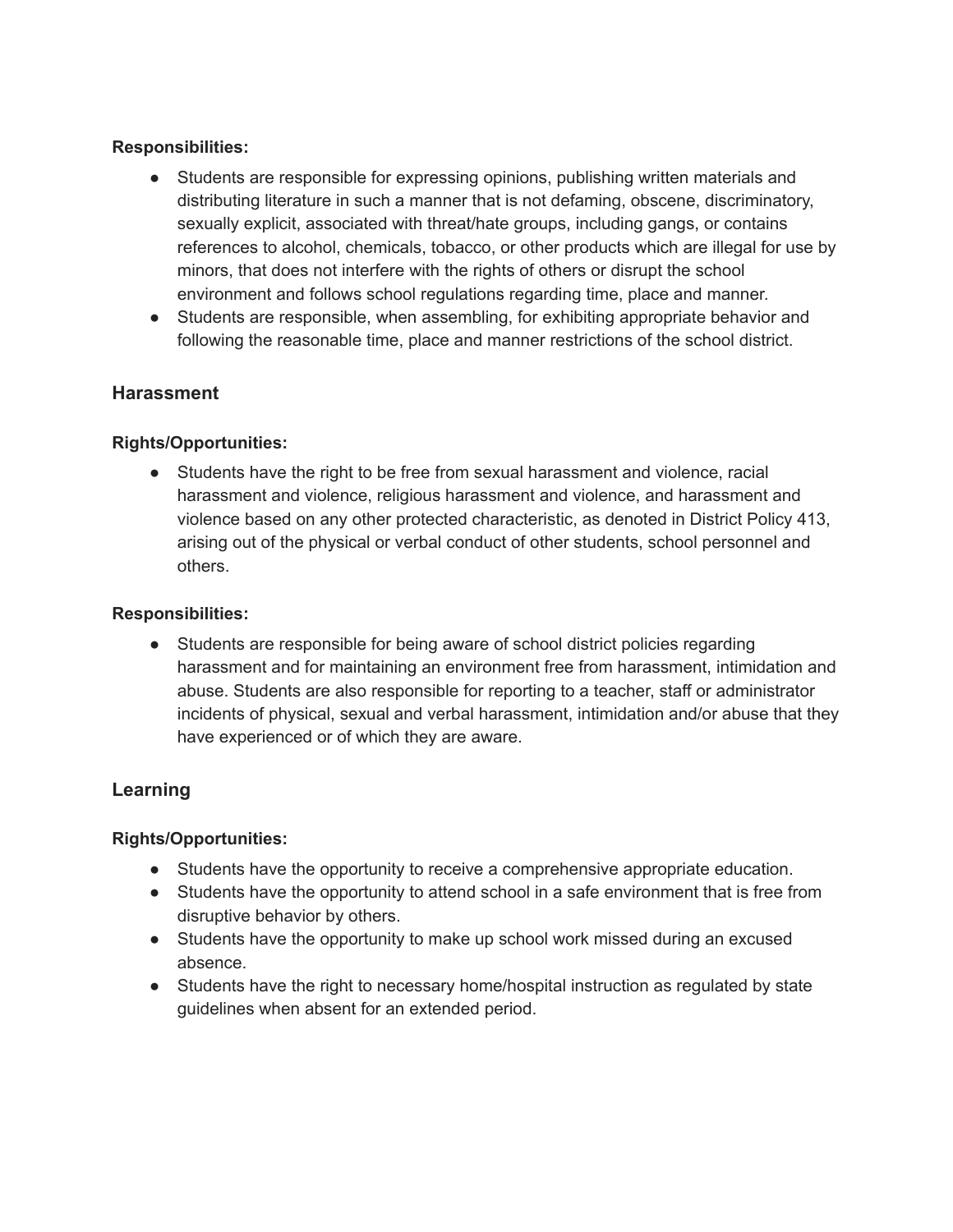# **Responsibilities:**

- Students are responsible for daily attendance, for completing class assignments on time and for bringing appropriate materials required for class use.
- Students are responsible for behaving in such a manner that does not pose a potential or actual danger to themselves or others and that is not disruptive to the learning process for others.
- Students are responsible for obtaining and completing make-up work assigned for periods of absence.
- Students are responsible for completing work assigned as part of the home/hospital instructional process.

# **Nondiscrimination**

# **Rights/Opportunities:**

● Students have the right to be free from discrimination based upon race, color, creed, sex, religion, national origin, marital status, sexual orientation, status with regard to public assistance or disability.

# **Responsibilities:**

● Students are responsible for treating other students and district employees in a nondiscriminatory manner.

# **Privacy**

# **Rights/Opportunities:**

- Students generally have the right to privacy of their persons and personal property when engaging, participating or pursuing curricular activities on a school location. In such instances, a student's person or personal property may only be searched by school officials if there is reasonable suspicion that the search will uncover evidence of a violation of a school rule or of the law.
- Students have the opportunity to utilize school lockers, desks and other designated areas for storing appropriate items of personal property subject to the understanding that such areas are within the exclusive control of the school district and that such areas may be searched for any reason, at any time without permission, consent or requirement for a search warrant in accordance with the school district's locker policy.
- Students have the right to privacy regarding information which is collected or maintained about them because they are a student. Such information will be released in accordance with state and federal law. Matters of child neglect, physical or sexual abuse must be reported to the proper authorities according to state law. Matters involving criminal behavior may also be reported to the proper authorities.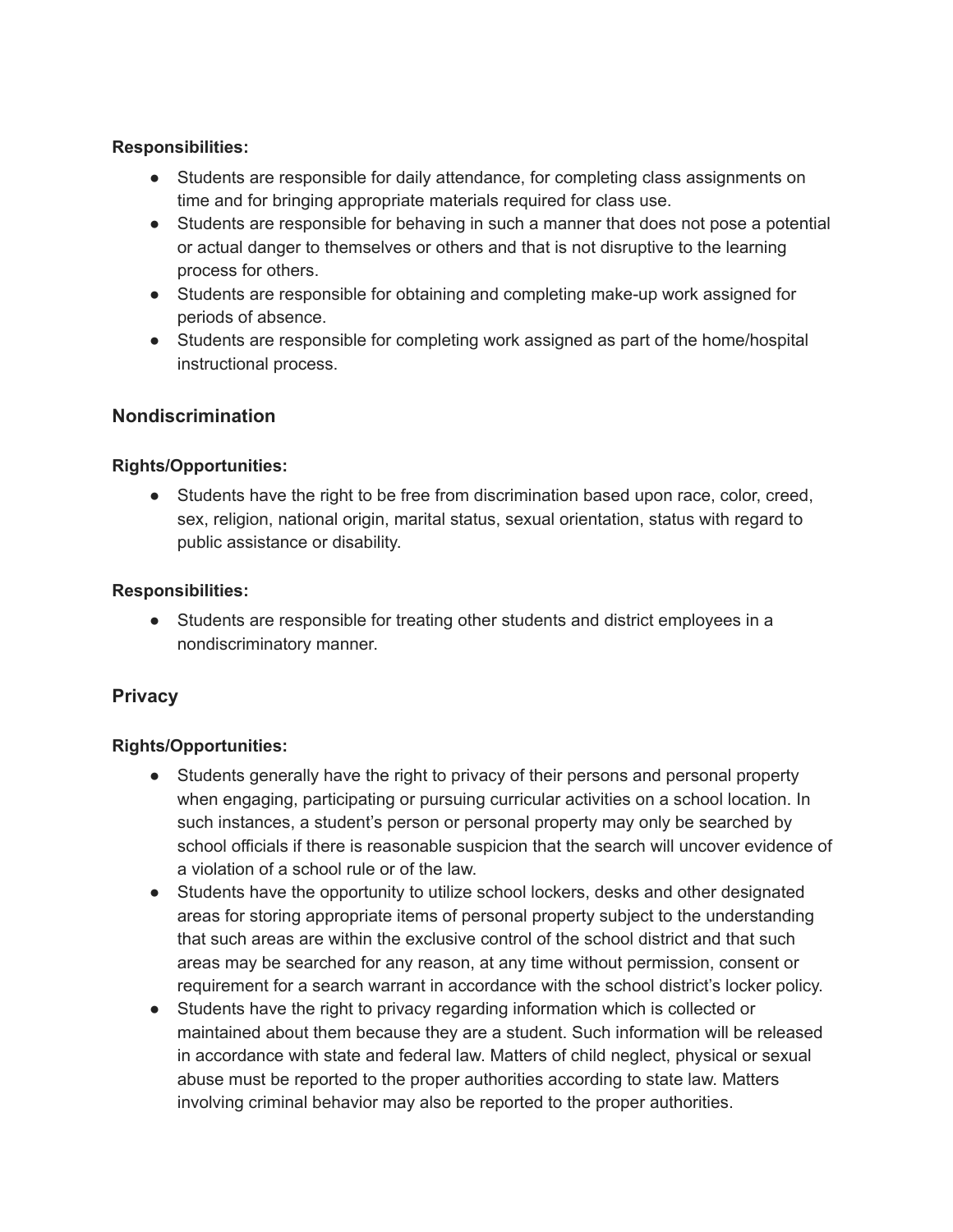# **Responsibilities:**

- Students are responsible for refraining from bringing onto school location or to schoolsponsored events any item or material that is in violation of school district policy, school rules, or state and federal laws if the item(s) would cause, or tend to cause, a disruptive activity or endanger the health and safety of students or other people.
- Students are responsible for keeping their lockers free of any items that are illegal or that are prohibited under school rules and district policies.
- Students are responsible for reporting matters of abuse or illegal activity to school personnel.

# **Safety and Security**

# **Rights/Opportunities:**

● Students have the right to feel safe in the school in all virtual spaces, on campus, and at school sponsored events.

# **Responsibilities:**

● Students are responsible for reporting any safety concerns regarding themselves or others. Students are expected to report any concerns to any responsible adult.

# **Student Discipline Policy**

Every student and employee of EP Online is entitled to learn and work in a safe school environment. To ensure this, the district and school have established clear student discipline policies, consequences appropriate for the behavior, and practices to consistently apply the policies. Corrective action to discipline a student and/or modify a student's behavior will be taken by staff when a student's behavior violates the discipline policy. Any behaviors prohibited by policy may result in a referral to a pre-assessment team. The school district may take into account the student's disciplinary records while enrolled in EPHS. Where applicable, the student will be declared ineligible for participation in activities governed by the Minnesota State High School League. Students are expected to behave in accordance with federal, state and local laws and rules, district and school policies and regulations, and in a way that respects the rights and safety of others. Students violating the law will be referred to the police. The following are school discipline policies. These discipline policies and the potential consequences apply at any time a student is present at a school location or at a school-sponsored event, and on school buses. Also, the School District may impose disciplinary consequences for violations at non-school locations/events if the misconduct is determined to have a nexus to the school environment. Listed are the violations and the recommended consequences for first, second and third offenses. The school district in its sole discretion may impose more severe consequences (i.e. expulsion) beyond those set forth in this policy based on the particular misconduct.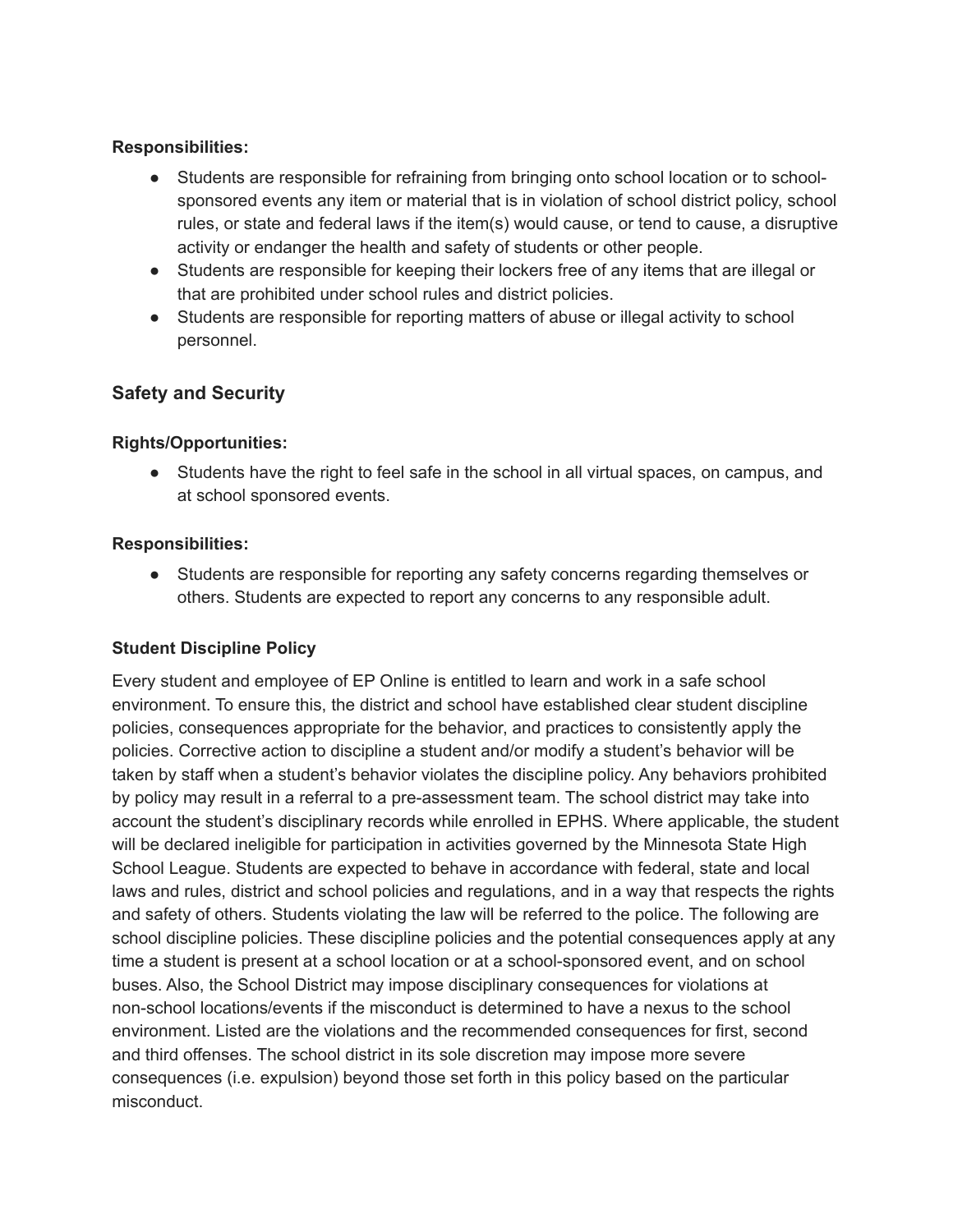# **Student Management Guidelines**

In order to maintain a safe and orderly learning environment, the following guidelines regarding student behavior will be followed. These are guidelines only and do not include all possible student offenses. See Eden Prairie School District Policy 506.7. The School District retains the right to suspend or expel a student or impose other disciplinary action at their discretion, based on the severity of behavior, the facts, circumstances, and nature of a student offense and the student's disciplinary record.

# **1. Abuse, Verbal or Written**

The use of language or actions that are obscene, intimidating or that degrades other people or incites other people is prohibited.

# **Guidelines for Potential Consequences:**

- First Offense: Expectation review (unless sexual or racial abuse/threats see below), restorative mediation, parent/guardian contact
- Second Offense: Expectation review, restricted study (ISS), restorative mediation, parent/guardian contact
- Third Offense: Up to 5-day suspension. Meeting with parent/guardian

# **2. Academic Integrity**

Plagiarism and cheating are not allowed in our educational environment. Honesty and integrity are essential to excellence in education.

Guidelines for Potential Consequences:

- First Offense: Parent/guardian contacted by teacher. Plan for success developed in partnership with the teacher.
- Second Offense: Parent/guardian contacted by teacher, documentation loss of privileges, restricted study.
- Third Offense: \*\*Administrative conference to determine next action.

# **3. Alcohol/Chemicals, Possession, Use or Under the Influence of**

EPOS' purpose is to provide a network of help for students who are having alcohol or other drugs interfere with their school performance. In addition, our goal is to provide consistent and clear enforcement for a chemically free school. The possession, use, distribution, delivery, transfer, sale or purchase of alcoholic beverages, controlled substances, or solvents, paint,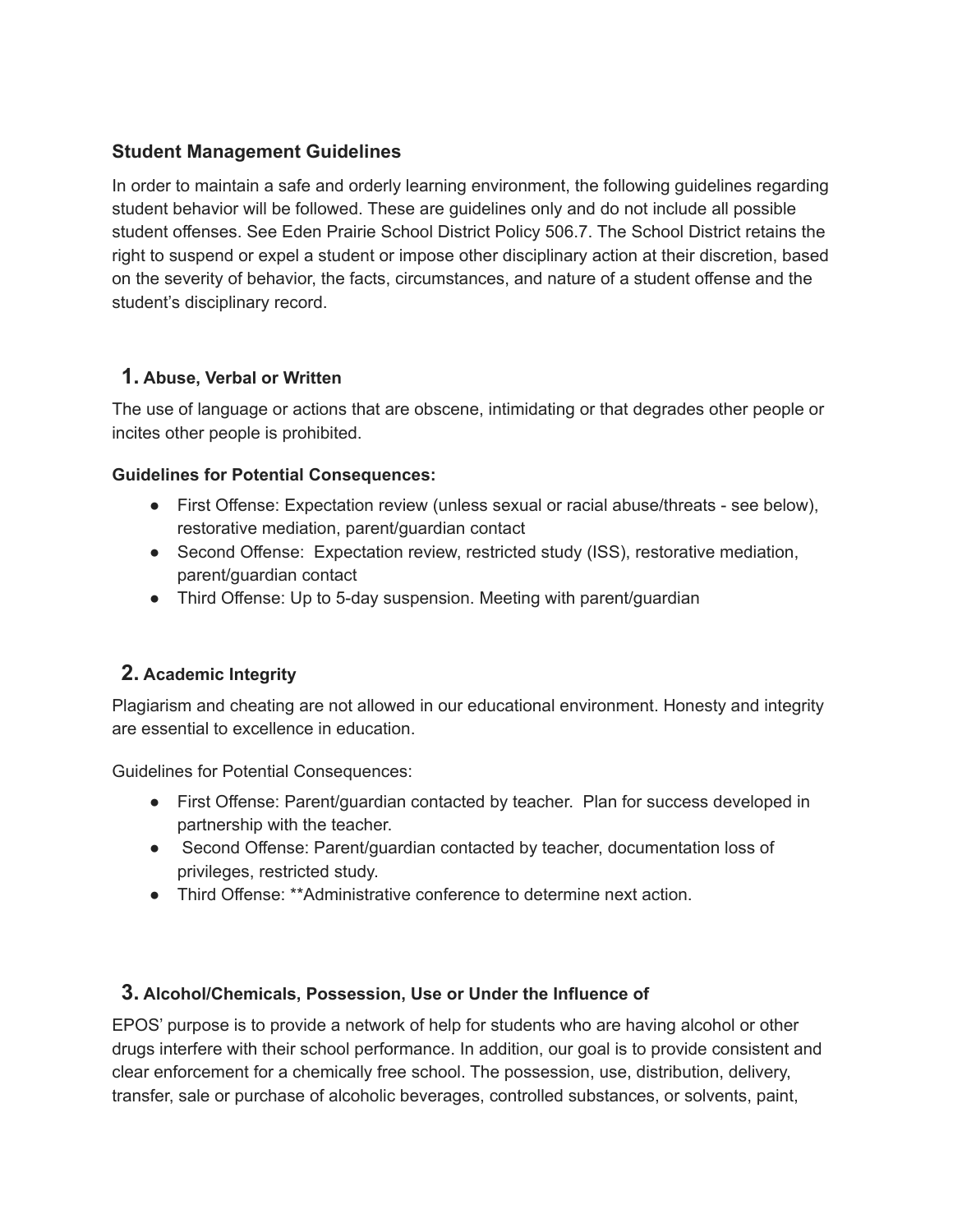gasoline, aerosols, and prescription or non-prescription drugs or other toxic substances, or benign substances being represented or used by students as an illicit substance, steroids, or drug paraphernalia including e- cigarettes while at any school location, is expressly forbidden throughout the calendar year. State law requires law enforcement to notify school officials of certain alcohol/chemical violations.

# **4a: Violations at School Locations and School Sponsored Activities**

Guidelines for Potential Consequences:

- First Offense: Up to 3-day suspension, confiscation, police referral, chemical health referral
- Second Offense: Up to 5-day suspension, police referral.
- Third Offense: Suspension pending review by school & district administration for recommendation for expulsion. Police referral.

# **4b. Non-School Related Violations**

Guidelines for Potential Consequences:

- First Offense: Notifications to school team, including activities Resources will be provided.
- Second Offense: Notification to school team. Student and parent/guardian meeting with the school team.
- Third Offense: Notification to school team. Referral to outside agency.

# **4c: Alcohol/Chemicals, Over-the-Counter or Look-A-like (Benign) Chemicals with Possession and Intent to Distribute or Sell at School Locations, School Sponsored Events or locations with a nexus to the school environment**

Guidelines for Potential Consequences:

● First Offense: Suspension pending recommendation for expulsion, police referral, chemical health referral. Meeting with parent/guardians with recommendations.

# **5: Tobacco Possession or Use**

EP Online, in compliance with school district policy, is proud to encourage and support a tobacco-free environment. Smoking, chewing, possessing or using tobacco in any form including e- cigarettes at any time, at any school location including school vicinity, or at a school-sponsored activity is strictly prohibited.

Guidelines for Potential Consequences:

● First Offense: Restricted study, police referral, confiscation, parent/quardian meeting, and chemical health referral.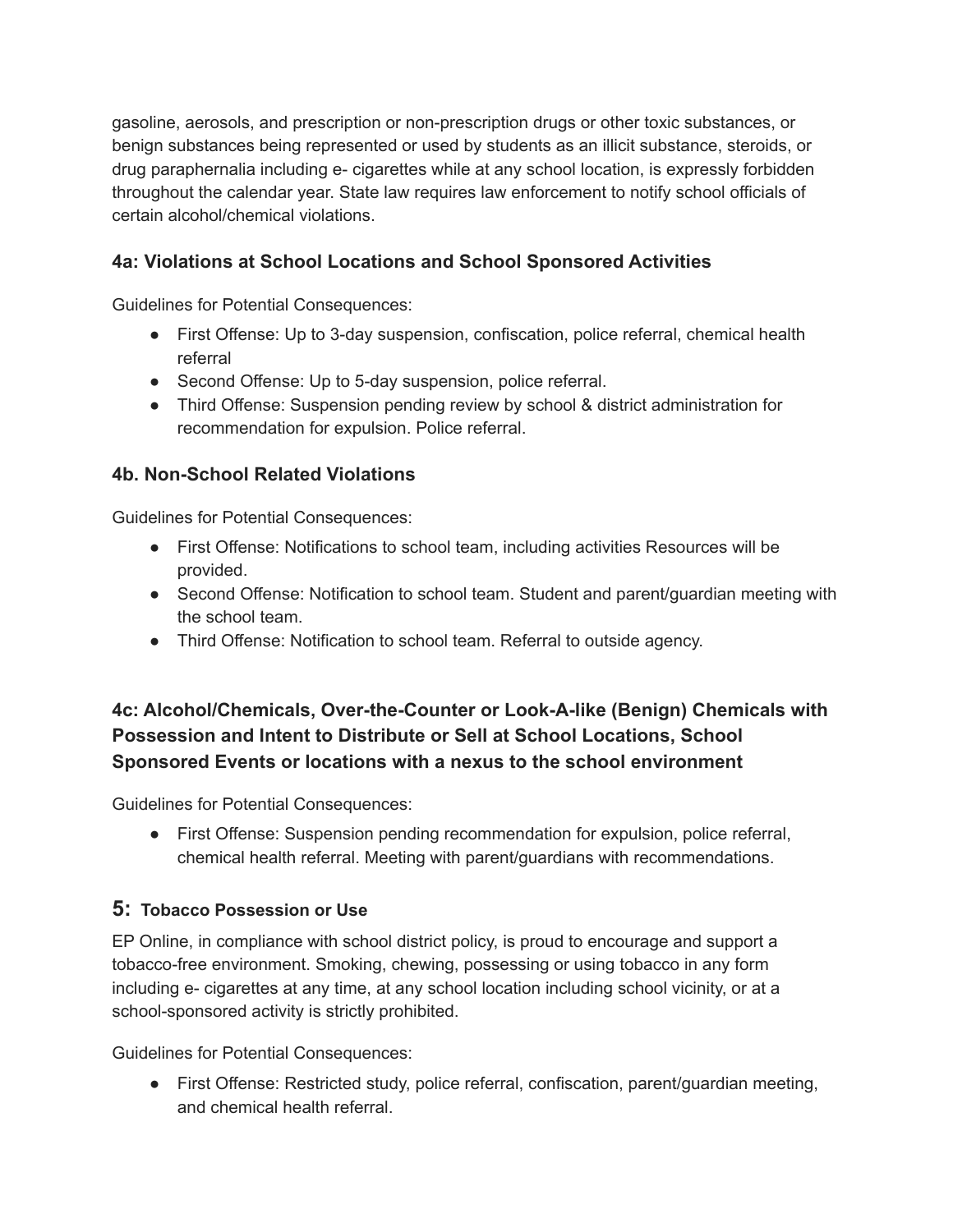- Second Offense: Restricted study, police referral, confiscation, parent/guardian meeting
- Third Offense: Restricted study, parent meeting, social work involvement to set up plans for success, chemical health referral

# **6: Arson**

Intentional or attempted damage to school property or other property at school location by means of fire is prohibited.

# **Guidelines for Potential Consequences:**

● First Offense: Suspension pending review by school & district administration for expulsion, and police referral.

# **7: Attendance/Unexcused**

Guidelines for Potential Consequences:

● Offense: Referral to school team for an attendance intervention - EPHS partners with the Hennepin County "be@school" program.

# **8: Bomb Threat**

Making, publishing or conveying in any manner a bomb threat pertaining to a school location, student or school staff member is prohibited.

# **Guidelines for Potential Consequences:**

● First Offense: Suspension pending review by school & district administration for recommendation for expulsion, and police referral.

# **9: Bullying/Cyberbullying**

- Bullying: Intimidating, threatening, abusive, or harming conduct that is objectively offensive and:
	- a)There is an actual or perceived imbalance of power between the student engaging in prohibited conduct and the target of the behavior and the conduct is repeated or forms a pattern; or
	- b)materially and substantially interferes with a student's educational opportunities or performance or ability to participate in school functions or activities or receive school benefits, service, or privileges.
- Cyberbullying: bullying using technology or other electronic communication, including, but not limited to, a transfer of a sign, signal, writing, image, sound, or data, including a post on a social network Internet website or forum, transmitted through a computer, cell phone, or other electronic device. This includes use of electronic technology and communications off the school premises to the extent such use substantially and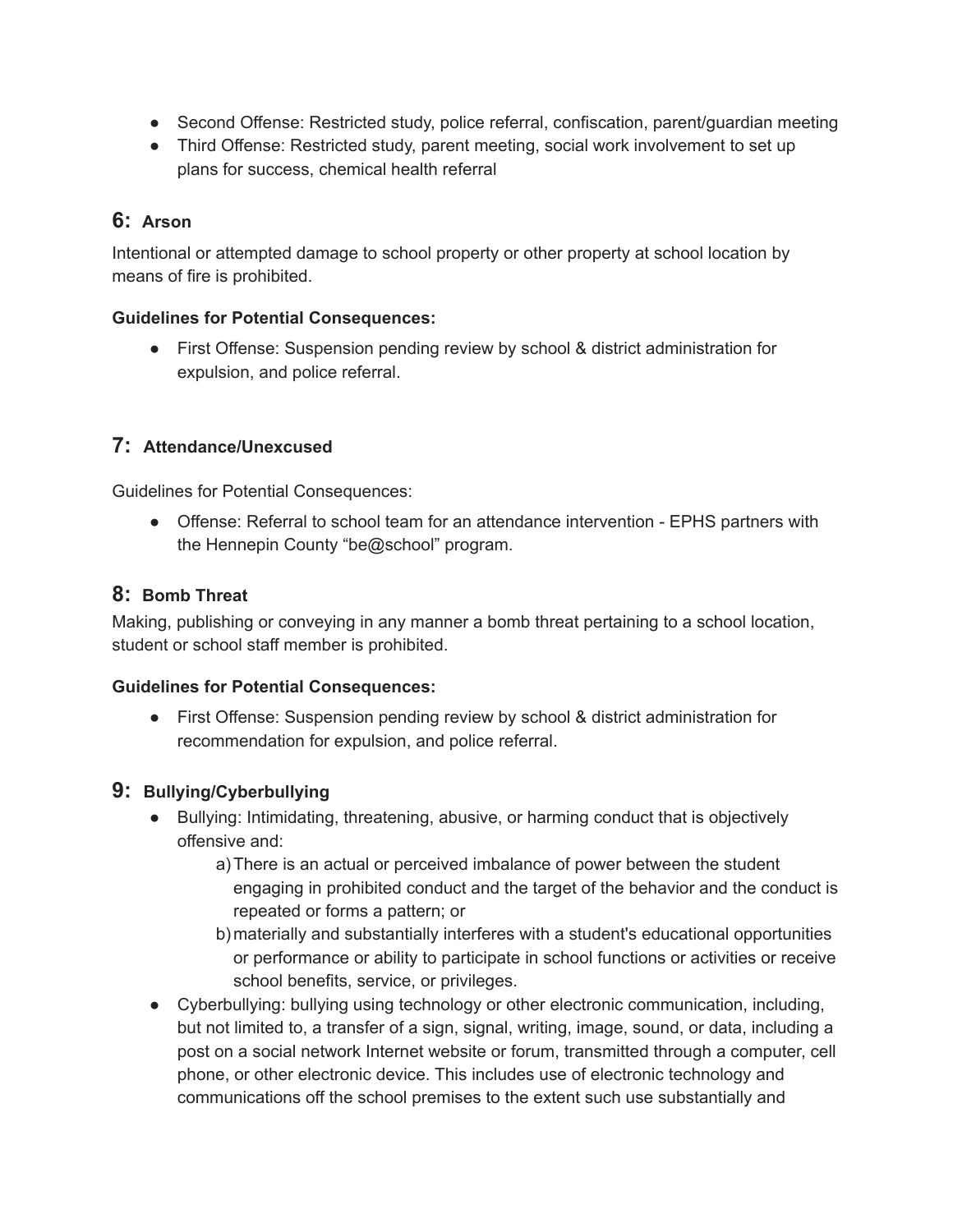materially disrupts the school environment or interferes in a student's educational opportunities or performance or ability to participate in school functions or activities or receive school benefits, services or privileges.

# **Guidelines for Potential Consequences:**

- First Offense: Up to 3-day suspension, referral to outside agency; intervention plan.
- Second Offense: Up to 5-day suspension, referral to outside agency, intervention plan.
- Third Offense: Suspension pending review by school & district administration for recommendation for expulsion.

Refer to District Policy 514 for detailed description of the District's Bullying Prohibition Policy.

# **10: Burglary**

Entering any school location without consent and with the intent to commit a crime (i.e. vandalism or theft) is prohibited.

# **Guidelines for Potential Consequences:**

● First Offense: Suspension pending review by school & district administration for recommendation for expulsion, and police referral.

# **11: Disruptive Behavior**

Disruptive behavior at school locations or at school sponsored activities is prohibited. Disruptive behavior means acts that disrupt, interfere or threaten to disrupt the educational process or school functions, including, but not limited to horseplay, disobedience, disrespectful behavior, inappropriate language, instigating a school disruption, discrimination or defiance of authority, or failure to report any of the aforementioned behaviors.

Classroom and Other School Locations Guidelines for Potential Consequences:

- First Offense: Up to 1-day dismissal from class or activity, restitution and mediation.
- Second Offense: Up to 3-day dismissal from class or activity, restitution and parent/guardian meeting.
- Third Offense: Referral to MTSS team for additional support and intervention.

# **12: Dress and Grooming**

Dress and grooming that is disruptive or potentially disruptive to the educational process is prohibited, including, but not limited to, the following:

a)Wearing clothing that includes words or pictures which are obscene, vulgar, abusive, discriminatory, racist, sexist or otherwise degrading or sexually suggestive or which promote or advertise alcohol, chemicals, tobacco or any other product that is illegal for use by minors.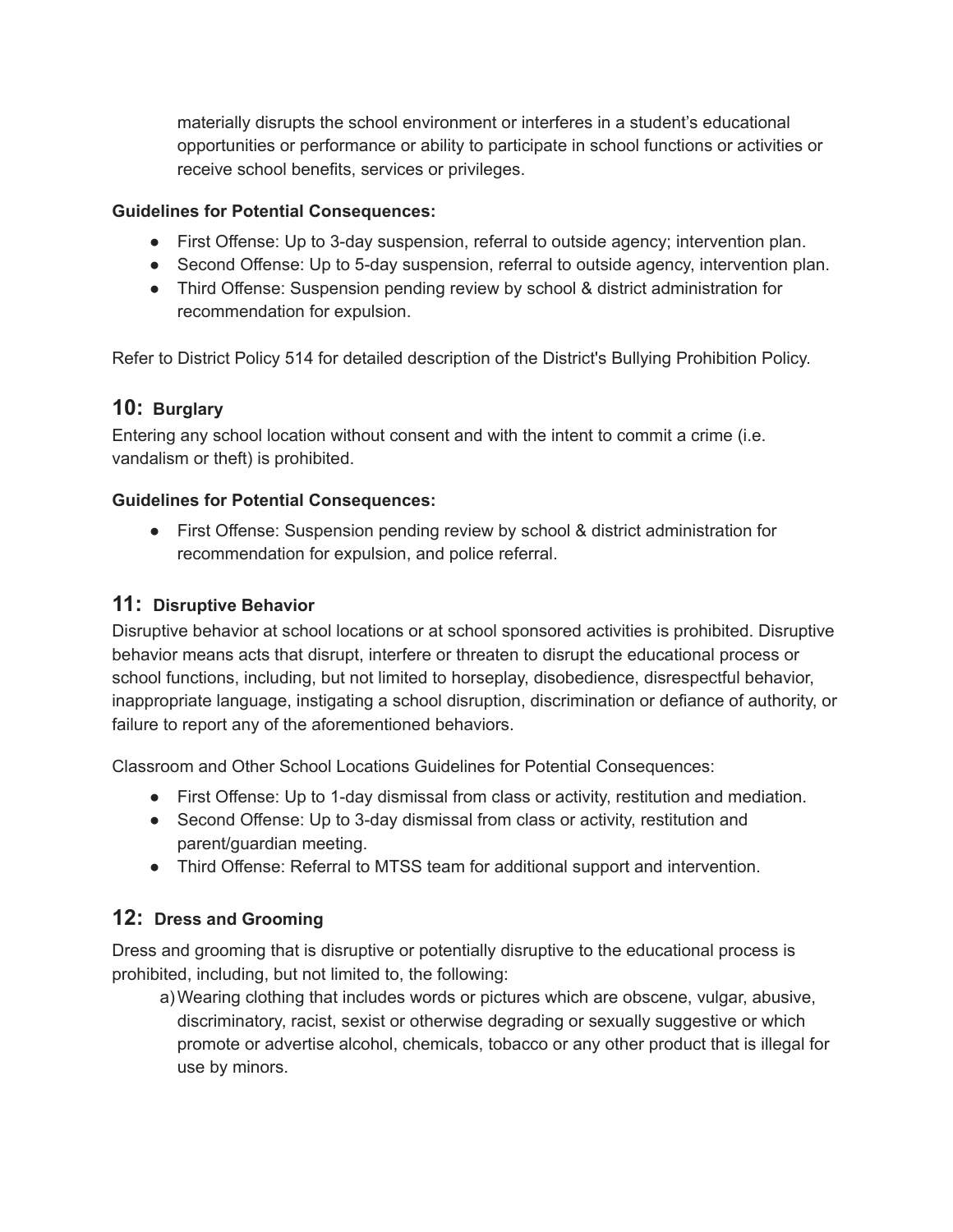- b)Wearing clothing and other items or grooming in a manner that represents and/or promotes threat/hate groups or supremacist groups is prohibited.
- c) Wearing clothing that does not cover shoulders, midriff, chest, or buttocks. Clothing that does not cover undergarments, and undergarments that are worn as outer garments.
- d)Wearing short shorts and short skirts, see-through pants and shirts are prohibited.
- e)Wearing a face mask, sunglasses or wigs in school that would not allow the student to be identified is prohibited.
- f) Wearing or carrying any headwear, except for legitimate religious or medical reasons during the day without permission from school administration is prohibited. Headwear is defined as any object which covers one's head, all or in part, including but not limited to bandanas, headbands, hats, hoods, and do-rags.

Guidelines for Potential Consequences:

- First Offense: Education of policy, warning, and removal or confiscation of items (if applicable) and recording of offense.
- Second Offense: Up to 2 days of restricted study, item confiscated, and parent/guardian contacted.
- Third Offense: Will be considered insubordination, possible suspension.

# **13: False Reporting**

Deliberately reporting false information about the behavior of a student or staff person is prohibited.

# **Guidelines for Potential Consequences:**

- First Offense: Disciplinary action assigned by the administration, parent/guardian contact, and mediation
- Second Offense: Up to 3-day suspension.
- Third Offense: Up to 5-day suspension.

# **14: Gang/Threat Group Affiliation**

Threat/Hate Group or Gang-related behavior in the school is not allowed. Threat/Hate Group Gang-related behavior in the school and community is antisocial, counterproductive and ultimately destructive. No student may join or solicit any other pupil to join, or become a member of, any gang or threat group. Threat/Hate Group or Gang "representing" which is likely to cause others to be intimidated by fear of violence is uniformly disallowed in the school. This includes, but is not limited to, "wearing of colors" and "gang signs," the use of graffiti emblems, symbolism, hand signs, slang, tattoos, jewelry, and clothing, etc. Group intimidation of an individual or individuals is expressly disallowed in the school environment, school sponsored events or locations with a nexus to the school environment.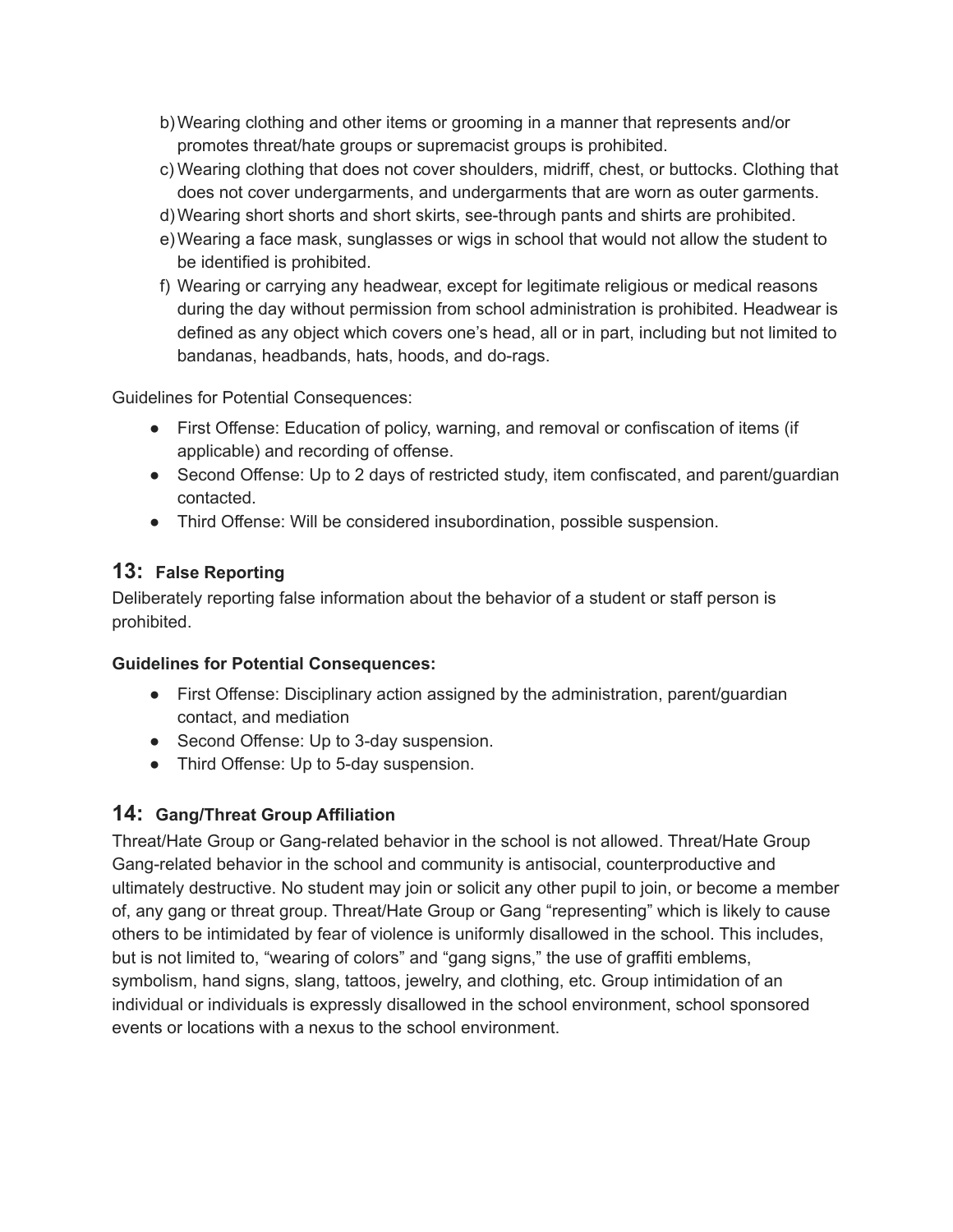Guidelines for Potential Consequences:

- First Offense: Up to 1-day suspension, confiscation of items (if applicable), and police referral.
- Second Offense: Up to 3-day suspension, confiscation of items (if applicable), and police referral.
- Third Offense: Minimum of 5-day suspension, confiscation of items (if applicable), and police referral.

# **15: Harassment**

# **Physical, Verbal or Written**

- The Eden Prairie School District seeks to maintain a learning environment free from sexual, racial, religious and sexual orientation harassment and violence.
- Sexual harassment is unwelcome sexual advances, indecent exposure, request or pressure for sexual activities, and/or other inappropriate verbal or physical contact of a sexual nature.
- Any vocabulary or action that degrades or is intimidating to one's sexual orientation is prohibited.
- Any vocabulary or action that degrades or is intimidating to staff or other students is prohibited.
- Racial harassment is physical or verbal conduct relating to an individual's race when the conduct has the purpose or effect of creating an intimidating, hostile, or offensive academic environment; has the purpose or effect of interfering with an individual's academic performance; or otherwise adversely affects an individual's academic opportunities.
- Religious harassment is physical or verbal conduct relating to an individual's religion when the conduct has the purpose or effect of interfering with an individual's academic opportunities.

Any person who believes he or she has been the victim of sexual, racial, religious, sexual orientation harassment or violence or any other form of harassment, offensive behavior or hazing by any staff member or student in the school district should report it to the Head of School or responsible adult in the EP Online School, such as a teacher, or administrative dean who will then notify the Head of School or designee of the allegation.

# **Abuse - Verbal or Written**

Guidelines for Potential Consequences:

● First Offense: Up to 3-day suspension, Student Activities contacted, referral to outside support, and harassment report form filed with the district.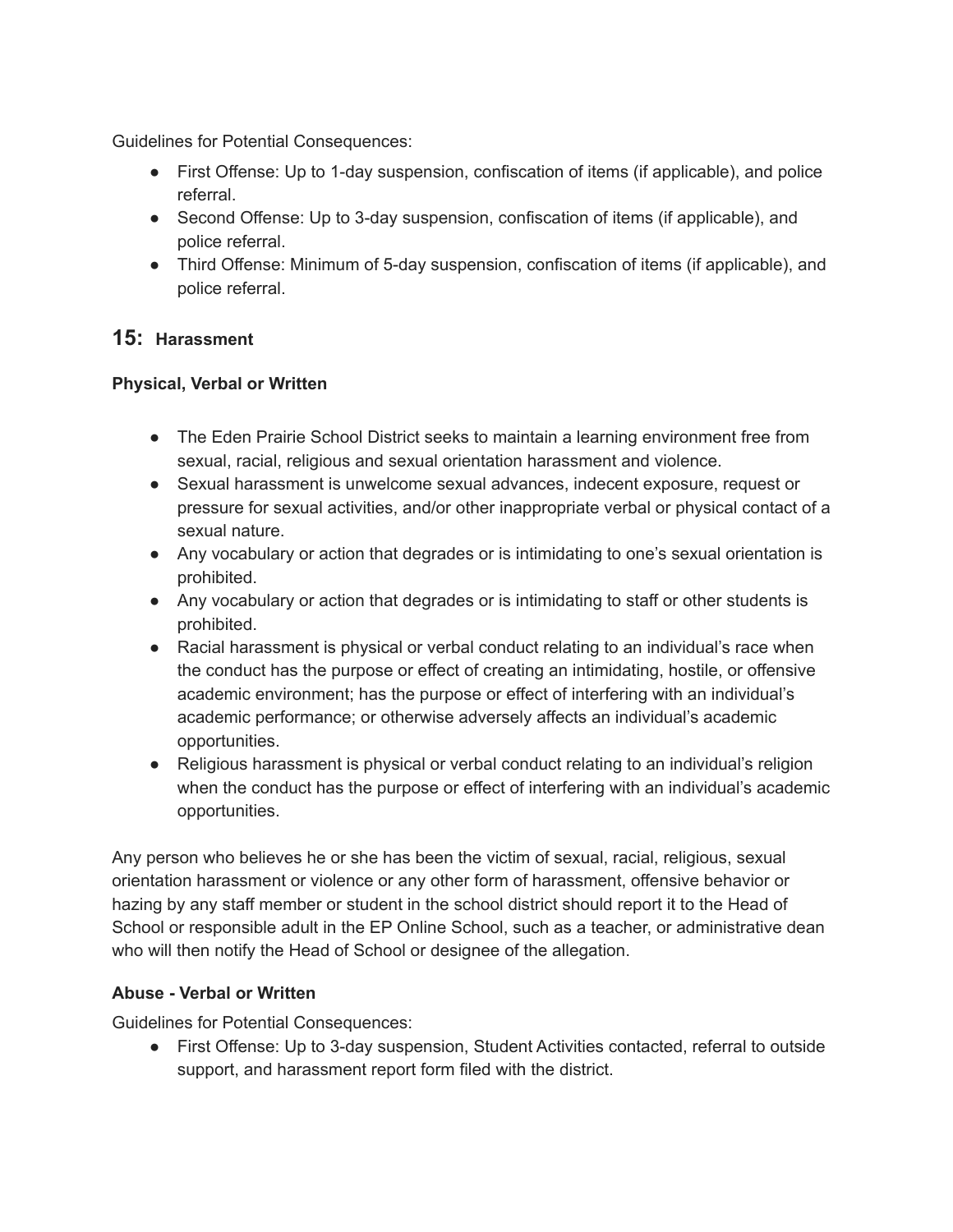- Second Offense: Up to 5-day suspension, Student Activities contacted, referral to outside support, and harassment report form filed with the district.
- Third Offense: Suspension pending Suspension pending review by school & district administration for recommendation for expulsion, Student Activities contacted, and harassment report form filed with the district.

# **Violence--Sexual, Sexual Orientation, Racial, Religious**

- Sexual violence is a physical act of aggression or force that includes touching another's intimate body parts or forcing a person to touch another's intimate body parts.
- Sexual orientation violence is a physical act of aggression or assault upon another because of, or in a manner reasonably related to, sexual orientation.
- Racial violence is a physical act of aggression or assault upon another because of, or in a manner reasonably related to, race.
- Religious violence is a physical act of aggression upon another because of, or in a manner reasonably related to, religion.
- Indecent exposure.

# **Guidelines for Potential Consequences:**

- First Offense: Minimum 5-day suspension, recommendation for expulsion, police report, and harassment report form filed with the district.
- Second Offense: Suspension pending review by school administration, police referral, and harassment report form filed with the district.

# **16: Hazing/Offensive Behavior**

Offensive behavior, including hazing, teasing, coercive behavior and other offensive or mean-spirited conduct, which is not racial, sexual or religious in nature, is prohibited. Hazing is prohibited. "Hazing" means committing an act against a student, or coercing a student into committing an act, that creates a substantial risk of harm to a person in order for the student to be initiated into or affiliated with a student organization or for any other purpose. "Student organization" means a group, club, or organization having students as its primary members or participants. A "Student Organization" does not have to be an official school organization to come within terms of this definition.

# **Guidelines for Potential Consequences:**

- First Offense: Up to 3-day suspension, mediation and/or offensive behavior support intervention.
- Second Offense: Up to 5-day suspension, and referral to outside support
- Third Offense: Suspension pending review by school & district administration for recommendation for expulsion.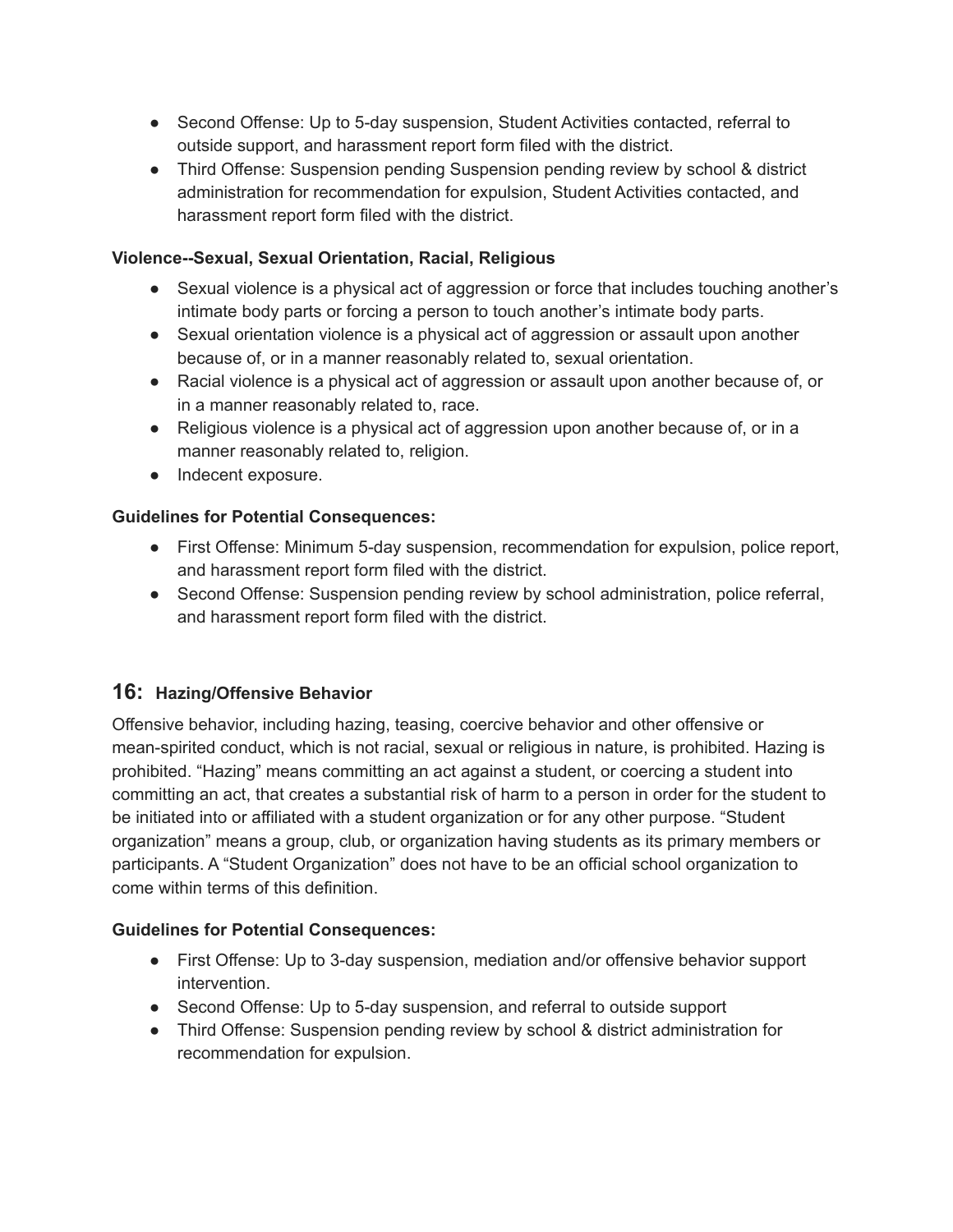# **17: Identity Falsification**

Includes, but not limited to forging notes, fraudulent passes, fraudulent phone calls.

# **Guidelines for Potential Consequences:**

- First Offense: Administrative conference and restitution
- Second Offense: Administrative conference, restitution, parent/guardian contact,, possible restricted study (ISS)
- Third Offense: Administrative conference, restitution, parent/guardian meeting.

# **18: Insubordination**

Deliberate refusal to follow an appropriate direction given by a staff member or failure to show ID or give name when requested by an adult is prohibited.

# **Guidelines for Potential Consequences:**

- First Offense: Administrative conference, restitution.
- Second Offense: Administrative conference, restitution, parent/quardian contact.
- Third Offense: Administrative conference, restitution, parent/guardian meeting.

# **19: Posting Disruptive Videos/Photos**

Students must not make or disseminate (while on or off school property) recordings, photographs, or videos of other students or individuals, including school employees, if the recording will substantially disrupt and interfere with the work and discipline of the school, or the ability of a student to attend school or participate fully in its activities. Any making or dissemination of a recording must not disrupt the civil and respectful atmosphere toward teachers, other employees, and students alike. Recordings that are considered disruptive include, but are not limited to, recordings that are demeaning, derogatory, or sexually suggestive toward a student or employee.

This policy applies to District-issued and personal devices that are used to make the recording.

# **Guidelines for Potential Consequences:**

- First Offense: Disciplinary action assigned by the administration, offending posting must be removed.
- Subsequent Offense: Up to 3-day suspension, offending posting must be removed.

# **20: Pushing, Shoving, Scuffling**

If participating in any EP Schools activities in person, physical contact such as but not limited to pushing, shoving, or scuffling that is not defined as an assault or fighting is prohibited. This also includes other physically intimidating contact (such as "slap boxing") aimed at another student.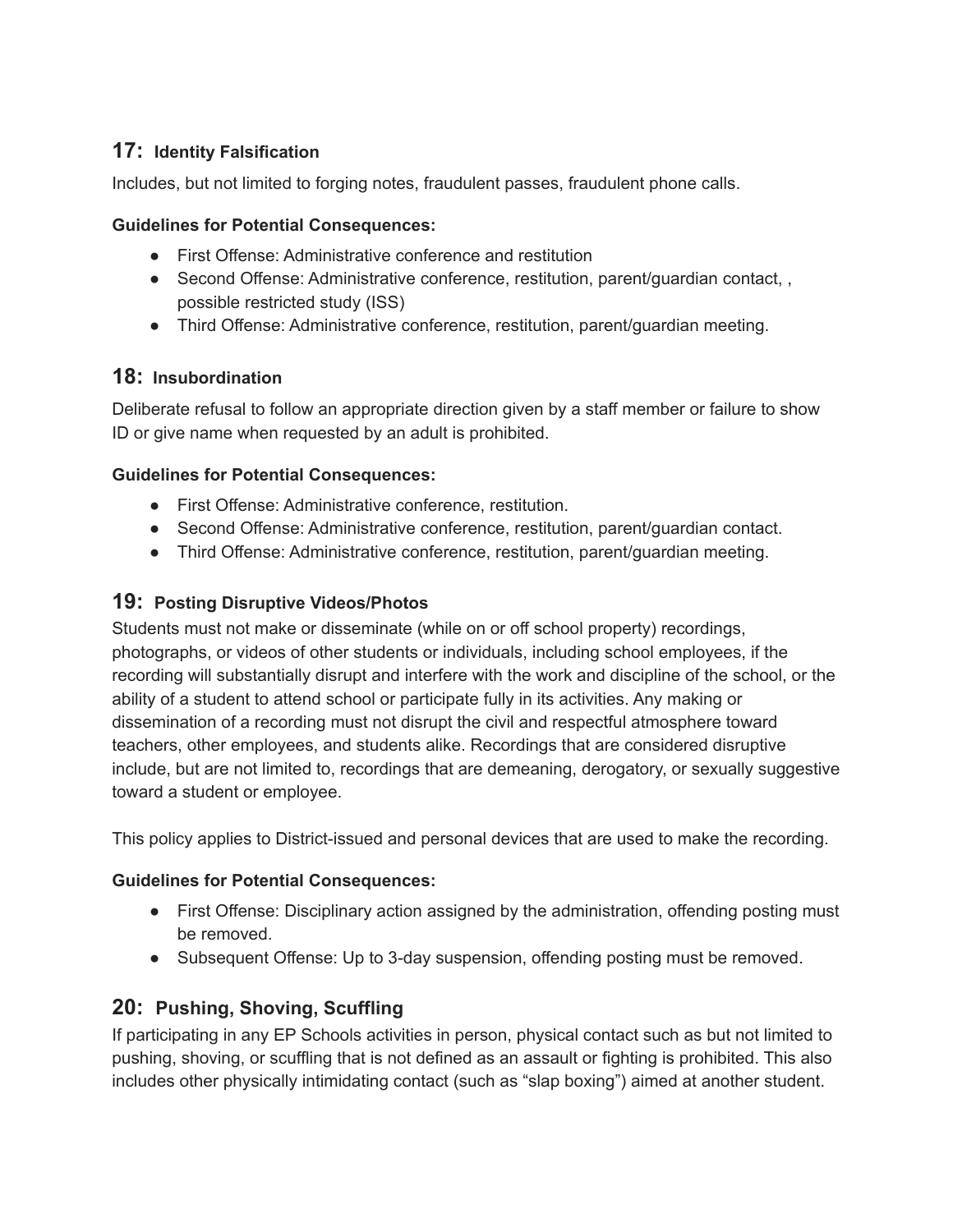In the event that pushing, shoving or scuffling constitutes a fight or assault, the consequences for those violations will be imposed.

Guidelines for Potential Consequences:

- First Offense: Administrative conference.
- Second Offense: Administrative conference, parent/guardian contact.
- Third Offense: Administrative conference, loss of privilege or appropriate consequence.

# **21: Robbery or Extortion**

Taking property from another person by use of force, threat of force, or under false pretenses is prohibited.

# **Guidelines for Potential Consequences:**

First Offense: Suspension pending Suspension pending review by school & district administration for recommendation for expulsion, and police referral.

# **22: Misuse of School Issued Technology**

See i-Learn Expectation Section of Handbook

Guidelines for Potential Consequences: Violations of these expectations could result in any of the following: removal of technology usage, disciplinary action (restricted study or suspension, legal action, police referral. Consequences for severe or multiple infractions may result in a recommendation for expulsion.

- First Offense: Up to one day suspension, possible legal action and police referral.
- Second Offense: 1 to 3-day suspension, possible legal action and police referral.
- Third Offense: 3 to 5-day suspension, possible legal action and police referral.

# **23: Theft, Receiving or Possessing Stolen Property**

The unauthorized taking, using, transferring, hiding, or possessing of the property of another person without the consent of the owner, or the receiving of such property, is prohibited.

# **Guidelines for Potential Consequences:**

- First Offense: Up to 3-day suspension, police referral and restitution. \*
- Second Offense: Up to 5-day suspension, police referral and restitution. \*
- Third Offense: Suspension pending Suspension pending review by school & district administration for recommendation for expulsion, police referral and restitution.

\* A recommendation for expulsion may be made for any cases of theft.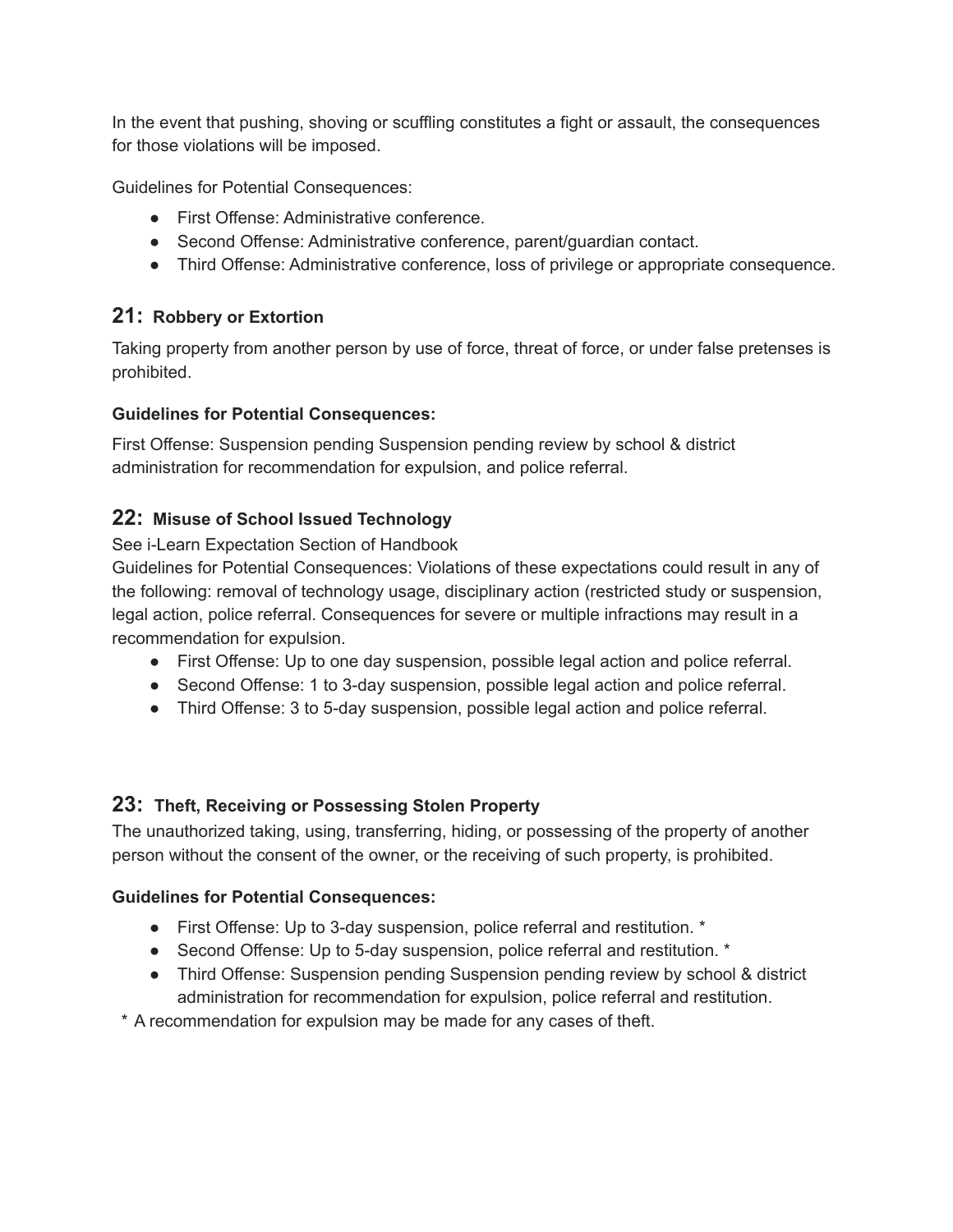# **24: Threats and Intimidation; Physical, Verbal or Written**

Any language (oral or written) or gestures including the use of electronic devices or physical intimidation that are meant to threaten or cause fear of bodily harm or death is prohibited.

Guidelines for Potential Consequences:

● First Offense: Suspension pending review by school & district administration for recommendation for expulsion, and police referral.

# **25: Transportation**

In the case that any EP Online students are riding an Eden Prairie School Bus, the following guidelines apply. Bus ridership is a privilege, not a right. Students must present a school picture ID to ride a bus. Students are responsible for keeping their bus area clean. If students damage a bus, they will have to make restitution. If students do not follow the rules, they can lose their bus riding privileges. Any disruptive behavior, as defined under school policy, while riding a school bus is prohibited. This includes lighting flammable devices, not remaining seated, tampering with emergency or safety equipment, throwing objects or disruptive behavior at a bus stop or to and from the bus stop.

Secondary students who commit a fifth offense will be suspended from riding the bus for the remainder of the school year. Severe behavior will move the student immediately to the level of third, fourth or fifth offense, based on the severity of the action and/or previous bus violations. In addition, school management guidelines will be enforced when appropriate.

Guidelines for Potential Consequences:

- First Offense: Warning given.
- Second Offense: Up to 3-day bus suspension.
- Third Offense: Up to 5-day bus suspension and conference with student, parent/guardian, transportation representative.
- Fourth Offense: 10-day bus suspension.

# **27: Vandalism**

Defacing, cutting or damaging property, technology or telecommunication equipment that belongs to the school district, other students, staff members or other individuals is prohibited.

# **Guidelines for Potential Consequences:**

- First Offense: Restitution, up to 3-day suspension, and police referral.
- Second Offense: Restitution, up to 5-day suspension, and police referral.
- Third Offense: Suspension pending Suspension pending review by school & district administration for recommendation for expulsion, police referral and restitution.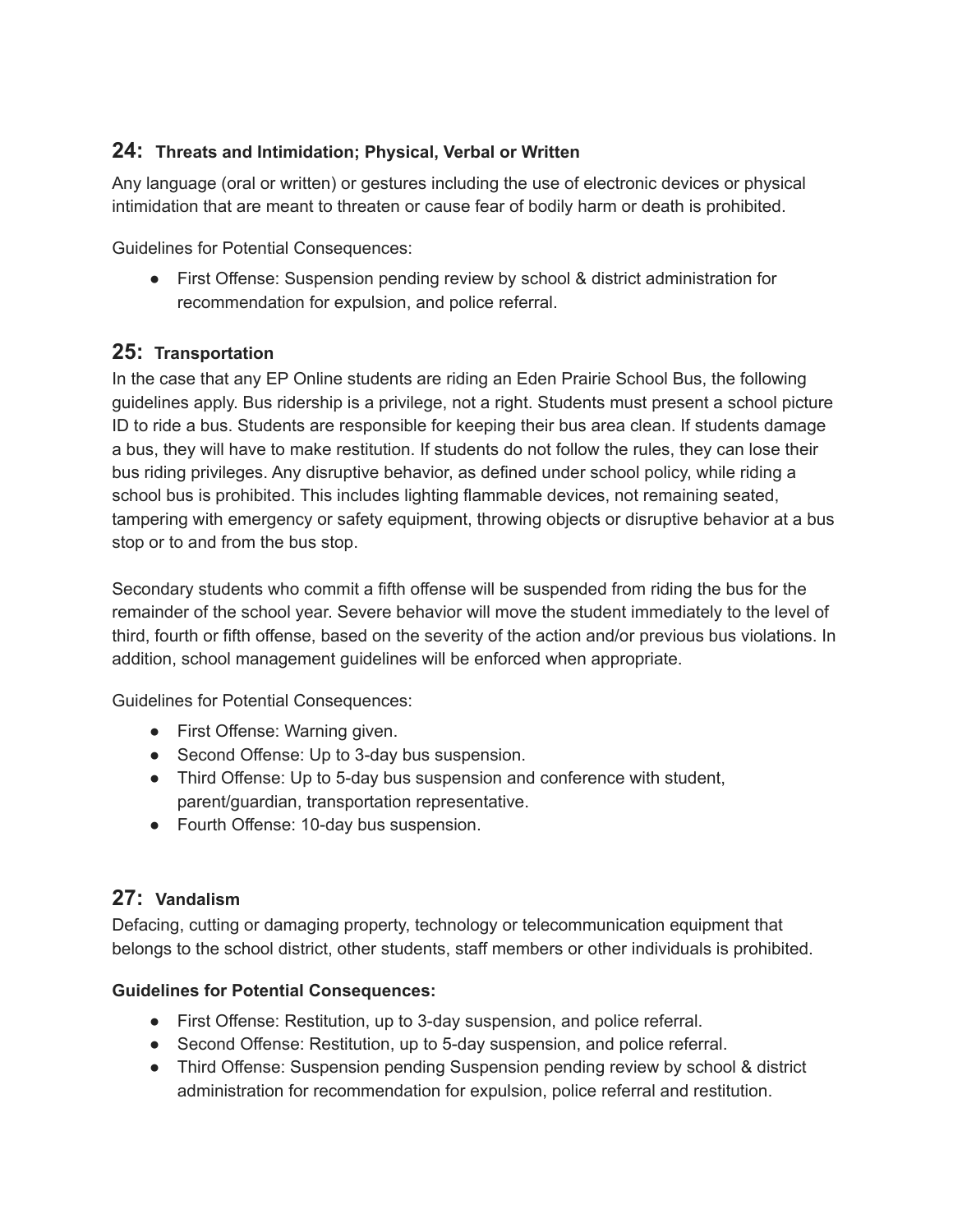# **28: Weapons**

In the case where EP Online students may be visiting an EP school or participating in an EP schools event on school grounds the following weapons policy applies: In accordance with federal, state, and district policies, no weapons are permitted on school grounds. Anyone who has reason to believe a weapon is on a school site, bus, or at a school-sponsored activity has a duty to report that information to the site administrator, police officer, or any adult supervisor. Possession is defined as, but not limited to, having a weapon on one's person or in an area subject to one's control in a school environment. Definition: A "weapon" means any object, device, instrument, or substance designed as a weapon or through its use is capable of threatening or producing bodily harm, or which may be used to inflict self-injury, including, but not limited to:

- all firearms, loaded or unloaded, functional or non-functional, look-alike or facsimile of a real weapon, or any other device or instrument having the appearance of a weapon
- all knives
- objects designed to be worn over fists or knuckles
- blackjacks, clubs, Nunchaku ("nunchucks"), throwing stars
- explosives, incendiary devices, bombs, fireworks, or other similar devices which can cause an explosion
- bows and arrows, slingshots, razors
- poison chemicals including mace, pepper gas, or similar sprays, or chemical components and/or mixture which can cause an explosion
- firearm muffler, silencer, or ammunition
- any object modified to serve as a weapon
- articles designed for other purposes (pencils, scissors, etc.) but used to inflict bodily harm and/or intimidate others

Guidelines for Potential Consequences:

- Confiscation of the weapon (if it can be done safely)
- 10-day suspension pending recommendation for expulsion from school for a period of not to exceed one year (365 days).
- Notification to the police with recommendation to bring legal charges.
- Students with disabilities who violate the weapons policy shall be disciplined in accordance with the requirements of the Individuals with Disabilities Education Act and Section 504 of the Rehabilitation Act.
- A student who finds a weapon on the way to school or in a school location, or a student who discovers that he or she accidentally has a weapon in his or her possession and takes the weapon immediately to the Head of School's office shall not be considered to possess a weapon. If it would be impractical or dangerous to take the weapon to the Head of School's office, a student shall not be considered to possess a weapon if he or she immediately turns the weapon over to an administrator, teacher or head coach or immediately notifies an administrator, teacher or head coach of the weapon's location.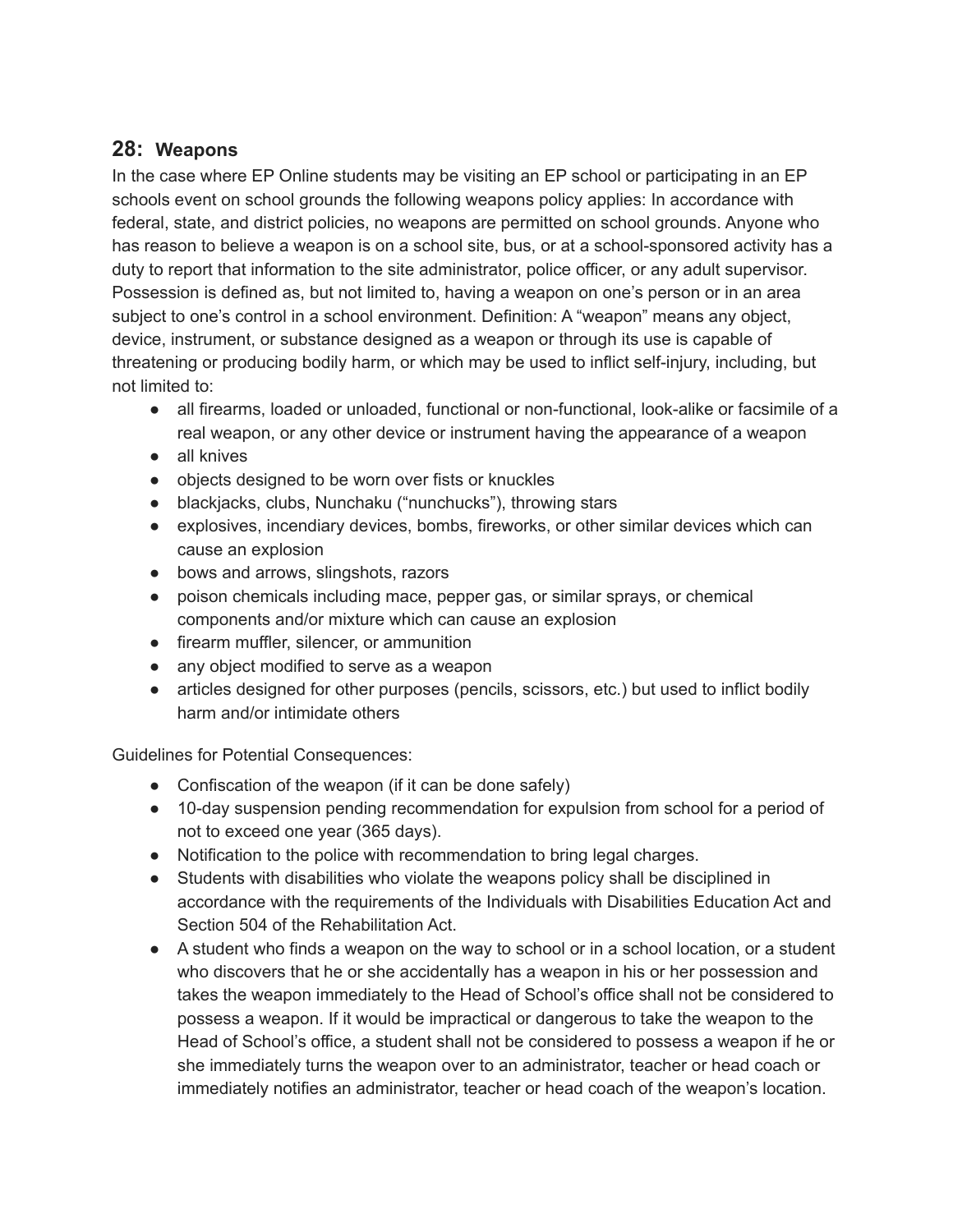# **29: Unique Situations**

Discipline situations that arise which are not covered by these guidelines will be handled on a case-by- case basis. Behaviors that are willful and disruptive or potentially harmful are included. Unique or special situations may call for an adjustment in the discipline policies to meet the school and/or district's need.

# **Additional Discipline Information**

# **Discipline procedures**

- 1.All disciplinary actions shall be processed pursuant to Eden Prairie Online Schools' Discipline Policy and the requirements of the Minnesota Pupil Fair Dismissal Act.
	- a.Any student who violates the District-wide Student Discipline Policy or a school Student Discipline Policy may be subjected to the consequences established in the student handbook.
	- b.Any student who violates the District-wide Student Discipline Policy or school Discipline Policy that has a potential consequence of dismissal from school for more than one school day shall have an informal conference with a school administrator. An informal conference is not required where the student is creating an immediate and substantial danger to himself or herself or to surrounding persons or property.
	- c. Any student who is being suspended from school for more than one day will be provided written notice containing: the grounds for suspension, facts giving rise to the dismissal, a description of the testimony, a readmission plan, and a copy of the Pupil Fair Dismissal Act. A copy of the notice will be personally served upon the student at or before the time the suspension is to take effect, unless the student will create an immediate and substantial danger to surrounding persons or property. The parents or guardians of the student shall be provided written notice of the suspension by mail within 48 hours of the informal conference. The parent or guardian's notice will include all the elements contained in the student's notice. The administration will make reasonable efforts to notify the student's parents or guardians of the suspension as soon as possible following suspension.
	- d.Any suspension that exceeds five days in length will be accompanied by an explanation to the superintendent listing the reasons why the suspension exceeded five days in length.
	- e.All students who violate a school policy or rule that has a potential consequence of exclusion or expulsion will be given the opportunity to have a hearing over the issue of exclusion or expulsion in accordance with Minnesota law. (See Minnesota Statute §121A.40 to 121A.56.)
	- f. A student who has been recommended for expulsion the second time should expect to receive more severe consequences.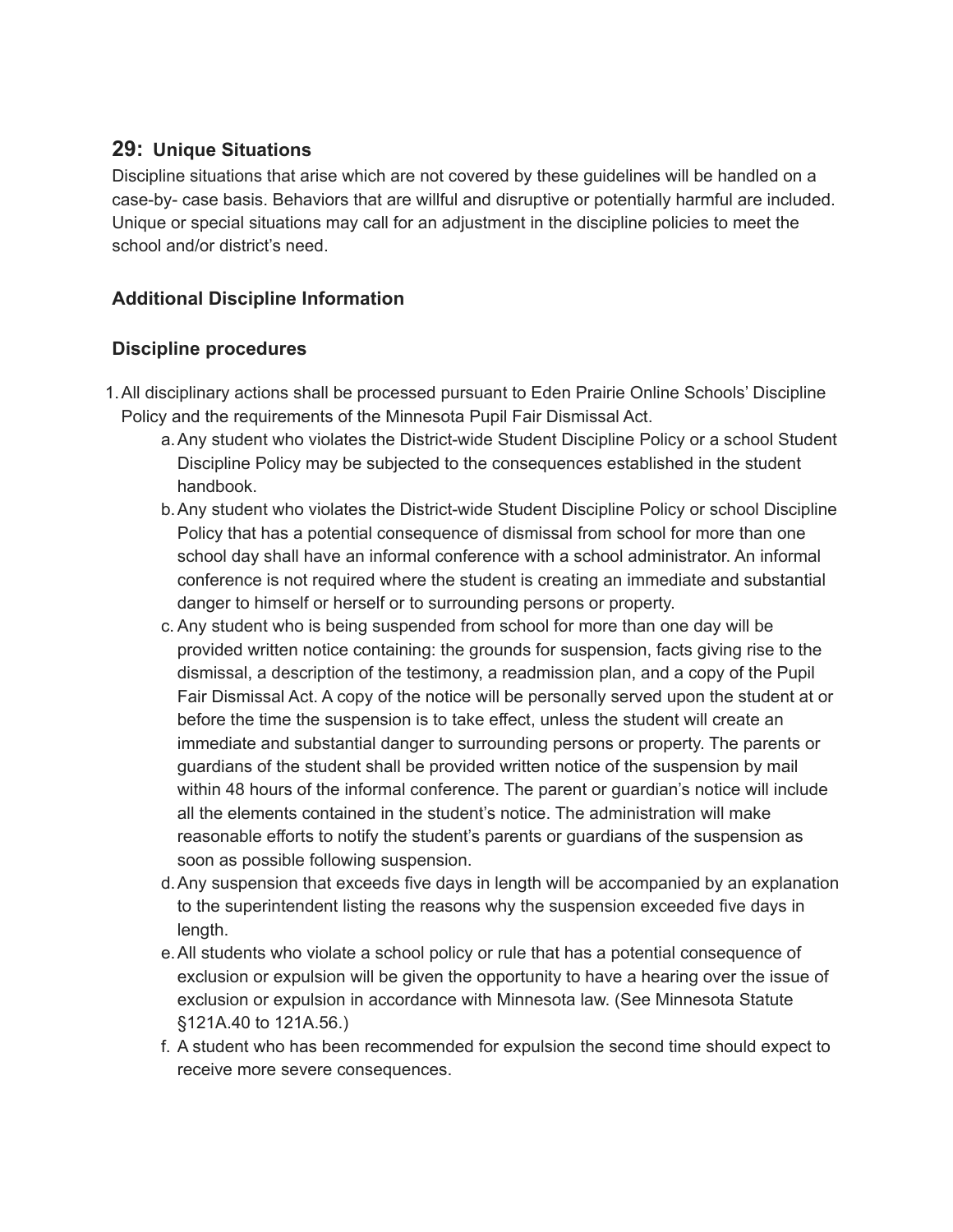- g.If a pupil's total days of removal from school exceeds ten cumulative days in a school year, the school district shall make reasonable attempts to convene a meeting with the pupil and the pupil's parent or guardian before subsequently removing the pupil from school and, with the permission of the parent or guardian, arrange for a mental health screening for the pupil. The district is not required to pay for the mental health screening.
	- Grounds for dismissal (121A.45):
		- willful violation of any reasonable school board regulation. Such regulation must be clear and definite to provide notice to pupils that they must conform their conduct to its requirements.
		- willful conduct that significantly disrupts the rights of others to an education, or the ability of school personnel to perform their duties, or school sponsored extracurricular activities; or
		- willful conduct that endangers the pupil or other pupils, or surrounding persons, including school district employees, or property of the school.
- 2.Modification of consequences: The school district in its sole discretion may modify consequences beyond those set forth in this policy based on the particular misconduct.
- 3.Parent/Guardian questions about discipline: Parents and guardians may contact administration to discuss an infraction and consequence assigned if they have questions regarding the situation.
- 4.Physical restraint: Physical restraint may be utilized by administrators, teachers and other staff only where it is necessary to use reasonable force to restrain a student from injuring himself or herself or others. "A teacher, school employee, school bus driver or other agent of a district may use reasonable force in compliance with Minnesota Statute § 121A.582 and other laws."
- 5.Police referral: Administrators will involve the police or other law enforcement authorities as necessary. If a student violates a district policy that also violates a law, the student will be referred to the police.
- 6.Publication of discipline policy: Each school will include the district-wide discipline policy along with their school level discipline policy to make-up their overall discipline policy. Students and parents or guardians will be informed of the discipline policy at the beginning of the school year or when they enroll in Eden Prairie Schools.
- 7.Recommendations for expulsion: Expulsion is a legal act which may be taken by the school board to prohibit an enrolled student from further attendance for up to 12 months from the date the student is expelled in accordance with Minnesota Statutes §§ 121A.40 to 121A.56.
- 8.School district locker policy: It is the policy of EP Online and the state of Minnesota that school lockers, desks and other areas assigned to a student are the property of the school. At no time does the school relinquish its exclusive control of lockers provided for the convenience of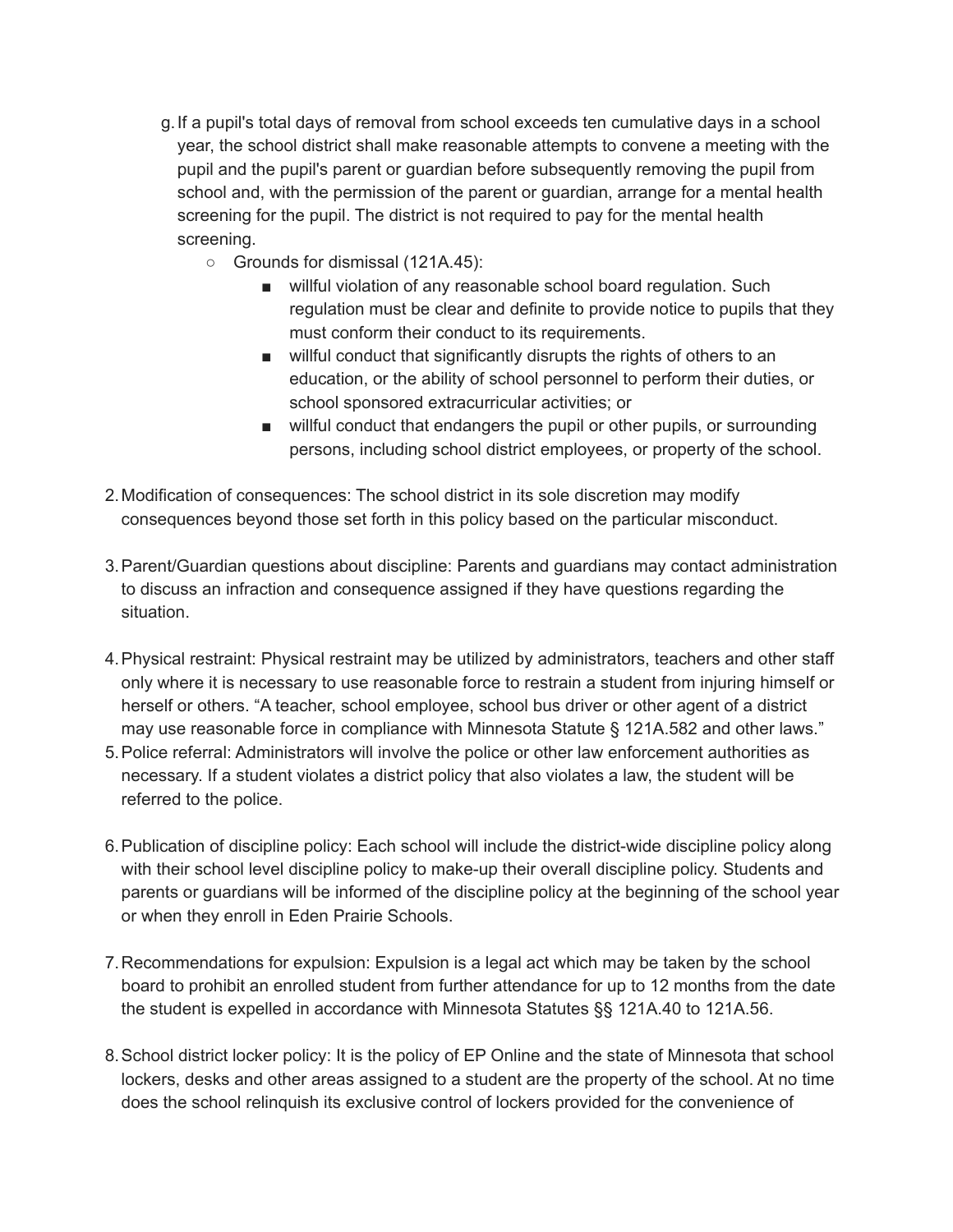students. Inspection of lockers may be conducted by school authorities for any reason at any time, without notice, without student consent, and without a search warrant. The personal possessions of a student within a locker may be searched only when school authorities have reasonable suspicion that the search will uncover evidence of a violation of law or school rules. As soon as practicable after the search of a student's personal possessions, the school must provide notices of the search to the student whose locker was searched unless such disclosure would impede an ongoing investigation by police or school officials.

- 9.Special education or disabled students: Consequences for special education or disabled students will be adjusted, as required by federal and state laws and regulations, and the student's individual education plan (IEP) or accommodation, when necessary. Special education students and their parents or guardians may request modification of those policies and accommodations where appropriate.
- 10. Under the influence: The following behaviors would indicate that a student is under the influence: smells of alcohol or drugs, physical appearance, incoherent, staggering or unsteady walk, slurred speech or comatose. These indicators of when a student is under the influence are not an exclusive list but are examples of the kinds of observable behavior or conditions that would be utilized in making such a determination.
- 11. Unique Situations: Because it is not possible to list every violation that occurs, those not specified will be responded to as necessary by staff on a case-by-case basis. Consequences can range from those assigned by an administrator up to and including recommendation of expulsion.

# **Definitions**

- Bullying--Intimidating, threatening, abusive, or harming conduct that is objectively offensive and: a) There is an actual or perceived imbalance of power between the student engaging in prohibited conduct and the target of the behavior and the conduct is repeated or forms a pattern; or b) materially and substantially interferes with a student's educational opportunities or performance or ability to participate in school functions or activities or receive school benefits, service, or privileges.
- Cyberbullying-- bullying using technology or other electronic communication, including, but not limited to, a transfer of a sign, signal, writing, image, sound, or data, including a post on a social network Internet website or forum, transmitted through a computer, cell phone, or other electronic device. This includes use of electronic technology and communications off the school premises to the extent such use substantially and materially disrupts the school environment or interferes in a student's educational opportunities or performance or ability to participate in school functions or activities or receive school benefits, services or privileges.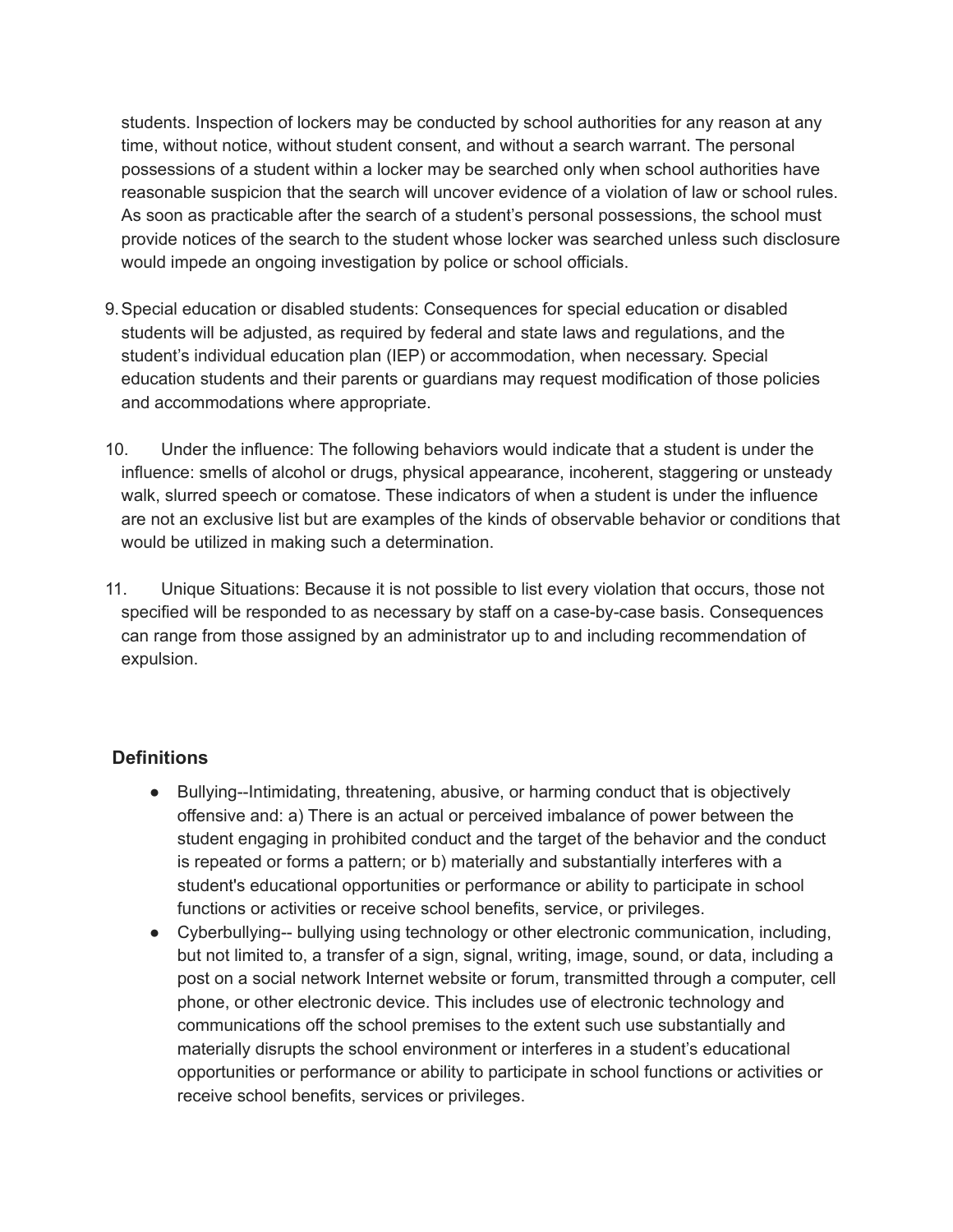- Dismissal-- dismissing a student from school for one school day or less.
- Drug paraphernalia-- all equipment, products and materials of any kind which are knowingly or intentionally used primarily in manufacturing a controlled substance; injecting, ingesting, inhaling, or otherwise introducing into the human body a controlled substance; testing the strength, effectiveness, or purity of a controlled substance; or enhancing the effect of a controlled substance.
- Exclusion-- an action taken by a school board to prevent enrollment or re-enrollment of a student for a period which shall not extend beyond the school year.
- Expulsion-- a legal act taken by the school board to prohibit an enrolled student from further attendance up to 12 months from the date the student is expelled.
- Threat/Hate Group **--** any ongoing organization, association or group, whether formal or informal, having as one of its primary activities the commission of one or more criminal acts, which has an identifiable name or identifying sign or symbol, and whose members individually or collectively engage in a pattern of threat group activity. "Pattern of threat group activity" means the commission, attempt to commit, conspiring to commit, or solicitation of two or more criminal acts, provided the criminal acts were committed on separate dates or by two or more persons who are members of or belong to the same threat group.
- Threat/Hate Group **like activity--** any conduct engaged in by a student on behalf of any threat group, to perpetuate the existence of any threat group, to affect the common purpose and design of any threat group and/or to represent a threat group affiliation, loyalty or membership in any way while on a school location. These activities include recruiting students for membership in any threat group and threatening or intimidating other students or employees to commit acts or omissions against his/her will in furtherance of the common purpose and design of any threat group.
- Hazing-- committing an act against a student or coercing a student into committing an act that creates risk of personal harm in order to be initiated or affiliated with any student organization or activity that may or may not be officially recognized by the school. Hazing is any activity that risks or affects mental or physical health, including physical brutality such as whipping or beating; activities such as sleep deprivation or weather exposure; consumption of alcohol, drugs, tobacco or other substance; intimidation or threats of ostracism, mental stress, embarrassment, shame, humiliation; or any illegal activity.

# **Volunteering**

A variety of district level committees and advisory councils, such as the Curriculum Advisory Council, Finance Advisory Committee, Special Education Advisory Council, and Community Education Advisory Council, are important ways parents/guardians can help shape district policies, procedures, and programs. For more information, log onto [www.edenpr.org](http://www.edenpr.org/) or call (952) 975-7150.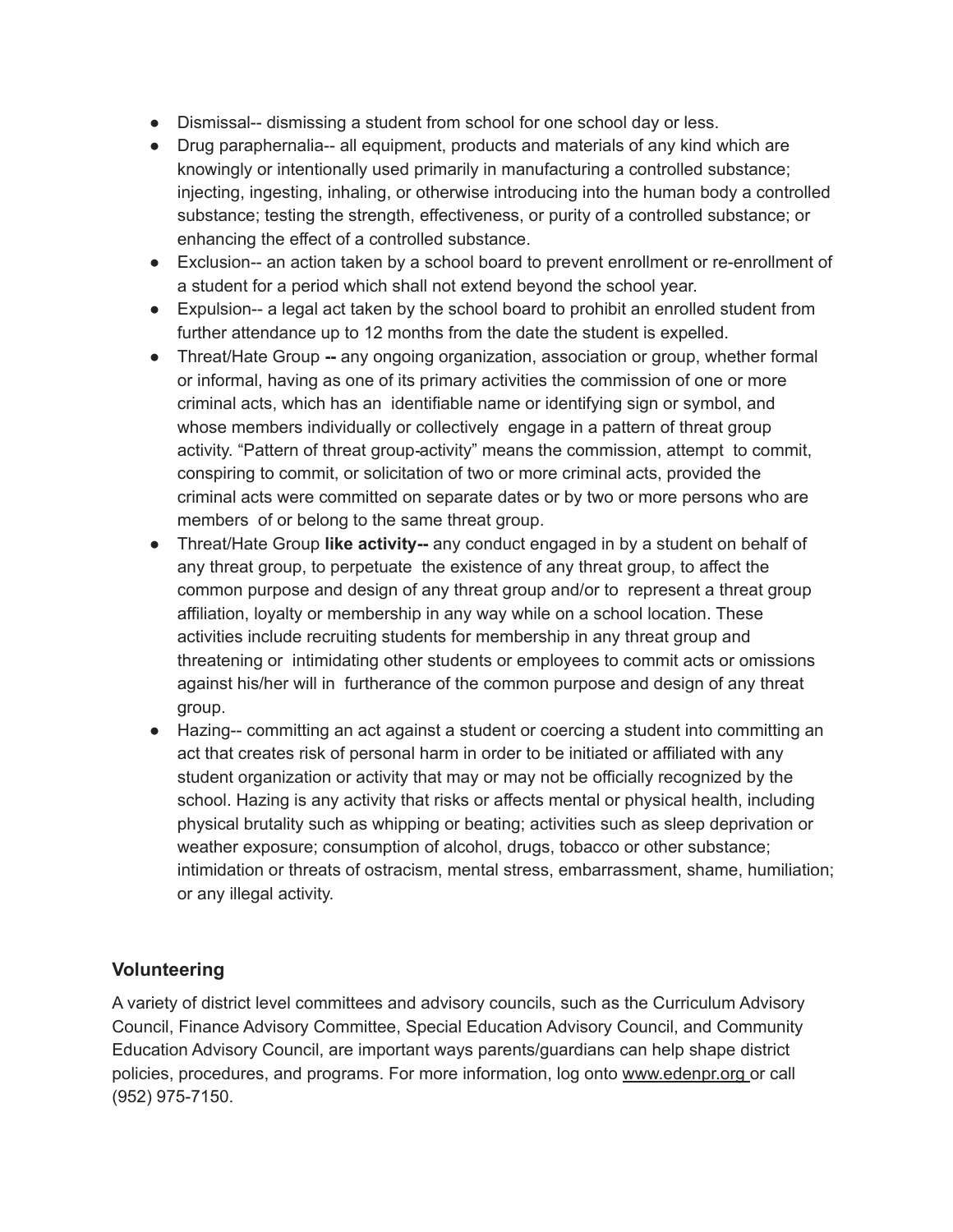# **Attendance**

Eden Prairie Schools values attendance. We believe that every student should be in school every day. Regular school attendance is directly related to success in academic work, benefits students socially, provides opportunities for important communications between teachers and students, and establishes regular habits of dependability important to the future of the student. Class attendance is a joint responsibility to be shared by the student, parent or guardian, teacher, and administrators. Eden Prairie Schools is a participant in the Hennepin County Attorney's Office be@school program. This program seeks to improve school attendance and increase the opportunity for Hennepin County's children to realize their potential. In collaboration with the County efforts, Eden Prairie aims to have each student attend school every day. In accordance with the Minnesota Compulsory Instruction Law, Minn. Stat.

120A.22, the students of the school district are REQUIRED to attend all assigned classes and/or study halls every day school is in session, unless the student has been excused by the school board from attendance because the student has already completed state and school district standards required to graduate from high school, has withdrawn, or has a valid excuse for absence.

# **Excused Absences**

The following reasons shall be sufficient to constitute excused absences:

- 1. Illness
- 2. Serious illness in the student's immediate family
- 3. A death or funeral in the student's immediate family or of a close friend or relative
- 4. Medical, dental, or orthodontic treatment, or counseling appointment
- 5. Court appearances occasioned by family or personal action
- 6. Religious instruction not to exceed three hours in any week
- 7. Physical emergency conditions such as fire, flood, storm, etc.
- 8. Official school field trip or other school-sponsored outing
- 9. Removal of a student pursuant to a suspension.
- 10. Religious observance
- 11. Family vacation (limited to 5 days per year) handled as excused absences and students will be permitted to complete make-up work
- 12. Family emergencies
- 13. A student's condition that requires ongoing treatment for a diagnosis
- 14. Active duty in any military branch of the United States

In order for an absence to be excused, a parent/guardian needs to call the school attendance line within 48 hours of the absence. The parent/guardian needs to state when the child will be absent and explain the reason for the absence. Students whose absences are excused are required to make up assignments missed or to complete alternative assignments as deemed appropriate by the classroom teacher.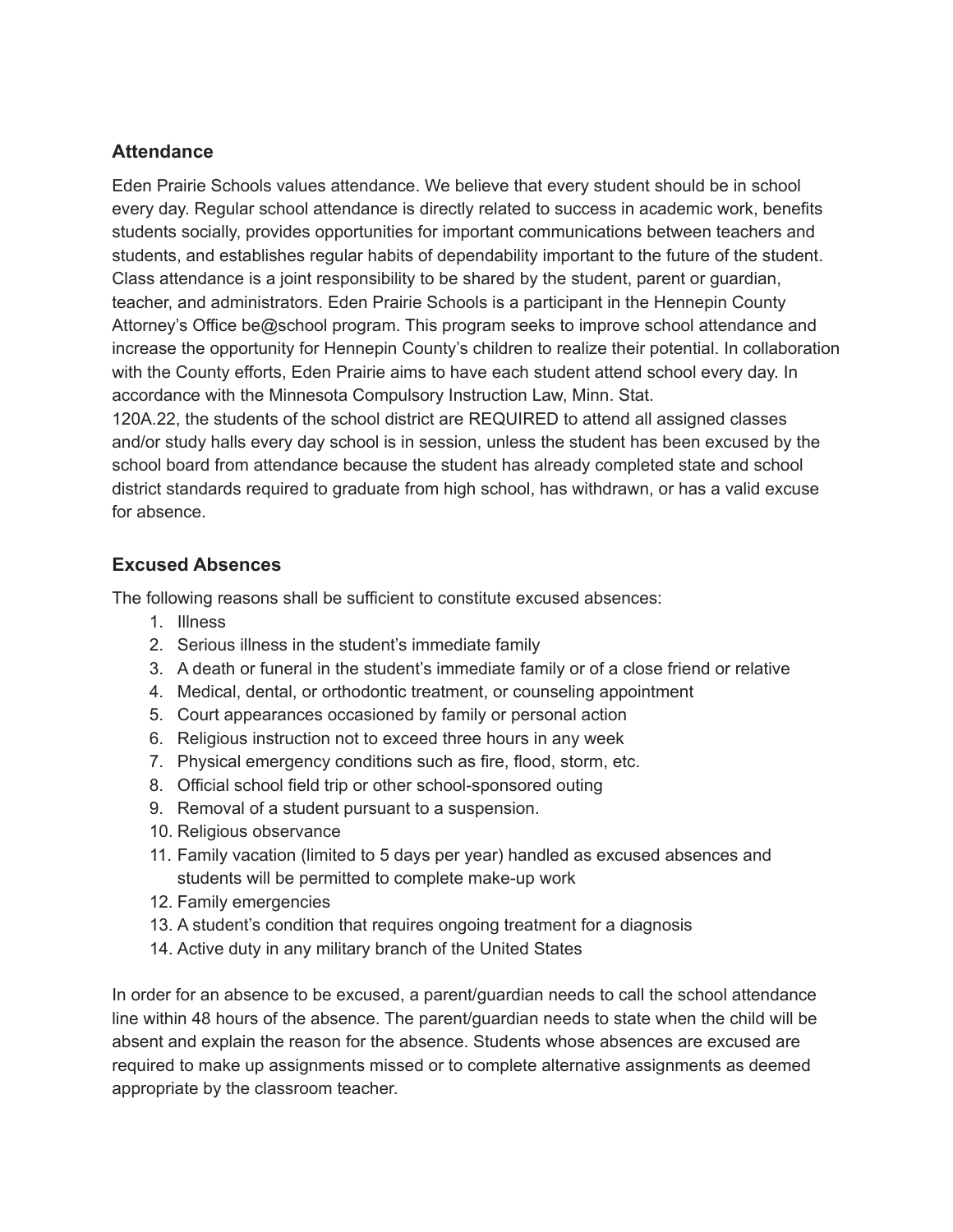Students who accumulate excessive absences, even when excused, will work with the school staff and parents/guardians to develop a plan to assure attendance at school daily.

# **Unexcused Absences or Truancy**

These are examples of absences that will not be excused:

- 1. Truancy which is an absence that is not approved by the parent/guardian and/or the school district
- 2. Any absence where the student/ family failed to comply with any reporting requirements of the school district's attendance procedures
- 3. Work at home
- 4. Work at a business, except under a school-sponsored work release program.
- 5. Vacations with family without prior notice and exceeding 5 days
- 6. Missing the bus
- 7. Oversleeping
- 8. Any other absence not included under the attendance procedures set out in this policy

EPO has an automated phone calling system that will contact a parent/guardian when a student has an unexcused absence to a class.

# **Consequences of Unexcused Absences**

- School district staff will work with the parent/guardian, student and the Hennepin County Attorney's office be@school program and follow the three-day notification and six-day Parent Group Meeting process.
- $\bullet$  If unexcused absences continue after following be@school process, the Hennepin County Attorney's office will follow with necessary legal action to ensure attendance at school.
- Absences resulting from official suspension will be handled in accordance with the Pupil Fair Dismissal Act, Minn. Stat. 121A.40-121A.56.
- Days during which a student is suspended from school shall not be counted in a student's total cumulated unexcused absences.
- Along with following the Hennepin County Attorney's be@school programs, the student or his or her parent or guardian may, within a reasonable time, request a conference with school officials regarding the student's absences and the prescribed discipline. The notification will state that the school strongly urges the student's parent or guardian to request such a conference.

# **Attendance Policy Definitions**

- Tardy: not arriving at the set or expected time.
- Absence: not being present during a scheduled period or arriving more than 15 minutes late to class without a valid excuse.
- Unexcused Absence or Truancy: any absence not called in by a parent/guardian within 48 hours of absence or an absence not known by parent/guardian or school.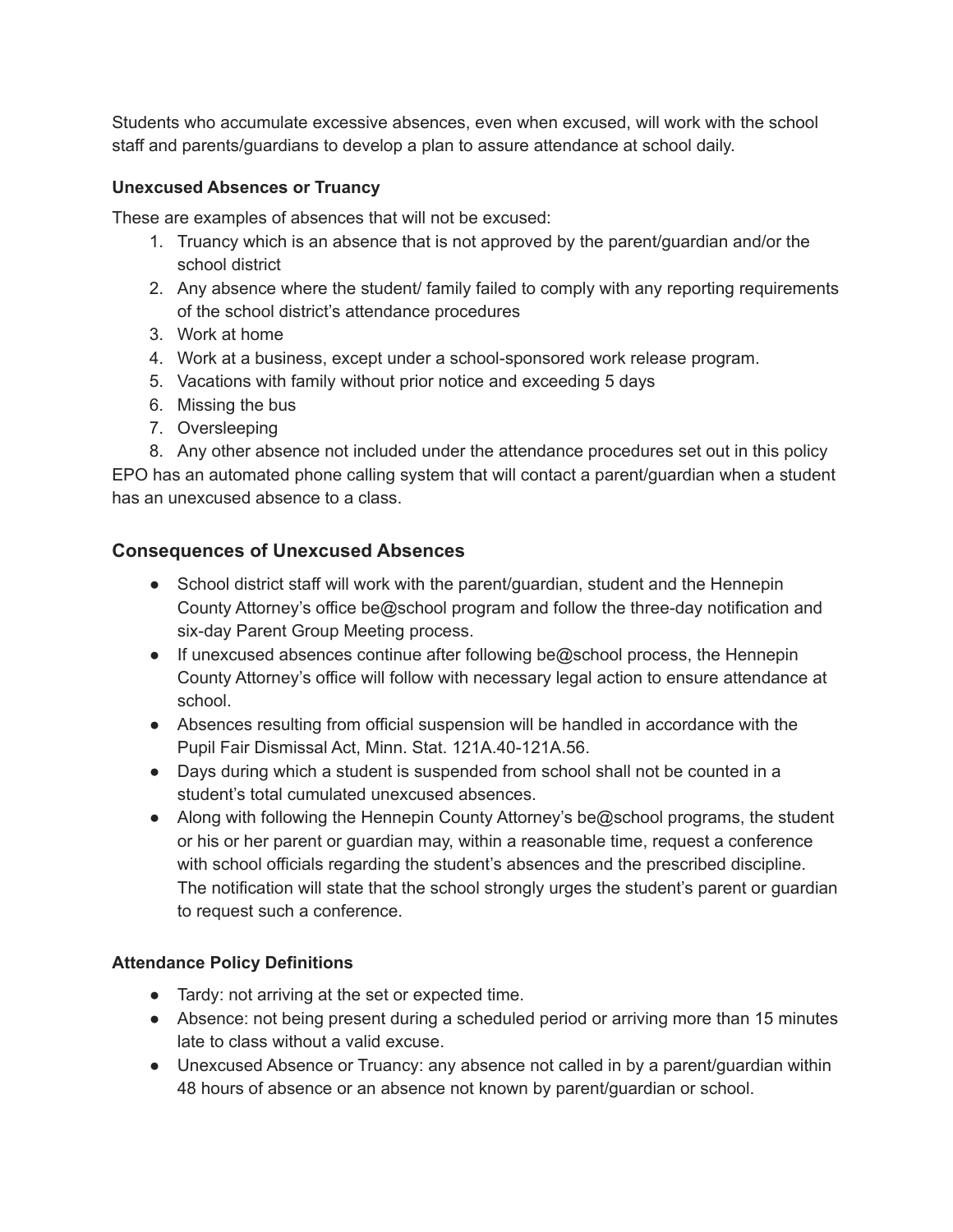- Excused Absence or Tardy: any absence/tardy called in by a parent/guardian within 48 hours after the class was missed.
- School-excused absence: any absence as a result of a school-sponsored activity (i.e. field trips, activity meetings, or student participation in competition). This absence must include a parent/guardian signed permission slip and does not need to be called in by the parent/guardian.

# **Procedures for Excusing Students**

Parents/guardians are encouraged to contact their teachers prior to 11 a.m. each day if their student is absent. Parents/guardians must follow procedures for excusing students. All absences must be reported in within 48 hours; no absences will be excused after that time period. Students who are 18 years old are not allowed to report attendance or early release.

# **Illness**

Please contact your child's teacher(s) if they will not be at school due to illness.

# **Insurance**

The Eden Prairie School District does not carry accident, disability or medical insurance for students. Coverage is through the student's family medical coverage, including the cost of ambulance services. The district does carry public/general liability coverage for district premises and/or employee negligence.

MinnesotaCare health insurance is available for those families who qualify based on monthly income and family size. Questions about this plan can be directed to the School Nurse or Social Worker.

# **Background Checks, Employment**

The school district will seek criminal history background checks for all applicants who receive an offer of employment with the school district. The school district also will seek criminal history background checks for all individuals, except enrolled student volunteers, who are offered the opportunity to provide athletic coaching services or other extracurricular academic coaching services to the school district, regardless of whether compensation is paid. These positions include, but are not limited to, all athletic coaches, extracurricular academic coaches, assistants, and advisors. The school district may elect to seek criminal history background checks for other volunteers, independent contractors, and student employees.

# **Curriculum Content Review**

As part of its policy, the district has specified a procedure for a parent, guardian, or adult student 18 years or older to review the content of instructional materials, address concerns, and propose alternative instruction for an individual student. The procedure spells out three action steps beginning with an informal meeting of the adult and responsible staff members. If the concern is not resolved, it will be taken to the Head of School. If resolution cannot be reached,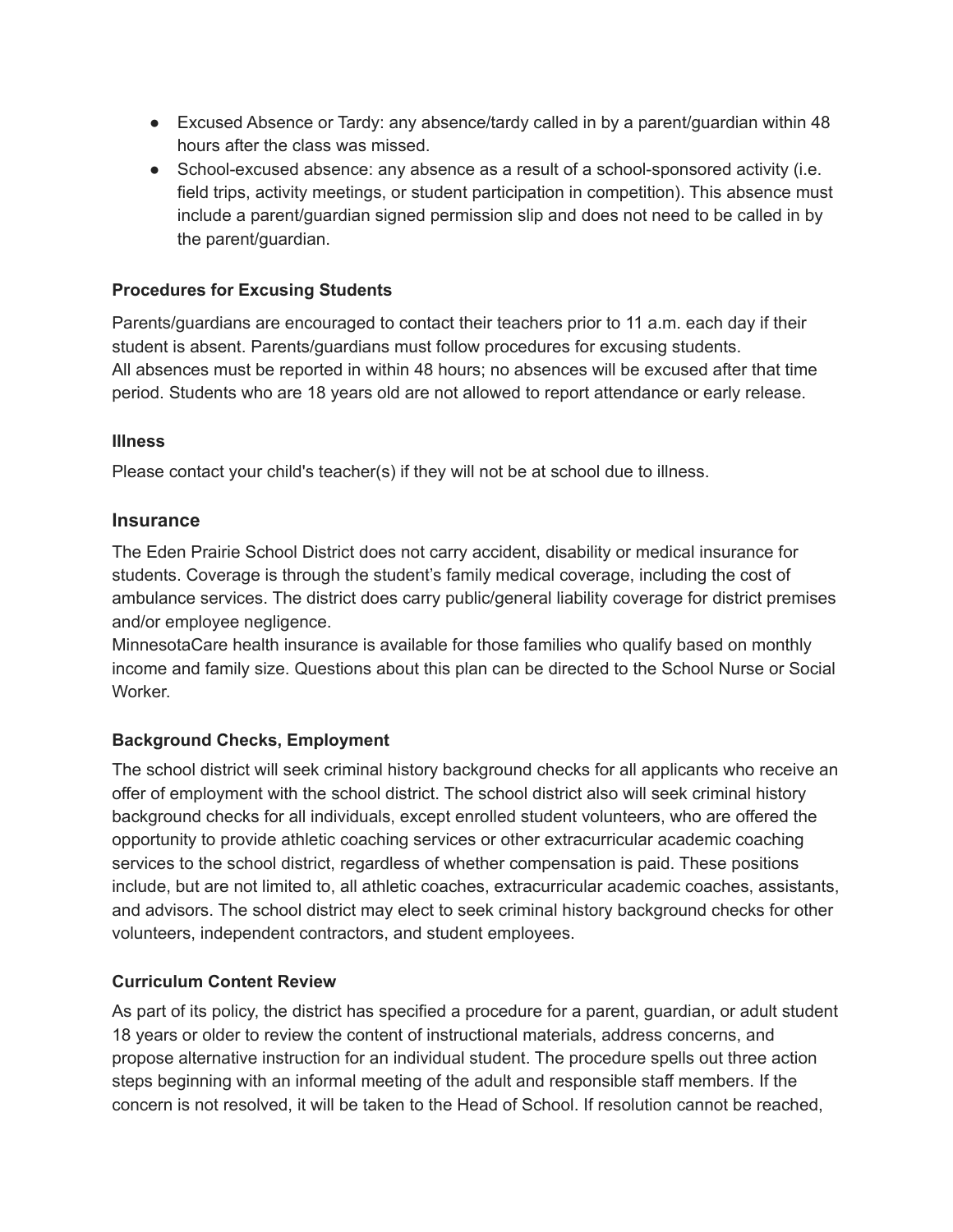the parent/guardian/adult student will be asked to complete a form and a meeting involving representatives of the district and site Teaching and Learning staff will be convened.

# **Fees**

Materials that are part of the basic educational program are provided with state, federal, and local funds at no charge to a student. Students are expected to provide their own pencils, paper, erasers, and notebooks. Students may be required to pay certain other fees or deposits, including (not an all- inclusive list):

- Cost for materials for a class project that exceeds minimum requirements and is kept by the student.
- Security deposits for the return of materials, supplies, or equipment.
- Field trips considered supplementary to the district's educational program.
- Admission fees or costs to attend or participate in optional extracurricular activities and programs.
- Voluntarily purchased student health and accident insurance.
- Use of musical instruments owned or rented by the school district.
- A school district-sponsored driver or motorcycle education training course.
- Transportation to and from school for students living within two miles of school.
- Transportation of students to and from optional extracurricular activities or post-secondary instruction conducted at locations other than school.

Students will be charged for textbooks, workbooks, and library books that are lost or destroyed. The school district may waive a required fee or deposit if the student and parent/guardian are unable to pay. For more information, contact your school's Head of School.

# **Parent Right to Know**

If a parent/guardian requests it, the school district will provide information regarding the professional qualifications of his/her child's classroom teachers, including, at a minimum, the following:

- 1. Whether the teacher has met state qualifications and licensing criteria for the grade levels and subject areas in which the teacher provides instruction;
- 2. Whether the teacher is teaching under emergency or other provisional licensing status through which state qualification or licensing criteria have been waived;
- 3. The baccalaureate degree major of the teacher and any other graduate certification or degree held by the teacher, and the field of discipline of the certification or degree;
- 4. Whether the student is provided services by paraprofessionals and, if so, their qualifications.
- 5. In addition, the school district will provide parents/guardians with information as to the level of achievement of their child in each of the state academic assessments. The school district also will provide notice to parents/guardians if, for four or more consecutive weeks, their child has been assigned to or taught by a teacher who is not highly qualified.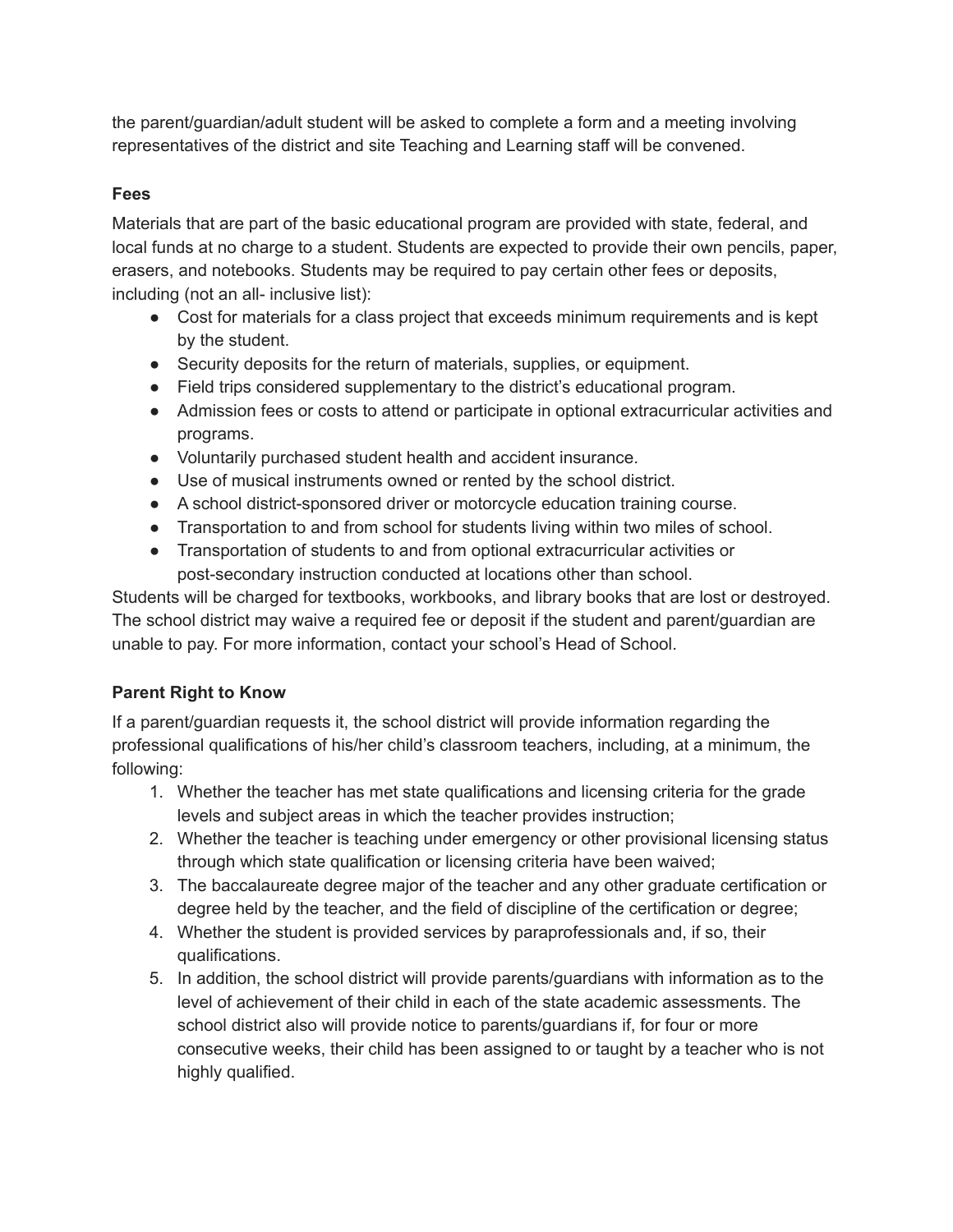# **[Parent /Guardian Guide and Refusal for Student Participation in Statewide Testing](https://drive.google.com/file/d/11_NY1ZX6aDnAhAN5Y7d41en1SJrJBWXs/view?usp=sharing)**

# **Pledge of Allegiance**

Students will have the opportunity to recite the Pledge of Allegiance to the flag of the United States of America weekly. Any person who does not wish to participate in reciting the Pledge of Allegiance for any personal reason may elect not to do so. Students must respect another person's right to make that choice. Students will also receive instruction in the proper etiquette toward, correct display of, and respect for the flag.

# **Release of Directory Information**

The Family Education Rights and Privacy Act requires school districts to notify parents/guardians and students that certain information from student records may be released and made public without the written consent of the parents/guardians or students 18-years-of-age or older. This information is called "directory information." Directory information includes name, residential mailing address, telephone number, date and place of birth, grade in school, major field of study, participation in officially organized activities and sports, weight and height of athletic team members, dates of attendance, degrees and awards received, previous school attended, and photos. These publications could include district- initiated publications such as calendars, newsletters, annual reports, and brochures. They also include school-initiated publications such as student newspapers and yearbooks. In addition, media, including weekly community newspapers, metro daily papers, and television stations may ask to take photos of district students. Parent/guardians or students of majority age who do not want directory information released for internal and/or external use should indicate this on the annual "Directory Release Form" located on the parent portal by October 1. If you need a hard copy of the form, please contact your child's school.

# **Student Records**

Eden Prairie Schools has adopted a policy about the rights of parents/guardians and students with respect to school records. This policy complies with federal and state laws guaranteeing the right to examine and challenge the contents of student records. The Minnesota Legislature has said that all school records are deemed private. This means that the district cannot release any information without permission except directory information. A summary of census information along with grades and attendance data is stored electronically when students leave the school system.

# **Student Surveys**

Occasionally, the school district utilizes surveys to obtain student opinions and information about students. If you have questions related to the rights of parents/guardians and eligible students about conducting surveys, contact your Head of School.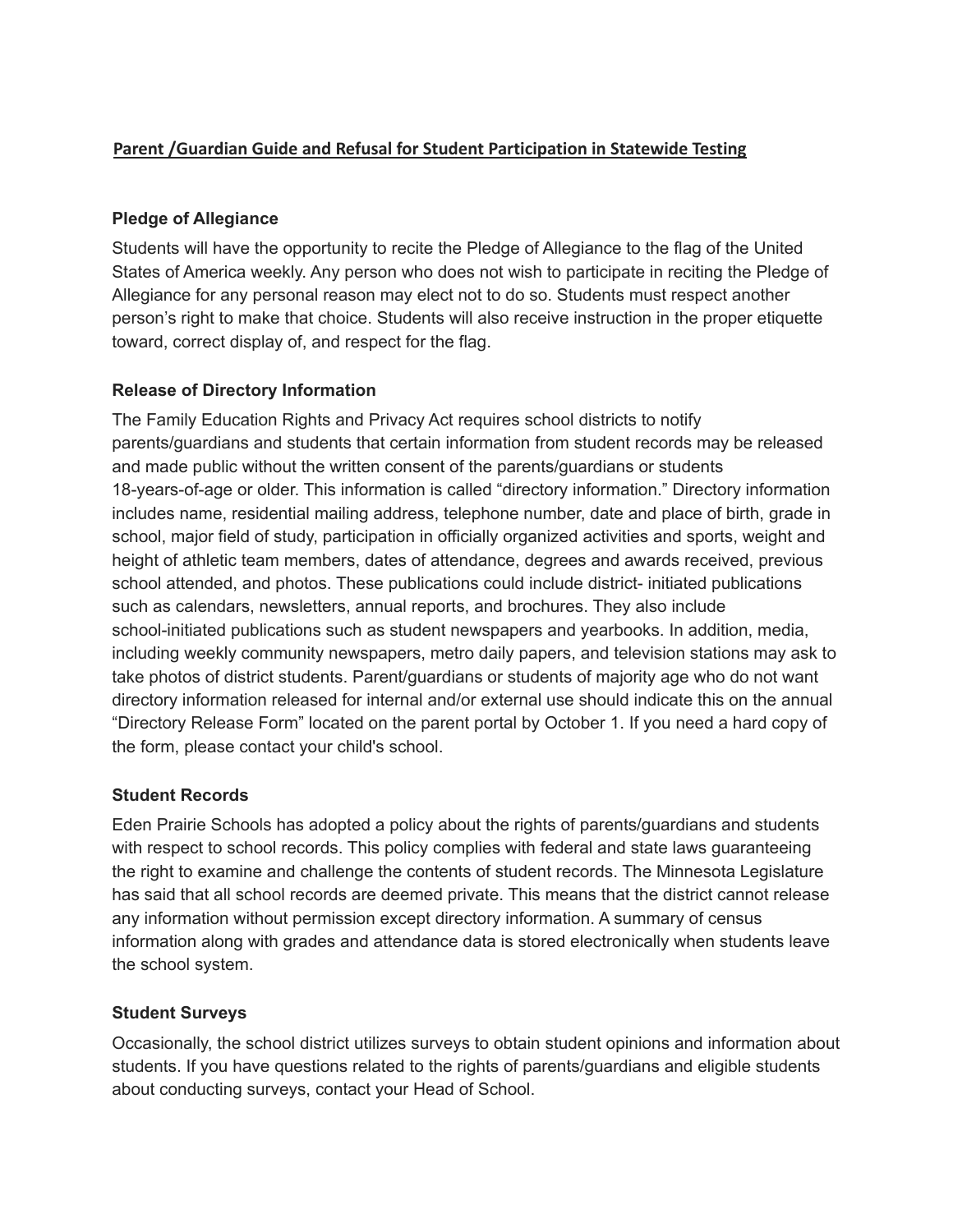# **Policies and Guidelines**

# **Bullying Prohibition**

The school district is committed to providing a safe and respectful learning environment for all students. Acts of bullying, in any form, by either an individual student or a group of students, is prohibited on school district property or at school-related functions.

# **Distribution of Nonschool-Sponsored Materials on School Premises**

The school district recognizes that students and employees have the right to express themselves on school property. This protection includes distributing nonschool-sponsored material, subject to school district regulations and procedures, at a reasonable time and place and in a reasonable manner.

# **Equal Education Opportunity**

The school district does not unlawfully discriminate on the basis of race, color, creed, religion, national origin, sex, marital status, parent/guardian status, status with regard to public assistance, disability, sexual orientation, or age. The school district also makes reasonable accommodations for disabled students.

# **Equal Employment Opportunity**

The school district does not unlawfully discriminate on the basis of race, color, creed, religion, national origin, sex, marital status, status with regard to public assistance, disability, sexual orientation, age, family care leave status, or veteran status. The school district also makes reasonable accommodations for disabled employees.

### **Harassment and Violence Prohibition**

It is the policy of the school district to maintain a learning and working environment that is free from harassment and violence on the basis of race, color, creed, religion, national origin, sex, age, marital status, familial status, status with regard to public assistance sexual orientation, or disability. The school district prohibits any form of harassment or violence on the basis of race, color, creed, religion, national origin, sex, age, marital status, familial status, status with regard to public assistance, sexual orientation, or disability.

### **Hazing Prohibition**

Hazing is prohibited. No student will plan, direct, encourage, aid, or engage in hazing. Students who violate this rule will be subject to disciplinary action pursuant to the school district's "Student Discipline" policy.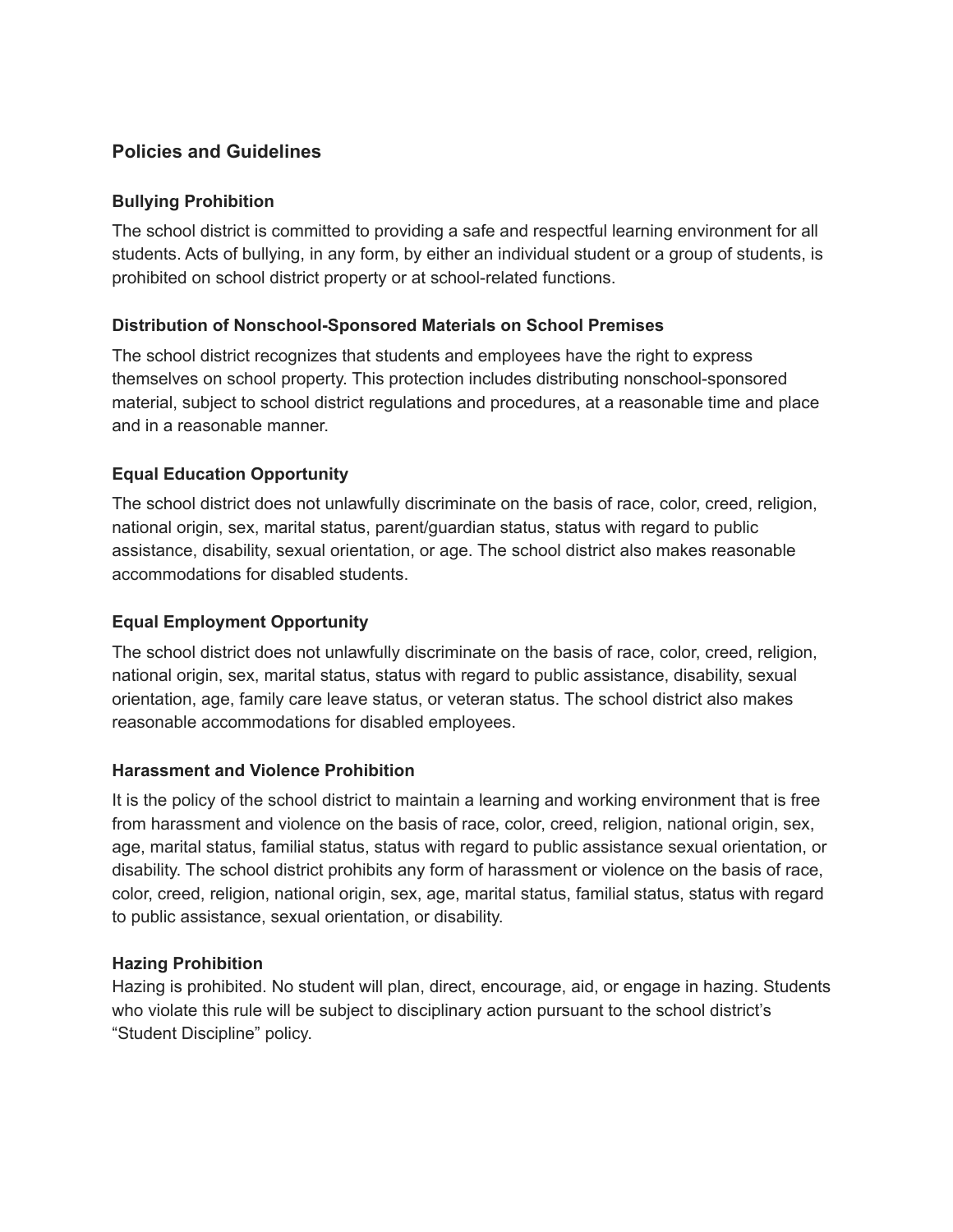# **Internet Acceptable Use Policy**

Users are expected to use Internet access through the district system to further educational and personal goals consistent with the mission of the school district and school policies. Uses which might be acceptable on a user's private personal account on another system may not be acceptable on this limited-purpose network. In accordance with the Children's Internet Protection Act, the district filters Internet access. Students are directed to inform staff immediately if they receive any image or communication that is inappropriate.

# **Nondiscrimination**

The school district is committed to inclusive education and providing an equal educational opportunity for all students. The school district does not discriminate on the basis of race, color, creed, religion, national origin, sex, marital status, parental status, status with regard to public assistance, disability, sexual orientation, or age in its programs and activities. If you have questions about this policy, please contact your Head of School.

- Disability Nondiscrimination: The school district shall not engage in contractual or other arrangements that have the effect of subjecting its qualified applicants or employees with disabilities to discrimination on the basis of disability. The school district shall not exclude or otherwise deny equal jobs or job benefits to a qualified individual because of the known disability of an individual with whom the qualified individual is known to have a relationship or association.
- Student Sex Nondiscrimination: The school district provides equal educational opportunity for all students and does not unlawfully discriminate on the basis of sex. No student will be excluded from participation in, denied the benefits of, or otherwise subjected to discrimination under any educational program or activity operated by the school district on the basis of sex.

# **Notice of Violent Behavior by Students**

The school district will give notice to teachers and other appropriate school district staff before students with a history of violent behavior are placed in their classrooms. Prior to giving this notice, district officials will inform the student's parent or guardian that the notice will be given. The student's parents/guardians have the right to review and challenge their child's records, including the data documenting the history of violent behavior.

# **Search and Seizure of Student Possessions**

IF EPO students are participating in any activities on school grounds, school officials may, without a search warrant, search a student and/or their personal possessions based on a reasonable suspicion. Reasonable suspicion means that a school official has grounds to believe that the search will result in evidence of a violation of school district policy, rules, and/or law. Personal possessions include, but are not limited to purses, backpacks, book bags, packages, clothing, cell phones, and vehicles. Pursuant to Minnesota statutes, school lockers and student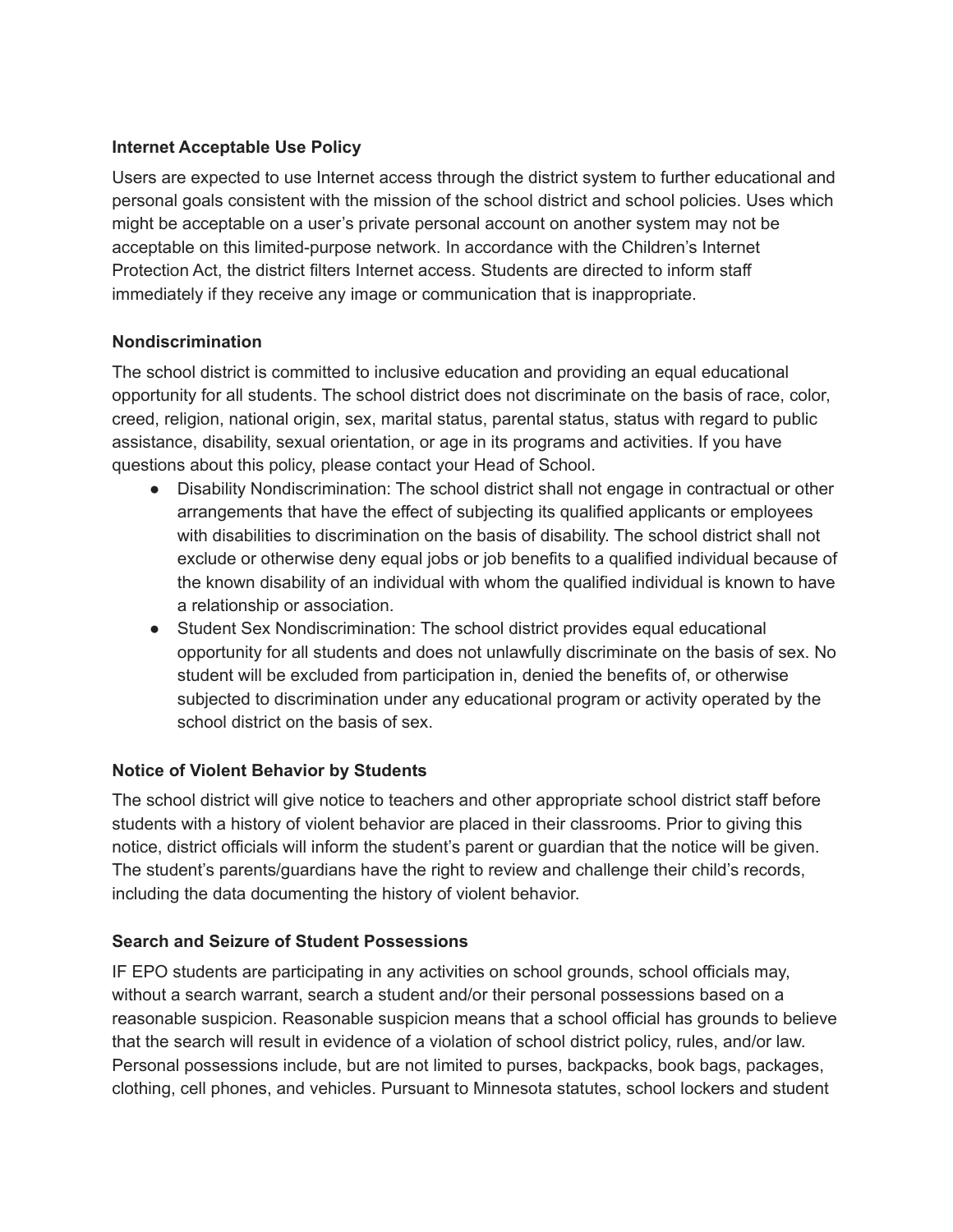desks are the property of the school district. At no time does the school district relinquish its exclusive control of lockers and desks provided for the convenience of students. Inspection of the interior of lockers and student desks may be conducted by school authorities for any reason, at any time, without notice, without student consent, and without a search warrant.

# **Tobacco-Free Schools**

School district students and staff have the right to learn and work in an environment that is tobacco- free. School policy is violated by any individual's use of tobacco or tobacco-related devices in a public school, on school grounds, in any school-owned vehicles, or at any school events or activities. Students may not possess any type of tobacco or tobacco-related device in a public school, on school grounds, in any school-owned vehicles, or at any school events or activities. Any student who violates this policy is subject to school district discipline. Contact the school Head of School or another staff member if you have questions or wish to report violations.

# **Weapons**

The district has adopted a weapons policy. Anyone who has reason to believe a weapon is on a school site, bus, or at a school-sponsored activity has a duty to report that information to the site administrator, police officer, or any adult supervisor. Possession is defined as, but not limited to, having a weapon on one's person or in an area subject to one's control in a school environment. Weapons are defined as any object, device, instrument, or substance designed as a weapon or through its use capable of threatening or producing bodily harm, or which may be used to inflict self-injury, including, but not limited to: firearms, loaded or unloaded, functional or non-functional, look-alike or facsimile or having the appearance of a weapon; all knives; objects designed to be worn over fists or knuckles; blackjacks, clubs, nunchucks or throwing stars; explosive or incendiary devices; bows and arrows, slingshots, razors; poison chemicals including mace, pepper gas, or similar sprays; firearm muffler, silencer, or ammunition; any object modified to serve as a weapon; articles designed for other purposes such as pencils or scissors but used to inflict bodily harm or intimidate others.

Violation of the weapons policy may result in one or more of these consequences: out-of-school suspension, confiscation of the weapon; notification of the police, recommendation for expulsion or exclusion from school for up to one year. Students with disabilities who violate the policy will be disciplined in accordance with the requirement of the Individuals with Disabilities Education Act and Section 504 of the Rehabilitation Act.

# **Transportation**

Rules and consequences for riding district busses and other types of transportation are listed below if EP Online students are riding Eden Prairie School's busses for any reason.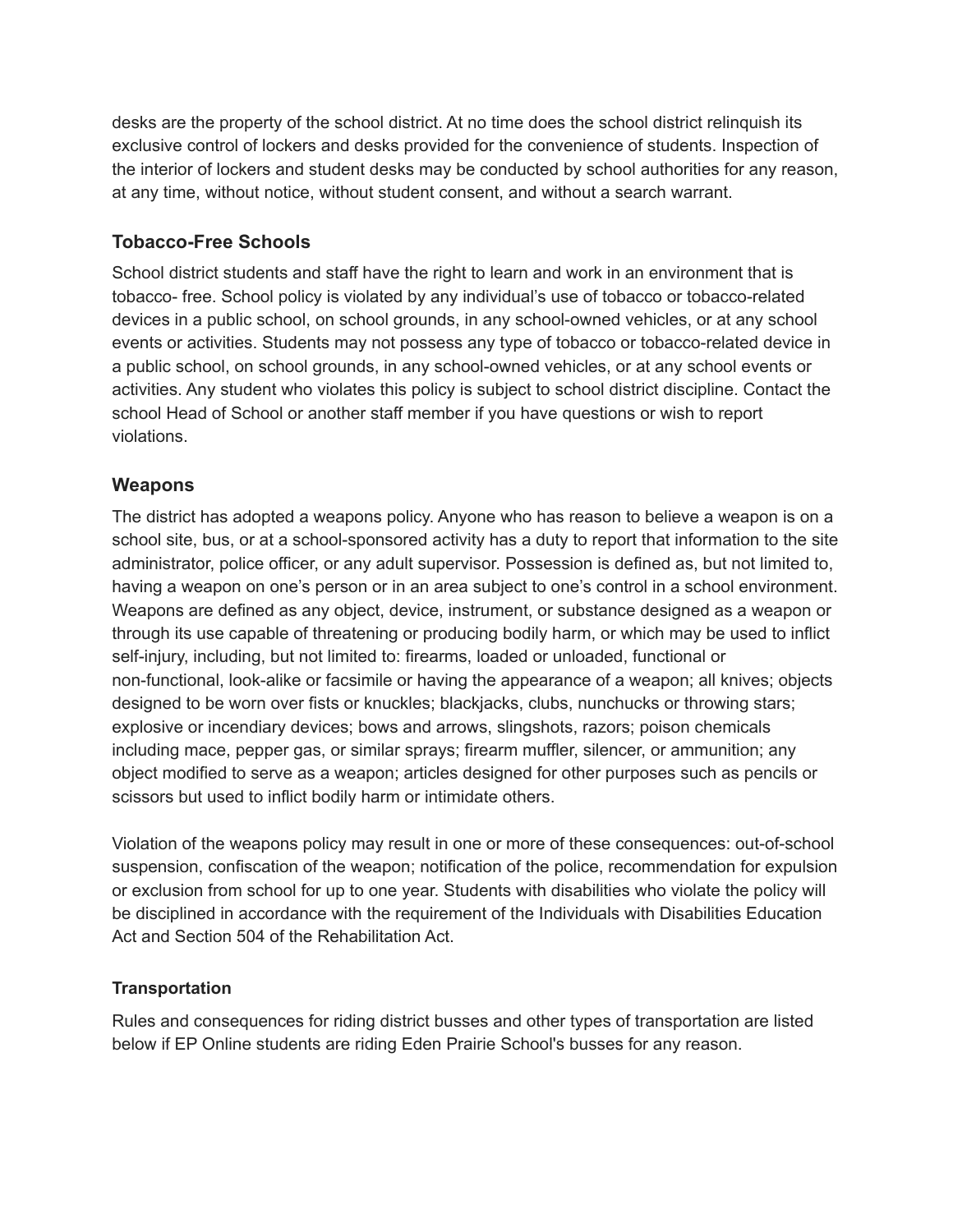# **Rules**

- 1. Follow the driver's instructions.
- 2. Remain seated until the bus arrives at your stop.
- 3. Speak in a quiet voice.
- 4. Keep hands, feet, and objects to yourself.
- 5. Don't throw objects in the bus or out the window.
- 6. Don't use profanity (words or gestures).
- 7. Do not tease or harass others.
- 8. Do not spit, eat, drink, or chew gum.
- 9. Do not vandalize the bus.

Grades 6-12 Consequences (listed in order of severity)

- 1. Warning given, may be assigned discipline seat—may involve school consequences
- 2. One- to three-day bus suspension
- 3. Five-day bus suspension, conference with student, parent/guardian, school, driver, and Transportation Department
- 4. Ten-day bus suspension
- 5. Loss of bus riding privileges for the remainder of the school year. There will be no mid-year forgiveness period for students in grades 7-12.

Severe behavior moves immediately to step 3, 4, or 5 at the administrator's discretion based on the severity of the action and/or previous bus violations. School Student Management Guidelines may also be enforced when appropriate.

Rules at the Bus Stop

- 1. Stay away from the street, road, or highway when waiting for the bus. Line up at least three feet away from the street in an orderly fashion and wait until the bus stops before boarding.
- 2. Respect the property of others while waiting at your bus stop. Do not pick flowers or shrubs, throw stones, snowballs, litter, etc.
- 3. Keep your arms, legs, and belongings to yourself.
- 4. Do not use offensive or foul language.
- 5. Avoid standing in and blocking sidewalks and driveways.
- 6. No pushing, fighting, harassment, intimidation, or horseplay.
- 7. Do not run to the curb when the bus comes. Stay back until the bus is actually stopped. (A push at the middle or end of the line can send the front person into the bus or under its wheels.)
- 8. Older students should be helpful to younger ones.

# **Safety**

Eden Prairie Schools has a well-trained staff of drivers and our buses are very well maintained. We have an excellent safety record. Safety is everyone's responsibility. The majority of children